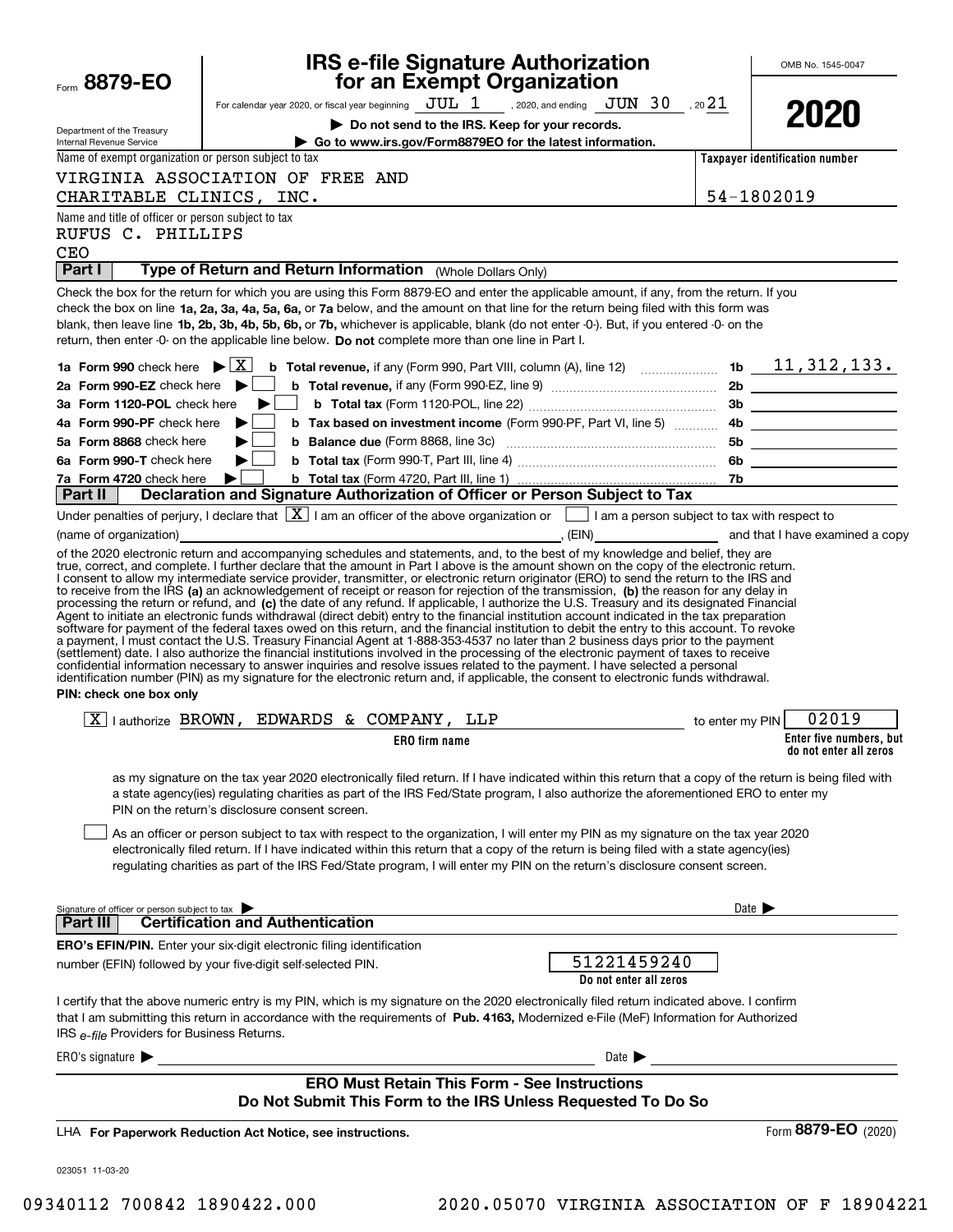(Rev. January 2020)

## **Application for Automatic Extension of Time To File an Exempt Organization Return**

Department of the Treasury Internal Revenue Service

**| File a separate application for each return.**

**| Go to www.irs.gov/Form8868 for the latest information.**

**Electronic filing (e-file).**  You can electronically file Form 8868 to request a 6-month automatic extension of time to file any of the filing of this form, visit www.irs.gov/e-file-providers/e-file-for-charities-and-non-profits. forms listed below with the exception of Form 8870, Information Return for Transfers Associated With Certain Personal Benefit Contracts, for which an extension request must be sent to the IRS in paper format (see instructions). For more details on the electronic

### **Automatic 6-Month Extension of Time.** Only submit original (no copies needed).

All corporations required to file an income tax return other than Form 990-T (including 1120-C filers), partnerships, REMICs, and trusts must use Form 7004 to request an extension of time to file income tax returns.

| Type or<br>print                                          | Name of exempt organization or other filer, see instructions.<br>VIRGINIA ASSOCIATION OF FREE AND<br>CHARITABLE CLINICS, INC.                                                                                                                                                                                                                                                                                                                                                                                                                                                                        |        |                                                                                                                                                   | Taxpayer identification number (TIN)<br>54-1802019 |                                              |                         |        |
|-----------------------------------------------------------|------------------------------------------------------------------------------------------------------------------------------------------------------------------------------------------------------------------------------------------------------------------------------------------------------------------------------------------------------------------------------------------------------------------------------------------------------------------------------------------------------------------------------------------------------------------------------------------------------|--------|---------------------------------------------------------------------------------------------------------------------------------------------------|----------------------------------------------------|----------------------------------------------|-------------------------|--------|
| File by the<br>due date for<br>filing your<br>return. See | Number, street, and room or suite no. If a P.O. box, see instructions.<br>1801 LIBBIE AVENUE, NO. 104                                                                                                                                                                                                                                                                                                                                                                                                                                                                                                |        |                                                                                                                                                   |                                                    |                                              |                         |        |
| instructions.                                             | City, town or post office, state, and ZIP code. For a foreign address, see instructions.<br>RICHMOND, VA<br>23226                                                                                                                                                                                                                                                                                                                                                                                                                                                                                    |        |                                                                                                                                                   |                                                    |                                              |                         |        |
|                                                           | Enter the Return Code for the return that this application is for (file a separate application for each return)                                                                                                                                                                                                                                                                                                                                                                                                                                                                                      |        |                                                                                                                                                   |                                                    |                                              |                         | 0 1    |
| <b>Application</b>                                        |                                                                                                                                                                                                                                                                                                                                                                                                                                                                                                                                                                                                      | Return | Application                                                                                                                                       |                                                    |                                              |                         | Return |
| Is For                                                    |                                                                                                                                                                                                                                                                                                                                                                                                                                                                                                                                                                                                      | Code   | <b>Is For</b>                                                                                                                                     |                                                    |                                              |                         | Code   |
|                                                           | Form 990 or Form 990-EZ                                                                                                                                                                                                                                                                                                                                                                                                                                                                                                                                                                              | 01     | Form 990-T (corporation)                                                                                                                          |                                                    |                                              |                         | 07     |
| Form 990-BL                                               |                                                                                                                                                                                                                                                                                                                                                                                                                                                                                                                                                                                                      | 02     | Form 1041-A                                                                                                                                       |                                                    |                                              |                         | 08     |
|                                                           | Form 4720 (individual)                                                                                                                                                                                                                                                                                                                                                                                                                                                                                                                                                                               | 03     | Form 4720 (other than individual)                                                                                                                 |                                                    |                                              |                         | 09     |
| Form 990-PF                                               |                                                                                                                                                                                                                                                                                                                                                                                                                                                                                                                                                                                                      | 04     | Form 5227                                                                                                                                         |                                                    |                                              |                         | 10     |
|                                                           | Form 990-T (sec. 401(a) or 408(a) trust)                                                                                                                                                                                                                                                                                                                                                                                                                                                                                                                                                             | 05     | Form 6069                                                                                                                                         |                                                    |                                              |                         | 11     |
| 06<br>Form 990-T (trust other than above)<br>Form 8870    |                                                                                                                                                                                                                                                                                                                                                                                                                                                                                                                                                                                                      |        |                                                                                                                                                   | 12                                                 |                                              |                         |        |
| $box \blacktriangleright$<br>1<br>$\mathbf{2}$            | If this is for a Group Return, enter the organization's four digit Group Exemption Number (GEN) __________. If this is for the whole group, check this<br>. If it is for part of the group, check this box $\blacktriangleright$<br>I request an automatic 6-month extension of time until<br>the organization named above. The extension is for the organization's return for:<br>calendar year _______ or<br>$\blacktriangleright$ $\boxed{\text{X}}$ tax year beginning JUL 1, 2020<br>If the tax year entered in line 1 is for less than 12 months, check reason:<br>Change in accounting period |        | and attach a list with the names and TINs of all members the extension is for.<br>MAY 16, 2022<br>, and ending $JUN$ 30, $2021$<br>Initial return | Final return                                       | , to file the exempt organization return for |                         |        |
| За                                                        | If this application is for Forms 990-BL, 990-PF, 990-T, 4720, or 6069, enter the tentative tax, less<br>any nonrefundable credits. See instructions.                                                                                                                                                                                                                                                                                                                                                                                                                                                 |        |                                                                                                                                                   | За                                                 | \$                                           |                         | 0.     |
| b                                                         | If this application is for Forms 990-PF, 990-T, 4720, or 6069, enter any refundable credits and                                                                                                                                                                                                                                                                                                                                                                                                                                                                                                      |        |                                                                                                                                                   |                                                    |                                              |                         |        |
|                                                           | estimated tax payments made. Include any prior year overpayment allowed as a credit.                                                                                                                                                                                                                                                                                                                                                                                                                                                                                                                 |        |                                                                                                                                                   | 3b                                                 | \$                                           |                         | $0$ .  |
| c                                                         | <b>Balance due.</b> Subtract line 3b from line 3a. Include your payment with this form, if required, by                                                                                                                                                                                                                                                                                                                                                                                                                                                                                              |        |                                                                                                                                                   |                                                    |                                              |                         |        |
|                                                           | using EFTPS (Electronic Federal Tax Payment System). See instructions.                                                                                                                                                                                                                                                                                                                                                                                                                                                                                                                               |        |                                                                                                                                                   | 3 <sub>c</sub>                                     |                                              |                         | 0.     |
| instructions.<br>LHA                                      | Caution: If you are going to make an electronic funds withdrawal (direct debit) with this Form 8868, see Form 8453-EO and Form 8879-EO for payment<br>For Privacy Act and Paperwork Reduction Act Notice, see instructions.                                                                                                                                                                                                                                                                                                                                                                          |        |                                                                                                                                                   |                                                    |                                              | Form 8868 (Rev. 1-2020) |        |

023841 04-01-20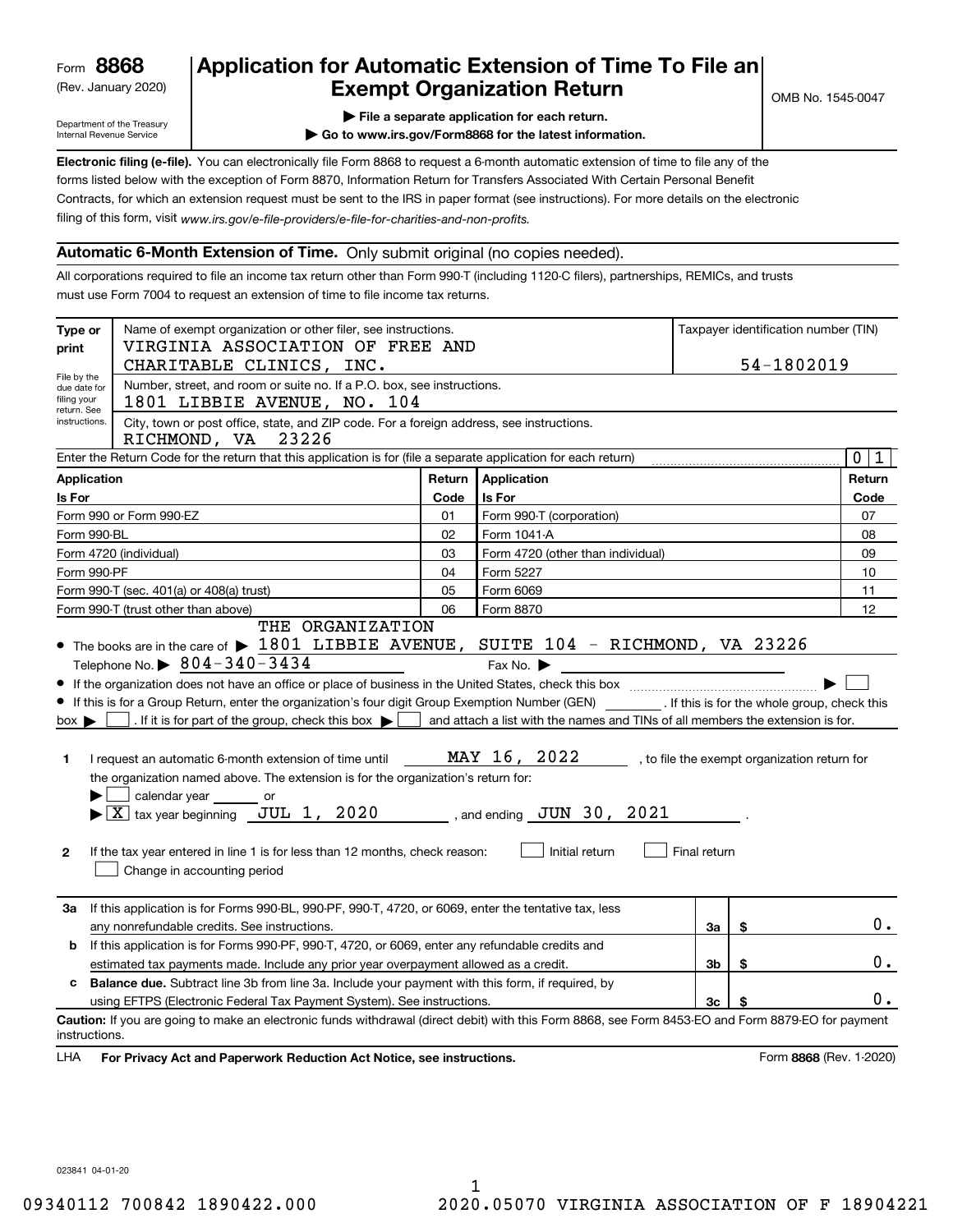|                                                        | EXTENDED TO MAY 16, 2022                                                                                                                                   |                   |                                                           | OMB No. 1545-0047                        |
|--------------------------------------------------------|------------------------------------------------------------------------------------------------------------------------------------------------------------|-------------------|-----------------------------------------------------------|------------------------------------------|
| Form <b>990</b>                                        | <b>Return of Organization Exempt From Income Tax</b><br>Under section 501(c), 527, or 4947(a)(1) of the Internal Revenue Code (except private foundations) |                   |                                                           |                                          |
|                                                        | Do not enter social security numbers on this form as it may be made public.                                                                                |                   |                                                           |                                          |
| Department of the Treasury<br>Internal Revenue Service | Go to www.irs.gov/Form990 for instructions and the latest information.                                                                                     |                   |                                                           | <b>Open to Public</b><br>Inspection      |
|                                                        | JUL 1, 2020<br>A For the 2020 calendar year, or tax year beginning                                                                                         |                   | and ending JUN 30, 2021                                   |                                          |
| <b>B</b> Check if<br>applicable:<br>Address            | <b>C</b> Name of organization<br>VIRGINIA ASSOCIATION OF FREE AND                                                                                          |                   | D Employer identification number                          |                                          |
| change<br>Name                                         | CHARITABLE CLINICS, INC.                                                                                                                                   |                   |                                                           |                                          |
| change<br>Initial                                      | Doing business as                                                                                                                                          |                   | 54-1802019                                                |                                          |
| return<br>Final<br>return/                             | Number and street (or P.O. box if mail is not delivered to street address)<br>1801 LIBBIE AVENUE                                                           | Room/suite<br>104 | E Telephone number<br>$804 - 340 - 3434$                  |                                          |
| termin-<br>ated                                        | City or town, state or province, country, and ZIP or foreign postal code                                                                                   |                   | G Gross receipts \$                                       | 11,369,548.                              |
| Amended<br>return                                      | RICHMOND, VA 23226                                                                                                                                         |                   | H(a) Is this a group return                               |                                          |
| Applica-<br>tion                                       | F Name and address of principal officer: RUFUS C. PHILLIPS                                                                                                 |                   | for subordinates?                                         | $\sqrt{}$ Yes $\sqrt{}$ X $\sqrt{}$ No   |
| pending                                                | 1801 LIBBIE AVENUE, SUITE 104, RICHMOND, VA                                                                                                                |                   | $H(b)$ Are all subordinates included? $\Box$ Yes          |                                          |
|                                                        | Tax-exempt status: $\boxed{\mathbf{X}}$ 501(c)(3) $\boxed{\phantom{0}}$ 501(c)( $\phantom{\left(\mathbf{X}\right)}$ (insert no.)<br>$4947(a)(1)$ or        | 527               |                                                           | If "No," attach a list. See instructions |
|                                                        | J Website: WWW.VAFREECLINICS.ORG                                                                                                                           |                   | $H(c)$ Group exemption number $\blacktriangleright$       |                                          |
|                                                        | K Form of organization: X Corporation<br>Trust<br>Other $\blacktriangleright$<br>Association                                                               |                   | L Year of formation: $1993$ M State of legal domicile: VA |                                          |
| Part I                                                 | Summary                                                                                                                                                    |                   |                                                           |                                          |
| 1.                                                     | Briefly describe the organization's mission or most significant activities: THE VIRGINIA ASSOCIATION OF FREE                                               |                   |                                                           |                                          |
|                                                        | AND CHARITABLE CLINICS, INC.'S (THE ORGANIZATION) MISSION IS TO                                                                                            |                   |                                                           |                                          |
| 2                                                      | Check this box $\blacktriangleright$ $\Box$ if the organization discontinued its operations or disposed of more than 25% of its net assets.                |                   |                                                           |                                          |
| з                                                      | Number of voting members of the governing body (Part VI, line 1a)                                                                                          |                   | 3                                                         |                                          |
| 4                                                      |                                                                                                                                                            |                   | $\overline{\mathbf{4}}$                                   |                                          |
| 5                                                      | Total number of individuals employed in calendar year 2020 (Part V, line 2a) manufacture of individuals employed in calendar year 2020 (Part V, line 2a)   |                   | $\overline{5}$                                            |                                          |
|                                                        |                                                                                                                                                            |                   | $6\phantom{a}$                                            |                                          |
| Activities & Governance                                |                                                                                                                                                            |                   | 7a                                                        |                                          |
|                                                        |                                                                                                                                                            |                   | 7b                                                        |                                          |
|                                                        | <b>b</b> Net unrelated business taxable income from Form 990-T, Part I, line 11 <b>manual</b> content in the set of the Net                                |                   |                                                           |                                          |
|                                                        |                                                                                                                                                            |                   | <b>Prior Year</b>                                         | <b>Current Year</b><br>10,688,203.       |
| 8                                                      |                                                                                                                                                            |                   | 8,689,833.                                                |                                          |
| 9                                                      | Program service revenue (Part VIII, line 2g)                                                                                                               |                   | 721,493.                                                  | 609,689.                                 |
| Revenue<br>10                                          |                                                                                                                                                            |                   | 8,171.                                                    | 14,241.                                  |
| 11                                                     | Other revenue (Part VIII, column (A), lines 5, 6d, 8c, 9c, 10c, and 11e)                                                                                   |                   | 0.                                                        |                                          |
| 12                                                     | Total revenue - add lines 8 through 11 (must equal Part VIII, column (A), line 12)                                                                         |                   | 9,419,497.                                                | 11, 312, 133.                            |
| 13                                                     | Grants and similar amounts paid (Part IX, column (A), lines 1-3) <i></i>                                                                                   |                   | 8,501,689.                                                | 10,322,823.                              |
|                                                        |                                                                                                                                                            |                   | 0.                                                        |                                          |
| 15                                                     | Salaries, other compensation, employee benefits (Part IX, column (A), lines 5-10)                                                                          |                   | 340,012.                                                  | 392, 715.                                |
|                                                        |                                                                                                                                                            |                   | 0.                                                        |                                          |
| Expenses                                               | 51,339.<br><b>b</b> Total fundraising expenses (Part IX, column (D), line 25)                                                                              |                   |                                                           |                                          |
| 17                                                     |                                                                                                                                                            |                   | 366,521.                                                  | 410,354.                                 |
|                                                        | Total expenses. Add lines 13-17 (must equal Part IX, column (A), line 25)                                                                                  |                   | $\overline{9,208,222}$ .                                  | 11, 125, 892.                            |
| 18                                                     | Revenue less expenses. Subtract line 18 from line 12                                                                                                       |                   |                                                           |                                          |
|                                                        |                                                                                                                                                            |                   |                                                           |                                          |
| 19                                                     |                                                                                                                                                            |                   | 211,275.                                                  |                                          |
|                                                        |                                                                                                                                                            |                   | <b>Beginning of Current Year</b>                          | <b>End of Year</b>                       |
| 20                                                     | Total assets (Part X, line 16)                                                                                                                             |                   | 3, 115, 882.                                              |                                          |
| 21                                                     | Total liabilities (Part X, line 26)                                                                                                                        |                   | $2,196,516$ .                                             | 186,241.<br>3,303,012.<br>2,133,321.     |
| Net Assets or<br>Eund Balances<br>22<br>Part II        | <b>Signature Block</b>                                                                                                                                     |                   | 919,366.                                                  | 1,169,691.                               |

| Sign     | Signature of officer                                                                                         | Date          |                                              |  |  |  |  |  |  |
|----------|--------------------------------------------------------------------------------------------------------------|---------------|----------------------------------------------|--|--|--|--|--|--|
| Here     | RUFUS C. PHILLIPS, CEO                                                                                       |               |                                              |  |  |  |  |  |  |
|          | Type or print name and title                                                                                 |               |                                              |  |  |  |  |  |  |
|          | Print/Type preparer's name<br>Preparer's signature                                                           | Date<br>Check | <b>PTIN</b>                                  |  |  |  |  |  |  |
| Paid     | JAMES HARTSON, JR., CPA<br>м.                                                                                |               | P00590214<br>self-emploved                   |  |  |  |  |  |  |
| Preparer | BROWN, EDWARDS & COMPANY, LLP<br>Firm's name                                                                 |               | $1$ Firm's EIN $\triangleright$ 54 - 0565834 |  |  |  |  |  |  |
| Use Only | Firm's address 100 FLANK ROAD                                                                                |               |                                              |  |  |  |  |  |  |
|          | PETERSBURG, VA 23805-9152                                                                                    |               | Phone no. $804 - 733 - 5566$                 |  |  |  |  |  |  |
|          | x<br>Yes<br>No<br>May the IRS discuss this return with the preparer shown above? See instructions            |               |                                              |  |  |  |  |  |  |
|          | Form 990 (2020)<br>LHA For Paperwork Reduction Act Notice, see the separate instructions.<br>032001 12-23-20 |               |                                              |  |  |  |  |  |  |

SEE SCHEDULE O FOR ORGANIZATION MISSION STATEMENT CONTINUATION

**990**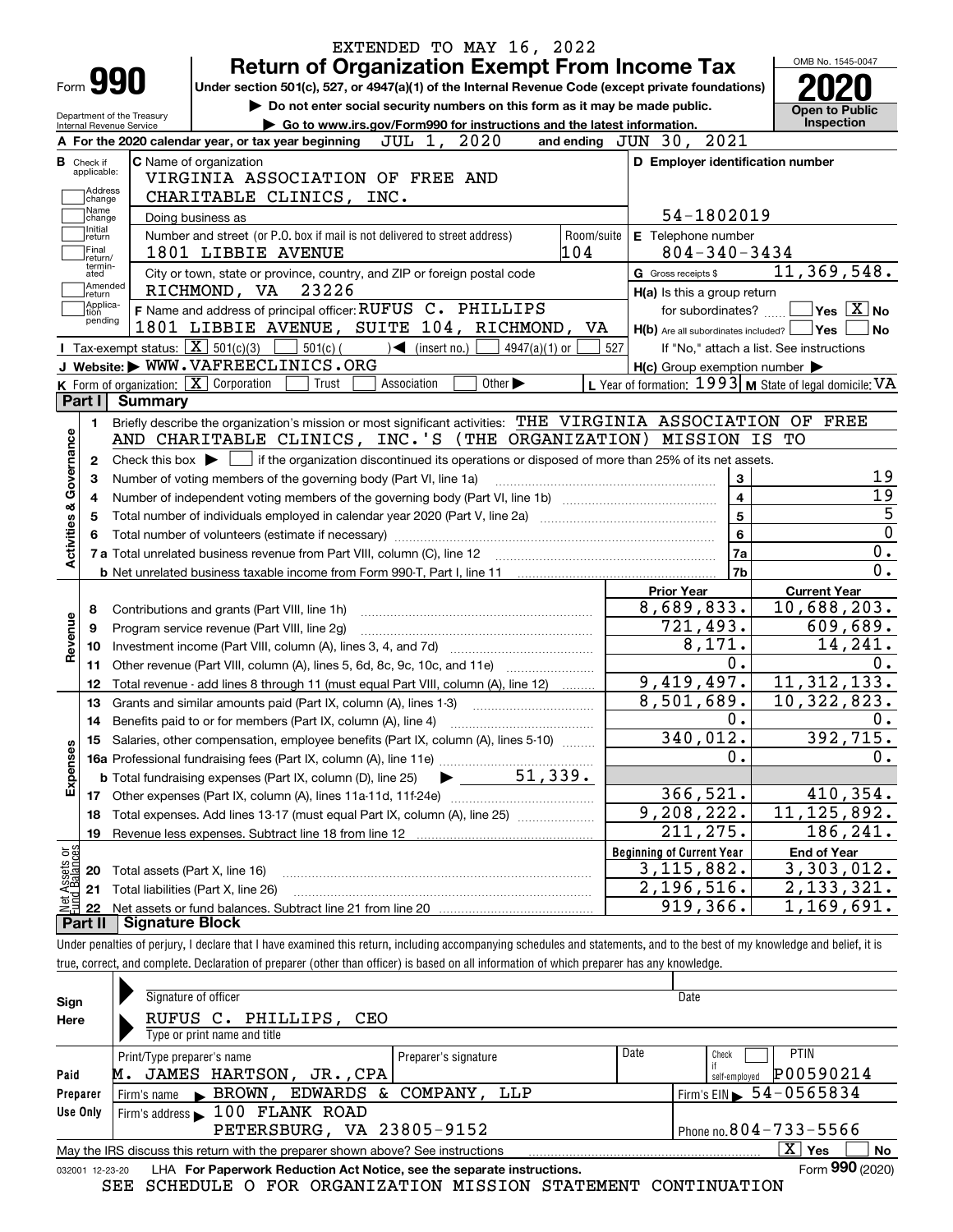|              | VIRGINIA ASSOCIATION OF FREE AND                                                                                                             |                 |                                                                 |
|--------------|----------------------------------------------------------------------------------------------------------------------------------------------|-----------------|-----------------------------------------------------------------|
|              | CHARITABLE CLINICS, INC.<br>Form 990 (2020)<br><b>Statement of Program Service Accomplishments</b><br>Part III                               | 54-1802019      | Page 2                                                          |
|              |                                                                                                                                              |                 | $\overline{\mathbf{X}}$                                         |
| 1            | Briefly describe the organization's mission:                                                                                                 |                 |                                                                 |
|              | THE VIRGINIA ASSOCIATION OF FREE AND CHARITABLE CLINICS,                                                                                     | INC.'S<br>(THE) |                                                                 |
|              | ORGANIZATION) MISSION IS TO SUPPORT AND ADVOCATE FOR OUR MEMBER                                                                              |                 |                                                                 |
|              | CLINICS SO THAT VIRGINIA'S UNDERSERVED HAVE ACCESS TO QUALITY CARE.                                                                          |                 | TО                                                              |
|              | THIS END, THE ORGANIZATION PROVIDES EDUCATION, TRAINING, TECHNICAL                                                                           |                 |                                                                 |
| $\mathbf{2}$ | Did the organization undertake any significant program services during the year which were not listed on the                                 |                 |                                                                 |
|              | prior Form 990 or 990-EZ?                                                                                                                    |                 | $\overline{\mathsf{Yes} \mathrel{\hspace{0.5pt}\mathsf{X}}}$ No |
|              | If "Yes," describe these new services on Schedule O.                                                                                         |                 |                                                                 |
| 3            | Did the organization cease conducting, or make significant changes in how it conducts, any program services?                                 |                 | $ Yes X $ No                                                    |
|              | If "Yes," describe these changes on Schedule O.                                                                                              |                 |                                                                 |
| 4            | Describe the organization's program service accomplishments for each of its three largest program services, as measured by expenses.         |                 |                                                                 |
|              | Section 501(c)(3) and 501(c)(4) organizations are required to report the amount of grants and allocations to others, the total expenses, and |                 |                                                                 |
|              | revenue, if any, for each program service reported.                                                                                          |                 |                                                                 |
| 4a           | 10, 322, 823. ) (Revenue \$<br>$10,322,823$ $\cdot$ including grants of \$<br>(Expenses \$<br>(Code:                                         |                 | 523,050.                                                        |
|              | THE ASSOCIATION ADMINISTERED FUNDING FROM THE COMMONWEALTH OF VIRGINIA                                                                       |                 |                                                                 |
|              | AND MADE GRANTS TO ITS MEMBER CLINICS FOR THE PURPOSE OF PROVIDING                                                                           |                 |                                                                 |
|              | ACCESS TO PRESCRIPTION MEDICATIONS AND HEALTHCARE SERVICES.                                                                                  | ΙN              |                                                                 |
|              | ADDITION, THE ASSOCIATION ADMINISTERED CARES ACT FUNDING FROM THE                                                                            |                 |                                                                 |
|              | COMMONWEALTH OF VIRGINIA FOR REIMBURSEMENT OF MEMBER CLINICS COVID-19                                                                        |                 |                                                                 |
|              | RELATED EXPENSES.                                                                                                                            |                 |                                                                 |
|              |                                                                                                                                              |                 |                                                                 |
|              | THE ASSOCIATION ADMINISTERED FUNDING FROM THE VIRGINIA<br><b>FURTHERMORE,</b>                                                                |                 |                                                                 |
|              | ASSOCIATION OF HEALTH PLANS AND ANTHEM, INC. TO PURCHASE PERSONAL                                                                            |                 |                                                                 |
|              | PROTECTIVE EQUIPMENT FOR ITS MEMBER CLINICS IN RESPONSE TO THE COVID-19                                                                      |                 |                                                                 |
|              | PANDEMIC.                                                                                                                                    |                 |                                                                 |
|              |                                                                                                                                              |                 |                                                                 |
| 4b           | 14,419.<br>including grants of \$<br>(Code:<br>(Expenses \$                                                                                  | ) (Revenue \$   | $\overline{86,639}$ .                                           |
|              | THE ASSOCIATION PLANNED AND CONDUCTED AN ANNUAL CONFERENCE OF                                                                                |                 |                                                                 |
|              | VIRGINIA'S FREE AND CHARITABLE CLINICS, A LEADERSHIP CONFERENCE FOR                                                                          |                 |                                                                 |
|              | EXECUTIVE DIRECTORS OF MEMBER CLINICS, AND EDUCATIONAL WORKSHOPS,                                                                            |                 |                                                                 |
|              | AND TELECONFERENCES ON TOPICS SUCH AS PATIENT OUTREACH,<br>WEBINARS,                                                                         |                 |                                                                 |
|              | TELEMEDICINCE, FUND DEVELOPMENT,<br>SOCIAL DETERMINANTS OF HEALTH,                                                                           | AND             |                                                                 |
|              | DIVERSITY, EQUITY AND INCLUSION.                                                                                                             |                 |                                                                 |
|              |                                                                                                                                              |                 |                                                                 |
|              |                                                                                                                                              |                 |                                                                 |
|              |                                                                                                                                              |                 |                                                                 |
|              |                                                                                                                                              |                 |                                                                 |
|              |                                                                                                                                              |                 |                                                                 |
|              |                                                                                                                                              |                 |                                                                 |
| 4c           |                                                                                                                                              |                 |                                                                 |
|              |                                                                                                                                              |                 |                                                                 |
|              |                                                                                                                                              |                 |                                                                 |
|              |                                                                                                                                              |                 |                                                                 |
|              |                                                                                                                                              |                 |                                                                 |
|              |                                                                                                                                              |                 |                                                                 |
|              |                                                                                                                                              |                 |                                                                 |
|              |                                                                                                                                              |                 |                                                                 |
|              |                                                                                                                                              |                 |                                                                 |
|              |                                                                                                                                              |                 |                                                                 |
|              |                                                                                                                                              |                 |                                                                 |
|              |                                                                                                                                              |                 |                                                                 |
|              |                                                                                                                                              |                 |                                                                 |
| 4d.          | Other program services (Describe on Schedule O.)                                                                                             |                 |                                                                 |
|              | 586, 620. including grants of \$<br>(Expenses \$<br>) (Revenue \$                                                                            |                 |                                                                 |
| 4е           | 10,923,862.<br>Total program service expenses                                                                                                |                 |                                                                 |
|              |                                                                                                                                              |                 | Form 990 (2020)                                                 |
|              | 032002 12-23-20<br>3                                                                                                                         |                 |                                                                 |

09340112 700842 1890422.000 2020.05070 VIRGINIA ASSOCIATION OF F 18904221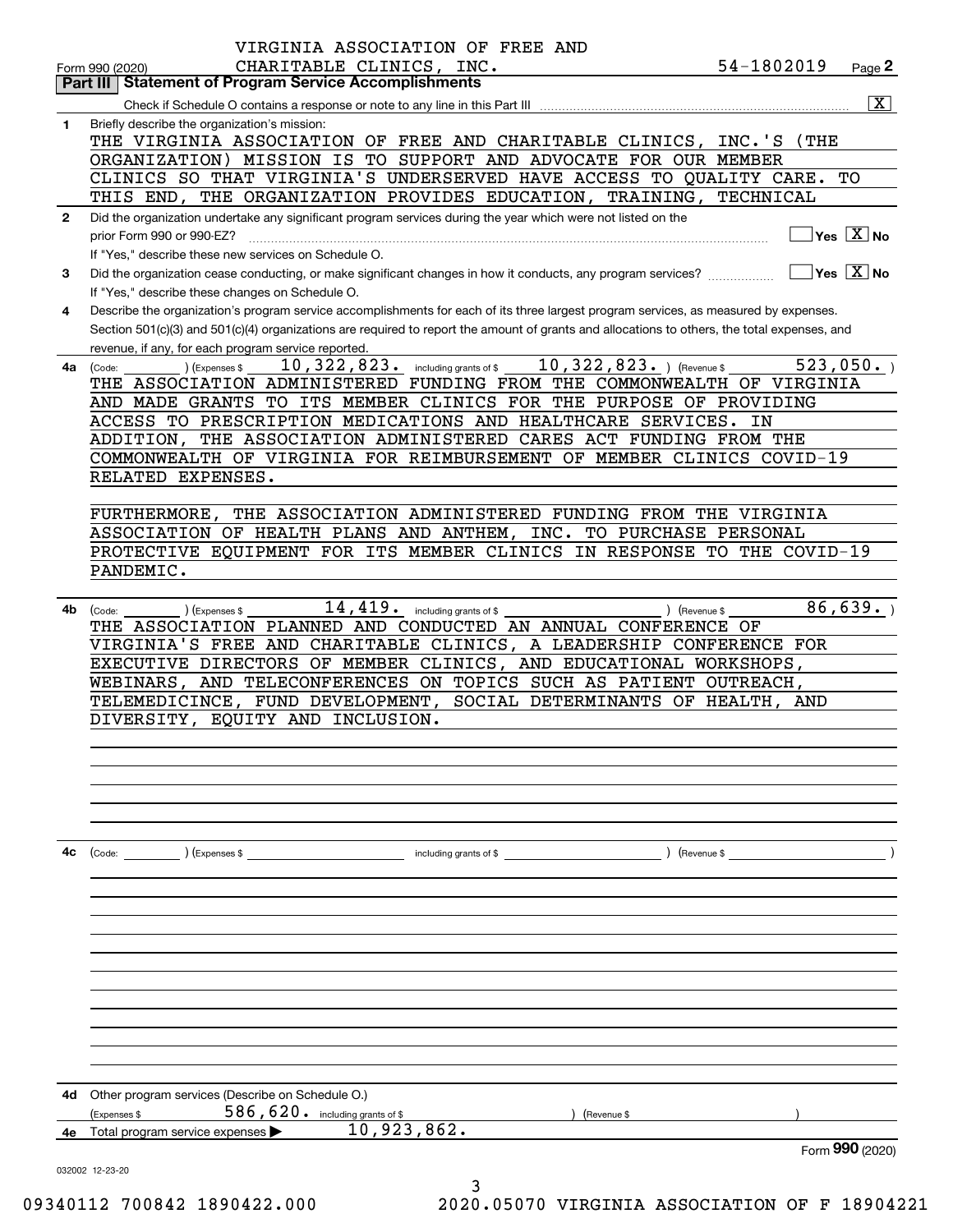| <b>7 ⊥™⊐ ⊤</b> |
|----------------|
| $- - - - -$    |

|     |                                                                                                                                       |                 |                         | Yes   No        |
|-----|---------------------------------------------------------------------------------------------------------------------------------------|-----------------|-------------------------|-----------------|
| 1   | Is the organization described in section $501(c)(3)$ or $4947(a)(1)$ (other than a private foundation)?                               |                 |                         |                 |
|     |                                                                                                                                       | 1               | X                       |                 |
| 2   |                                                                                                                                       | $\overline{2}$  | $\overline{\mathbf{x}}$ |                 |
| З   | Did the organization engage in direct or indirect political campaign activities on behalf of or in opposition to candidates for       |                 |                         |                 |
|     |                                                                                                                                       | 3               |                         | x               |
| 4   | Section 501(c)(3) organizations. Did the organization engage in lobbying activities, or have a section 501(h) election in effect      |                 |                         |                 |
|     |                                                                                                                                       | 4               | X                       |                 |
| 5   | Is the organization a section 501(c)(4), 501(c)(5), or 501(c)(6) organization that receives membership dues, assessments, or          |                 |                         |                 |
|     |                                                                                                                                       | 5               |                         | X               |
| 6   | Did the organization maintain any donor advised funds or any similar funds or accounts for which donors have the right to             |                 |                         |                 |
|     | provide advice on the distribution or investment of amounts in such funds or accounts? If "Yes," complete Schedule D, Part I          | 6               |                         | x               |
| 7   | Did the organization receive or hold a conservation easement, including easements to preserve open space,                             |                 |                         |                 |
|     |                                                                                                                                       | $\overline{7}$  |                         | x               |
| 8   | Did the organization maintain collections of works of art, historical treasures, or other similar assets? If "Yes," complete          |                 |                         |                 |
|     |                                                                                                                                       | 8               |                         | x               |
| 9   | Did the organization report an amount in Part X, line 21, for escrow or custodial account liability, serve as a custodian for         |                 |                         |                 |
|     | amounts not listed in Part X; or provide credit counseling, debt management, credit repair, or debt negotiation services?             |                 |                         |                 |
|     |                                                                                                                                       | 9               |                         | X               |
| 10  | Did the organization, directly or through a related organization, hold assets in donor-restricted endowments                          |                 |                         |                 |
|     |                                                                                                                                       | 10              |                         | x               |
| 11  | If the organization's answer to any of the following questions is "Yes," then complete Schedule D, Parts VI, VII, VIII, IX, or X      |                 |                         |                 |
|     | as applicable.                                                                                                                        |                 |                         |                 |
|     |                                                                                                                                       |                 |                         |                 |
|     | a Did the organization report an amount for land, buildings, and equipment in Part X, line 10? If "Yes," complete Schedule D.         | 11a             | X                       |                 |
|     |                                                                                                                                       |                 |                         |                 |
|     | <b>b</b> Did the organization report an amount for investments - other securities in Part X, line 12, that is 5% or more of its total |                 |                         | x               |
|     |                                                                                                                                       | 11 <sub>b</sub> |                         |                 |
|     | c Did the organization report an amount for investments - program related in Part X, line 13, that is 5% or more of its total         |                 |                         | x               |
|     |                                                                                                                                       | 11c             |                         |                 |
|     | d Did the organization report an amount for other assets in Part X, line 15, that is 5% or more of its total assets reported in       |                 |                         |                 |
|     |                                                                                                                                       | 11d             |                         | x               |
|     | e Did the organization report an amount for other liabilities in Part X, line 25? If "Yes," complete Schedule D, Part X               | 11e             | X                       |                 |
| f   | Did the organization's separate or consolidated financial statements for the tax year include a footnote that addresses               |                 |                         |                 |
|     | the organization's liability for uncertain tax positions under FIN 48 (ASC 740)? If "Yes," complete Schedule D, Part X                | 11f             | X                       |                 |
|     | 12a Did the organization obtain separate, independent audited financial statements for the tax year? If "Yes," complete               |                 |                         |                 |
|     |                                                                                                                                       | 12a             | X                       |                 |
|     | <b>b</b> Was the organization included in consolidated, independent audited financial statements for the tax year?                    |                 |                         |                 |
|     | If "Yes," and if the organization answered "No" to line 12a, then completing Schedule D, Parts XI and XII is optional                 | 12 <sub>b</sub> |                         | ▵               |
| 13  | Is the organization a school described in section $170(b)(1)(A)(ii)?$ If "Yes," complete Schedule E                                   | 13              |                         | X               |
| 14a | Did the organization maintain an office, employees, or agents outside of the United States?                                           | 14a             |                         | X               |
| b   | Did the organization have aggregate revenues or expenses of more than \$10,000 from grantmaking, fundraising, business,               |                 |                         |                 |
|     | investment, and program service activities outside the United States, or aggregate foreign investments valued at \$100,000            |                 |                         |                 |
|     |                                                                                                                                       | 14b             |                         | x               |
| 15  | Did the organization report on Part IX, column (A), line 3, more than \$5,000 of grants or other assistance to or for any             |                 |                         |                 |
|     |                                                                                                                                       | 15              |                         | X               |
| 16  | Did the organization report on Part IX, column (A), line 3, more than \$5,000 of aggregate grants or other assistance to              |                 |                         |                 |
|     |                                                                                                                                       | 16              |                         | x               |
| 17  | Did the organization report a total of more than \$15,000 of expenses for professional fundraising services on Part IX,               |                 |                         |                 |
|     |                                                                                                                                       | 17              |                         | x               |
| 18  | Did the organization report more than \$15,000 total of fundraising event gross income and contributions on Part VIII, lines          |                 |                         |                 |
|     |                                                                                                                                       | 18              |                         | x               |
| 19  | Did the organization report more than \$15,000 of gross income from gaming activities on Part VIII, line 9a? If "Yes."                |                 |                         |                 |
|     |                                                                                                                                       | 19              |                         | X               |
|     |                                                                                                                                       | 20a             |                         | $\mathbf x$     |
|     | b If "Yes" to line 20a, did the organization attach a copy of its audited financial statements to this return?                        | 20 <sub>b</sub> |                         |                 |
| 21  | Did the organization report more than \$5,000 of grants or other assistance to any domestic organization or                           |                 |                         |                 |
|     |                                                                                                                                       | 21              | х                       |                 |
|     | 032003 12-23-20                                                                                                                       |                 |                         | Form 990 (2020) |

4

09340112 700842 1890422.000 2020.05070 VIRGINIA ASSOCIATION OF F 18904221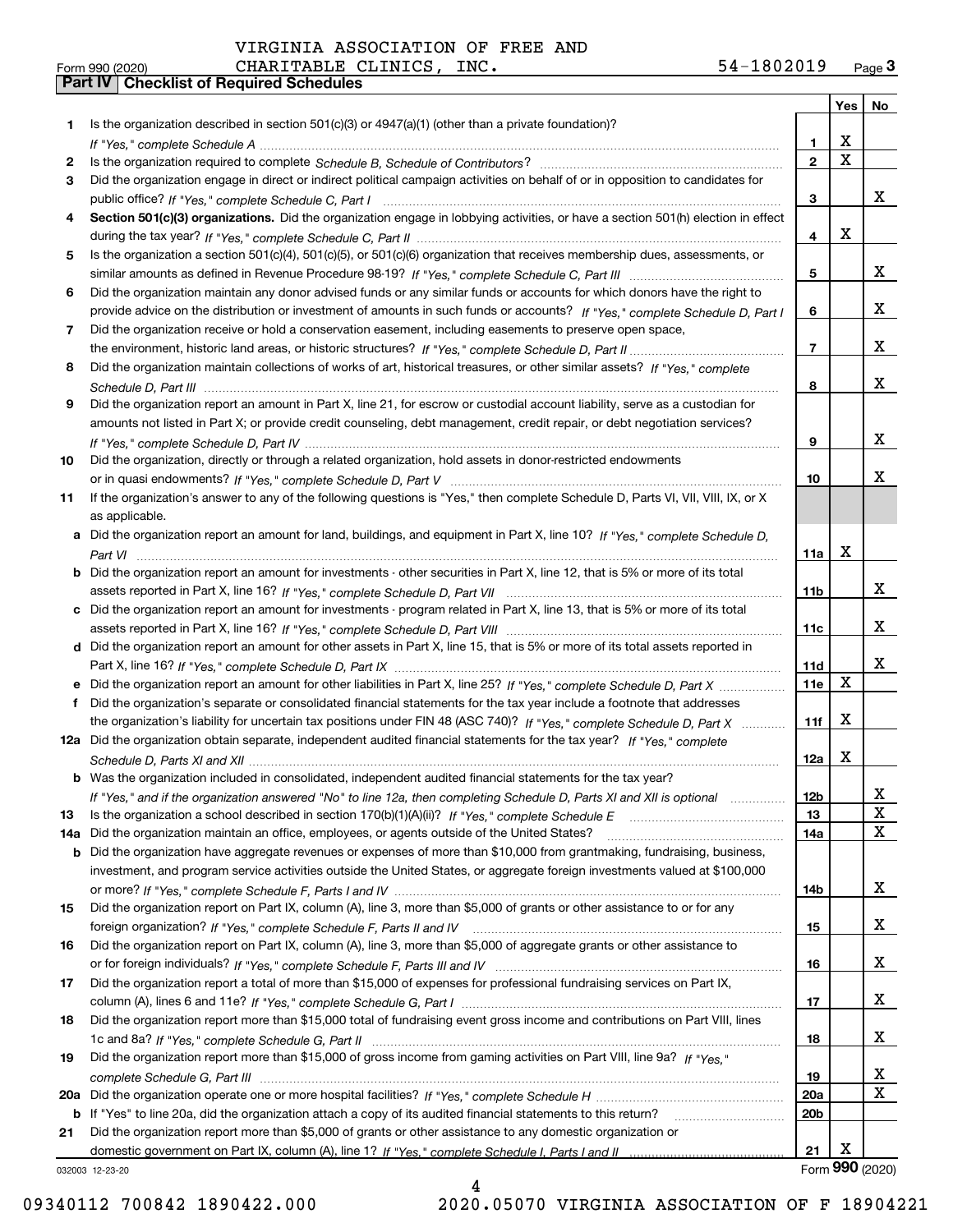*(continued)*

| Form 990 (2020) |                                                       | CHARITABLE CLINICS, | INC. | 54-1802019 | Page 4 |
|-----------------|-------------------------------------------------------|---------------------|------|------------|--------|
|                 | Part IV   Checklist of Required Schedules (continued) |                     |      |            |        |

|    |                                                                                                                                                    |            | Yes | No              |
|----|----------------------------------------------------------------------------------------------------------------------------------------------------|------------|-----|-----------------|
| 22 | Did the organization report more than \$5,000 of grants or other assistance to or for domestic individuals on                                      |            |     |                 |
|    |                                                                                                                                                    | 22         |     | X               |
| 23 | Did the organization answer "Yes" to Part VII, Section A, line 3, 4, or 5 about compensation of the organization's current                         |            |     |                 |
|    | and former officers, directors, trustees, key employees, and highest compensated employees? If "Yes," complete                                     |            |     | X               |
|    | 24a Did the organization have a tax-exempt bond issue with an outstanding principal amount of more than \$100,000 as of the                        | 23         |     |                 |
|    | last day of the year, that was issued after December 31, 2002? If "Yes," answer lines 24b through 24d and complete                                 |            |     |                 |
|    |                                                                                                                                                    | 24a        |     | x               |
|    |                                                                                                                                                    | 24b        |     |                 |
|    | c Did the organization maintain an escrow account other than a refunding escrow at any time during the year to defease                             |            |     |                 |
|    |                                                                                                                                                    | 24c        |     |                 |
|    |                                                                                                                                                    | 24d        |     |                 |
|    | 25a Section 501(c)(3), 501(c)(4), and 501(c)(29) organizations. Did the organization engage in an excess benefit                                   |            |     |                 |
|    |                                                                                                                                                    | <b>25a</b> |     | X               |
|    | b Is the organization aware that it engaged in an excess benefit transaction with a disqualified person in a prior year, and                       |            |     |                 |
|    | that the transaction has not been reported on any of the organization's prior Forms 990 or 990-EZ? If "Yes," complete                              |            |     |                 |
|    | Schedule L, Part I                                                                                                                                 | 25b        |     | x               |
| 26 | Did the organization report any amount on Part X, line 5 or 22, for receivables from or payables to any current                                    |            |     |                 |
|    | or former officer, director, trustee, key employee, creator or founder, substantial contributor, or 35%                                            |            |     |                 |
|    |                                                                                                                                                    | 26         |     | x               |
| 27 | Did the organization provide a grant or other assistance to any current or former officer, director, trustee, key employee,                        |            |     |                 |
|    | creator or founder, substantial contributor or employee thereof, a grant selection committee member, or to a 35% controlled                        |            |     |                 |
|    | entity (including an employee thereof) or family member of any of these persons? If "Yes," complete Schedule L, Part III                           | 27         |     | х               |
| 28 | Was the organization a party to a business transaction with one of the following parties (see Schedule L, Part IV                                  |            |     |                 |
|    | instructions, for applicable filing thresholds, conditions, and exceptions):                                                                       |            |     |                 |
|    | a A current or former officer, director, trustee, key employee, creator or founder, or substantial contributor? If                                 |            |     |                 |
|    |                                                                                                                                                    | 28a        |     | x               |
|    |                                                                                                                                                    | 28b        |     | $\mathbf x$     |
|    | c A 35% controlled entity of one or more individuals and/or organizations described in lines 28a or 28b? If                                        |            |     |                 |
|    |                                                                                                                                                    | 28c        |     | x               |
| 29 |                                                                                                                                                    | 29         |     | $\mathbf X$     |
| 30 | Did the organization receive contributions of art, historical treasures, or other similar assets, or qualified conservation                        |            |     |                 |
|    |                                                                                                                                                    | 30         |     | X               |
| 31 | Did the organization liquidate, terminate, or dissolve and cease operations? If "Yes," complete Schedule N, Part I                                 | 31         |     | $\mathbf x$     |
| 32 | Did the organization sell, exchange, dispose of, or transfer more than 25% of its net assets? If "Yes," complete                                   |            |     |                 |
|    |                                                                                                                                                    | 32         |     | X               |
| 33 | Did the organization own 100% of an entity disregarded as separate from the organization under Regulations                                         |            |     |                 |
|    |                                                                                                                                                    | 33         |     | X               |
| 34 | Was the organization related to any tax-exempt or taxable entity? If "Yes," complete Schedule R, Part II, III, or IV, and                          |            |     |                 |
|    |                                                                                                                                                    | 34         |     | х               |
|    | 35a Did the organization have a controlled entity within the meaning of section 512(b)(13)?                                                        | <b>35a</b> |     | X               |
|    | b If "Yes" to line 35a, did the organization receive any payment from or engage in any transaction with a controlled entity                        |            |     |                 |
|    |                                                                                                                                                    | 35b        |     |                 |
| 36 | Section 501(c)(3) organizations. Did the organization make any transfers to an exempt non-charitable related organization?                         |            |     |                 |
|    |                                                                                                                                                    | 36         |     | x               |
| 37 | Did the organization conduct more than 5% of its activities through an entity that is not a related organization                                   |            |     |                 |
|    |                                                                                                                                                    | 37         |     | x               |
| 38 | Did the organization complete Schedule O and provide explanations in Schedule O for Part VI, lines 11b and 19?                                     |            |     |                 |
|    | Note: All Form 990 filers are required to complete Schedule O<br><b>Part V</b><br><b>Statements Regarding Other IRS Filings and Tax Compliance</b> | 38         | Х   |                 |
|    |                                                                                                                                                    |            |     |                 |
|    | Check if Schedule O contains a response or note to any line in this Part V                                                                         |            |     |                 |
|    |                                                                                                                                                    |            | Yes | No              |
|    | 6<br>1a<br><b>1a</b> Enter the number reported in Box 3 of Form 1096. Enter -0- if not applicable <i>manumumumum</i><br>0                          |            |     |                 |
|    | 1 <sub>b</sub><br><b>b</b> Enter the number of Forms W-2G included in line 1a. Enter -0- if not applicable <i>manumumumum</i>                      |            |     |                 |
|    | c Did the organization comply with backup withholding rules for reportable payments to vendors and reportable gaming                               |            |     |                 |
|    | (gambling) winnings to prize winners?                                                                                                              | 1c         | х   | Form 990 (2020) |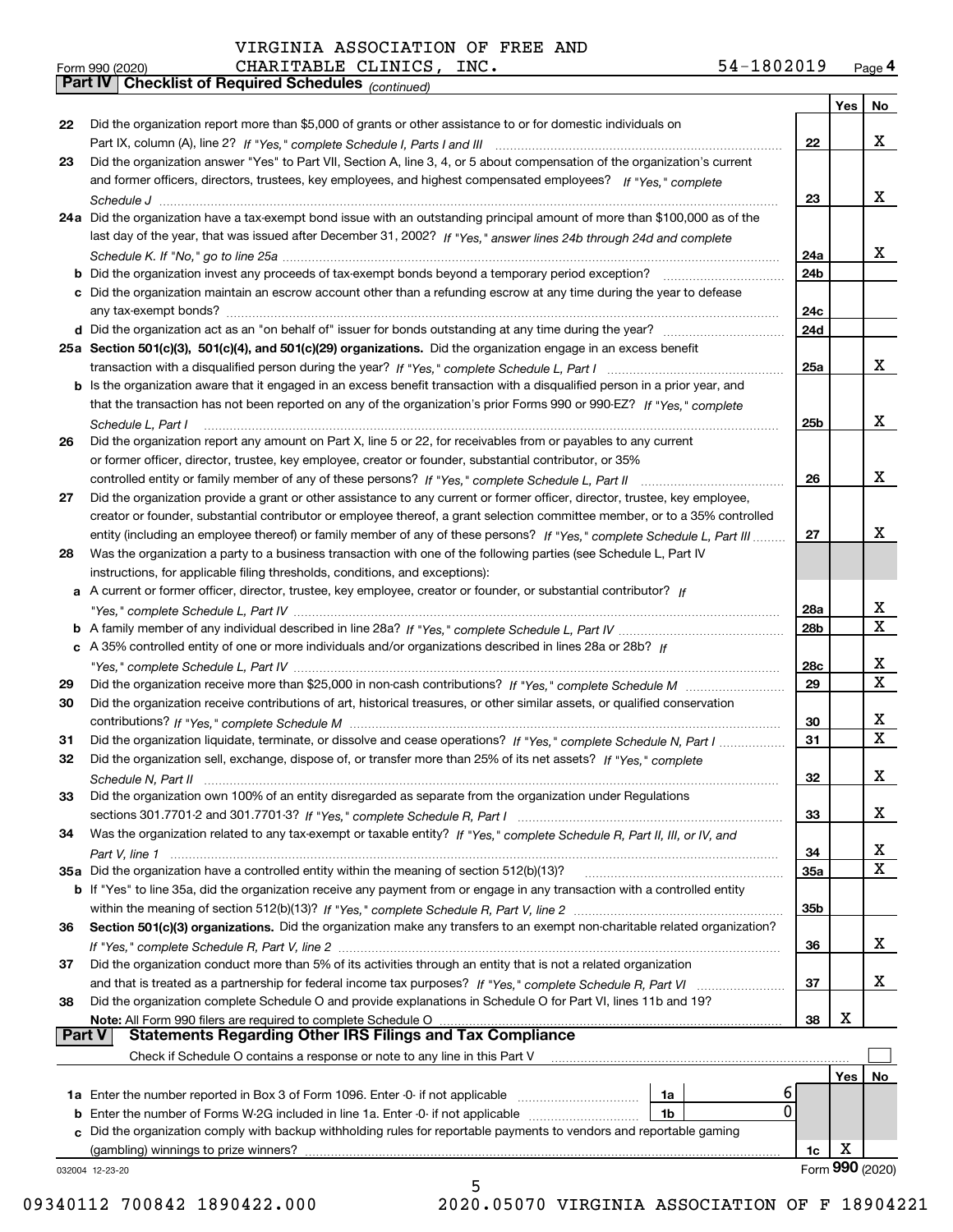| VIRGINIA ASSOCIATION OF FREE AND |  |  |
|----------------------------------|--|--|
|----------------------------------|--|--|

|               | Form 990 (2020) | CHARITABLE CLINICS, INC.<br>54-1802019                                                                                                                                                                                                           |                |     | $Page$ <sup>5</sup> |
|---------------|-----------------|--------------------------------------------------------------------------------------------------------------------------------------------------------------------------------------------------------------------------------------------------|----------------|-----|---------------------|
| <b>Part V</b> |                 | Statements Regarding Other IRS Filings and Tax Compliance (continued)                                                                                                                                                                            |                |     |                     |
|               |                 |                                                                                                                                                                                                                                                  |                | Yes | No                  |
|               |                 | 2a Enter the number of employees reported on Form W-3, Transmittal of Wage and Tax Statements,                                                                                                                                                   |                |     |                     |
|               |                 | 5<br>filed for the calendar year ending with or within the year covered by this return<br>2a                                                                                                                                                     |                |     |                     |
|               |                 |                                                                                                                                                                                                                                                  | 2 <sub>b</sub> | Х   |                     |
|               |                 |                                                                                                                                                                                                                                                  |                |     |                     |
|               |                 | 3a Did the organization have unrelated business gross income of \$1,000 or more during the year?                                                                                                                                                 | 3a             |     | х                   |
|               |                 |                                                                                                                                                                                                                                                  | 3b             |     |                     |
|               |                 | 4a At any time during the calendar year, did the organization have an interest in, or a signature or other authority over, a                                                                                                                     |                |     |                     |
|               |                 |                                                                                                                                                                                                                                                  | 4a             |     | x                   |
|               |                 | <b>b</b> If "Yes," enter the name of the foreign country                                                                                                                                                                                         |                |     |                     |
|               |                 | See instructions for filing requirements for FinCEN Form 114, Report of Foreign Bank and Financial Accounts (FBAR).                                                                                                                              |                |     |                     |
| 5a            |                 | Was the organization a party to a prohibited tax shelter transaction at any time during the tax year?                                                                                                                                            | 5a             |     | X                   |
| b             |                 |                                                                                                                                                                                                                                                  | 5 <sub>b</sub> |     | $\mathbf X$         |
| c             |                 |                                                                                                                                                                                                                                                  | 5c             |     |                     |
|               |                 | 6a Does the organization have annual gross receipts that are normally greater than \$100,000, and did the organization solicit                                                                                                                   |                |     |                     |
|               |                 | any contributions that were not tax deductible as charitable contributions?                                                                                                                                                                      | 6a             |     | x                   |
|               |                 | b If "Yes," did the organization include with every solicitation an express statement that such contributions or gifts                                                                                                                           |                |     |                     |
|               |                 | were not tax deductible?                                                                                                                                                                                                                         | 6b             |     |                     |
| 7             |                 | Organizations that may receive deductible contributions under section 170(c).                                                                                                                                                                    |                |     |                     |
| a             |                 | Did the organization receive a payment in excess of \$75 made partly as a contribution and partly for goods and services provided to the payor?                                                                                                  | 7a             |     | х                   |
| b             |                 | If "Yes," did the organization notify the donor of the value of the goods or services provided?                                                                                                                                                  | 7b             |     |                     |
|               |                 | Did the organization sell, exchange, or otherwise dispose of tangible personal property for which it was required                                                                                                                                |                |     | x                   |
|               |                 |                                                                                                                                                                                                                                                  | 7c             |     |                     |
| d             |                 | 7d                                                                                                                                                                                                                                               |                |     |                     |
| е             |                 | Did the organization receive any funds, directly or indirectly, to pay premiums on a personal benefit contract?                                                                                                                                  | 7e<br>7f       |     |                     |
| f             |                 | Did the organization, during the year, pay premiums, directly or indirectly, on a personal benefit contract?<br>If the organization received a contribution of qualified intellectual property, did the organization file Form 8899 as required? |                |     |                     |
| g<br>h.       |                 | If the organization received a contribution of cars, boats, airplanes, or other vehicles, did the organization file a Form 1098-C?                                                                                                               | 7g<br>7h       |     |                     |
| 8             |                 | Sponsoring organizations maintaining donor advised funds. Did a donor advised fund maintained by the                                                                                                                                             |                |     |                     |
|               |                 | sponsoring organization have excess business holdings at any time during the year?                                                                                                                                                               | 8              |     |                     |
| 9             |                 | Sponsoring organizations maintaining donor advised funds.                                                                                                                                                                                        |                |     |                     |
| a             |                 | Did the sponsoring organization make any taxable distributions under section 4966?                                                                                                                                                               | 9а             |     |                     |
| b             |                 | Did the sponsoring organization make a distribution to a donor, donor advisor, or related person?                                                                                                                                                | 9b             |     |                     |
| 10            |                 | Section 501(c)(7) organizations. Enter:                                                                                                                                                                                                          |                |     |                     |
|               |                 | 10a                                                                                                                                                                                                                                              |                |     |                     |
|               |                 | 10b <br>Gross receipts, included on Form 990, Part VIII, line 12, for public use of club facilities                                                                                                                                              |                |     |                     |
| 11            |                 | Section 501(c)(12) organizations. Enter:                                                                                                                                                                                                         |                |     |                     |
| a             |                 | Gross income from members or shareholders<br>11a                                                                                                                                                                                                 |                |     |                     |
|               |                 | b Gross income from other sources (Do not net amounts due or paid to other sources against                                                                                                                                                       |                |     |                     |
|               |                 | 11b                                                                                                                                                                                                                                              |                |     |                     |
|               |                 | 12a Section 4947(a)(1) non-exempt charitable trusts. Is the organization filing Form 990 in lieu of Form 1041?                                                                                                                                   | 12a            |     |                     |
|               |                 | <b>b</b> If "Yes," enter the amount of tax-exempt interest received or accrued during the year<br>12 <sub>b</sub>                                                                                                                                |                |     |                     |
| 13            |                 | Section 501(c)(29) qualified nonprofit health insurance issuers.                                                                                                                                                                                 |                |     |                     |
|               |                 | <b>a</b> Is the organization licensed to issue qualified health plans in more than one state?                                                                                                                                                    | <b>13a</b>     |     |                     |
|               |                 | Note: See the instructions for additional information the organization must report on Schedule O.                                                                                                                                                |                |     |                     |
|               |                 | <b>b</b> Enter the amount of reserves the organization is required to maintain by the states in which the                                                                                                                                        |                |     |                     |
|               |                 | 13 <sub>b</sub>                                                                                                                                                                                                                                  |                |     |                     |
|               |                 | 13c                                                                                                                                                                                                                                              |                |     |                     |
| 14a           |                 | Did the organization receive any payments for indoor tanning services during the tax year?                                                                                                                                                       | 14a            |     | x                   |
|               |                 | <b>b</b> If "Yes," has it filed a Form 720 to report these payments? If "No," provide an explanation on Schedule O                                                                                                                               | 14b            |     |                     |
| 15            |                 | Is the organization subject to the section 4960 tax on payment(s) of more than \$1,000,000 in remuneration or                                                                                                                                    |                |     |                     |
|               |                 |                                                                                                                                                                                                                                                  | 15             |     | х                   |
|               |                 | If "Yes," see instructions and file Form 4720, Schedule N.                                                                                                                                                                                       |                |     |                     |
| 16            |                 | Is the organization an educational institution subject to the section 4968 excise tax on net investment income?                                                                                                                                  | 16             |     | X                   |
|               |                 | If "Yes," complete Form 4720, Schedule O.                                                                                                                                                                                                        |                |     |                     |

Form (2020) **990**

032005 12-23-20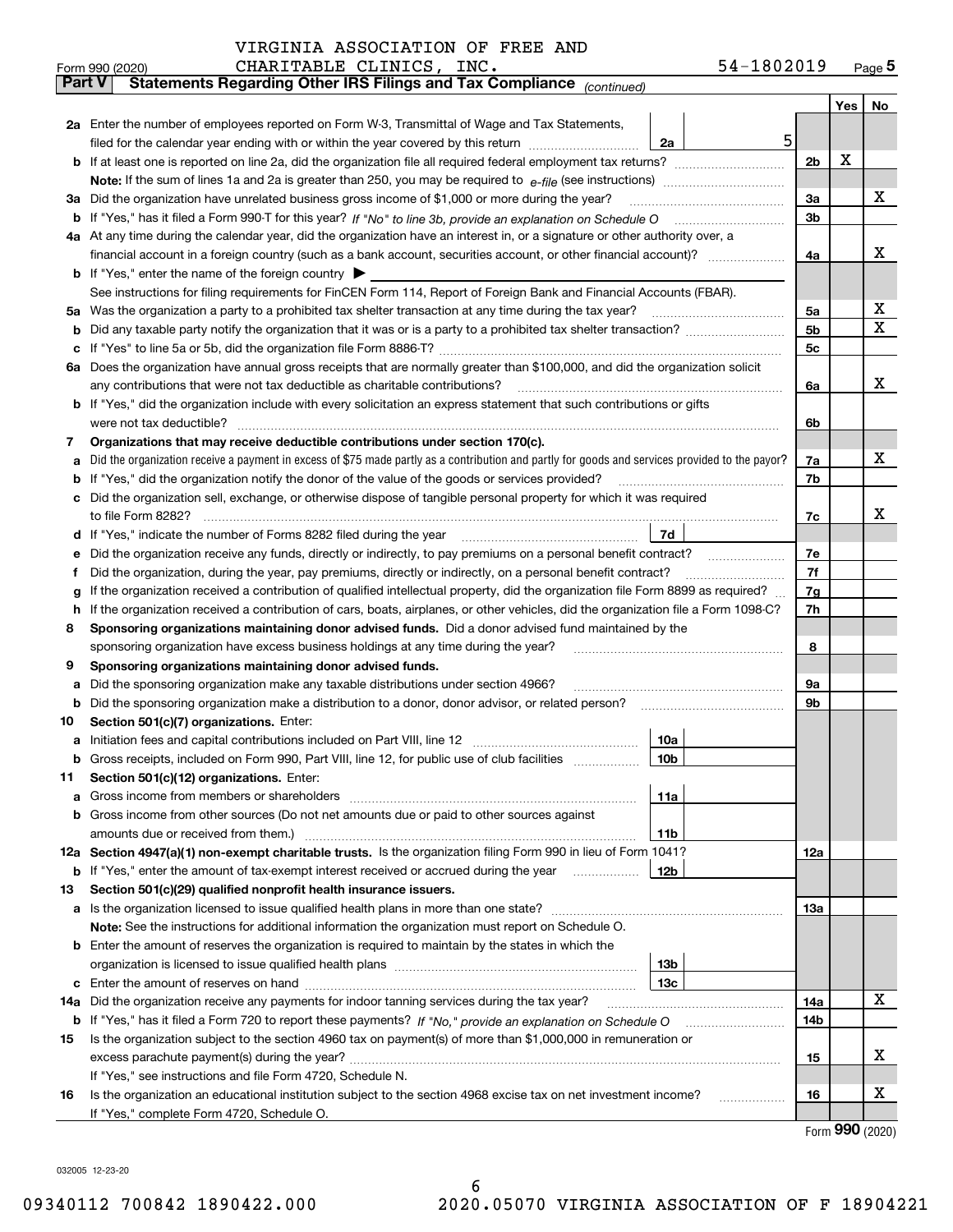CHARITABLE CLINICS, INC. 54-1802019

*For each "Yes" response to lines 2 through 7b below, and for a "No" response to line 8a, 8b, or 10b below, describe the circumstances, processes, or changes on Schedule O. See instructions.* Form 990 (2020) **CHARITABLE CLINICS, INC.**<br>**Part VI Governance, Management, and Disclosure** For each "Yes" response to lines 2 through 7b below, and for a "No" response

|     | Check if Schedule O contains a response or note to any line in this Part VI                                                                                                                                                    |    |    |                              |             | $\overline{\mathbf{X}}$ |  |  |
|-----|--------------------------------------------------------------------------------------------------------------------------------------------------------------------------------------------------------------------------------|----|----|------------------------------|-------------|-------------------------|--|--|
|     | <b>Section A. Governing Body and Management</b>                                                                                                                                                                                |    |    |                              |             |                         |  |  |
|     |                                                                                                                                                                                                                                |    |    |                              | Yes         | No                      |  |  |
|     | <b>1a</b> Enter the number of voting members of the governing body at the end of the tax year                                                                                                                                  | 1a | 19 |                              |             |                         |  |  |
|     | If there are material differences in voting rights among members of the governing body, or if the governing                                                                                                                    |    |    |                              |             |                         |  |  |
|     | body delegated broad authority to an executive committee or similar committee, explain on Schedule O.                                                                                                                          |    |    |                              |             |                         |  |  |
| b   | Enter the number of voting members included on line 1a, above, who are independent                                                                                                                                             | 1b | 19 |                              |             |                         |  |  |
| 2   | Did any officer, director, trustee, or key employee have a family relationship or a business relationship with any other                                                                                                       |    |    |                              |             |                         |  |  |
|     | officer, director, trustee, or key employee?                                                                                                                                                                                   |    |    | $\mathbf{2}$                 |             | X                       |  |  |
| 3   | Did the organization delegate control over management duties customarily performed by or under the direct supervision                                                                                                          |    |    |                              |             |                         |  |  |
|     | of officers, directors, trustees, or key employees to a management company or other person?                                                                                                                                    |    |    |                              |             |                         |  |  |
| 4   | Did the organization make any significant changes to its governing documents since the prior Form 990 was filed?                                                                                                               |    |    |                              |             |                         |  |  |
| 5   | Did the organization become aware during the year of a significant diversion of the organization's assets?                                                                                                                     |    |    | $\overline{\mathbf{4}}$<br>5 |             | X<br>X                  |  |  |
| 6   | Did the organization have members or stockholders?                                                                                                                                                                             |    |    | 6                            |             | X                       |  |  |
| 7a  | Did the organization have members, stockholders, or other persons who had the power to elect or appoint one or                                                                                                                 |    |    |                              |             |                         |  |  |
|     | more members of the governing body?                                                                                                                                                                                            |    |    | 7a                           |             | X                       |  |  |
|     | <b>b</b> Are any governance decisions of the organization reserved to (or subject to approval by) members, stockholders, or                                                                                                    |    |    |                              |             |                         |  |  |
|     | persons other than the governing body?                                                                                                                                                                                         |    |    | 7b                           |             | x                       |  |  |
| 8   | Did the organization contemporaneously document the meetings held or written actions undertaken during the year by the following:                                                                                              |    |    |                              |             |                         |  |  |
| a   |                                                                                                                                                                                                                                |    |    | 8а                           | X           |                         |  |  |
|     |                                                                                                                                                                                                                                |    |    | 8b                           | X           |                         |  |  |
| b   | Is there any officer, director, trustee, or key employee listed in Part VII, Section A, who cannot be reached at the                                                                                                           |    |    |                              |             |                         |  |  |
| 9   |                                                                                                                                                                                                                                |    |    |                              |             | x                       |  |  |
|     |                                                                                                                                                                                                                                |    |    | 9                            |             |                         |  |  |
|     | Section B. Policies <sub>(This Section B requests information about policies not required by the Internal Revenue Code.)</sub>                                                                                                 |    |    |                              |             |                         |  |  |
|     |                                                                                                                                                                                                                                |    |    |                              | Yes         | No<br>X                 |  |  |
|     |                                                                                                                                                                                                                                |    |    | 10a                          |             |                         |  |  |
|     | <b>b</b> If "Yes," did the organization have written policies and procedures governing the activities of such chapters, affiliates,                                                                                            |    |    |                              |             |                         |  |  |
|     | and branches to ensure their operations are consistent with the organization's exempt purposes?                                                                                                                                |    |    | 10 <sub>b</sub>              |             |                         |  |  |
|     | 11a Has the organization provided a complete copy of this Form 990 to all members of its governing body before filing the form?                                                                                                |    |    | 11a                          | $\mathbf X$ |                         |  |  |
| b   | Describe in Schedule O the process, if any, used by the organization to review this Form 990.                                                                                                                                  |    |    |                              |             |                         |  |  |
| 12a |                                                                                                                                                                                                                                |    |    | 12a                          | X           |                         |  |  |
| b   | Were officers, directors, or trustees, and key employees required to disclose annually interests that could give rise to conflicts?                                                                                            |    |    | 12 <sub>b</sub>              | $\mathbf X$ |                         |  |  |
| с   | Did the organization regularly and consistently monitor and enforce compliance with the policy? If "Yes," describe                                                                                                             |    |    |                              |             |                         |  |  |
|     | in Schedule O how this was done measured and the control of the control of the state of the control of the cont                                                                                                                |    |    | 12c                          | X           |                         |  |  |
| 13  | Did the organization have a written whistleblower policy?                                                                                                                                                                      |    |    | 13                           | X           |                         |  |  |
| 14  | Did the organization have a written document retention and destruction policy?                                                                                                                                                 |    |    | 14                           | $\mathbf X$ |                         |  |  |
| 15  | Did the process for determining compensation of the following persons include a review and approval by independent                                                                                                             |    |    |                              |             |                         |  |  |
|     | persons, comparability data, and contemporaneous substantiation of the deliberation and decision?                                                                                                                              |    |    |                              |             |                         |  |  |
|     | The organization's CEO, Executive Director, or top management official manufactured contains and contained a support of the organization's CEO, Executive Director, or top management official manufactured and contain a supp |    |    | 15a                          |             | х                       |  |  |
| b   | Other officers or key employees of the organization                                                                                                                                                                            |    |    | 15 <sub>b</sub>              |             | $\mathbf X$             |  |  |
|     | If "Yes" to line 15a or 15b, describe the process in Schedule O (see instructions).                                                                                                                                            |    |    |                              |             |                         |  |  |
|     | 16a Did the organization invest in, contribute assets to, or participate in a joint venture or similar arrangement with a                                                                                                      |    |    |                              |             |                         |  |  |
|     | taxable entity during the year?                                                                                                                                                                                                |    |    | 16a                          |             | х                       |  |  |
|     | b If "Yes," did the organization follow a written policy or procedure requiring the organization to evaluate its participation                                                                                                 |    |    |                              |             |                         |  |  |
|     | in joint venture arrangements under applicable federal tax law, and take steps to safeguard the organization's                                                                                                                 |    |    |                              |             |                         |  |  |
|     | exempt status with respect to such arrangements?                                                                                                                                                                               |    |    | 16b                          |             |                         |  |  |
|     | <b>Section C. Disclosure</b>                                                                                                                                                                                                   |    |    |                              |             |                         |  |  |
| 17  | <b>NONE</b><br>List the states with which a copy of this Form 990 is required to be filed $\blacktriangleright$                                                                                                                |    |    |                              |             |                         |  |  |
| 18  | Section 6104 requires an organization to make its Forms 1023 (1024 or 1024-A, if applicable), 990, and 990-T (Section 501(c)(3)s only) available                                                                               |    |    |                              |             |                         |  |  |
|     | for public inspection. Indicate how you made these available. Check all that apply.                                                                                                                                            |    |    |                              |             |                         |  |  |
|     | $X$ Upon request<br>Own website<br>Another's website<br>Other (explain on Schedule O)                                                                                                                                          |    |    |                              |             |                         |  |  |
| 19  | Describe on Schedule O whether (and if so, how) the organization made its governing documents, conflict of interest policy, and financial                                                                                      |    |    |                              |             |                         |  |  |
|     | statements available to the public during the tax year.                                                                                                                                                                        |    |    |                              |             |                         |  |  |
| 20  | State the name, address, and telephone number of the person who possesses the organization's books and records                                                                                                                 |    |    |                              |             |                         |  |  |
|     | THE ORGANIZATION - 804-340-3434                                                                                                                                                                                                |    |    |                              |             |                         |  |  |
|     | 23226<br>1801 LIBBIE AVENUE, SUITE 104, RICHMOND, VA                                                                                                                                                                           |    |    |                              |             |                         |  |  |
|     | 032006 12-23-20                                                                                                                                                                                                                |    |    |                              |             | Form 990 (2020)         |  |  |
|     | 7                                                                                                                                                                                                                              |    |    |                              |             |                         |  |  |
|     |                                                                                                                                                                                                                                |    |    |                              |             |                         |  |  |

09340112 700842 1890422.000 2020.05070 VIRGINIA ASSOCIATION OF F 18904221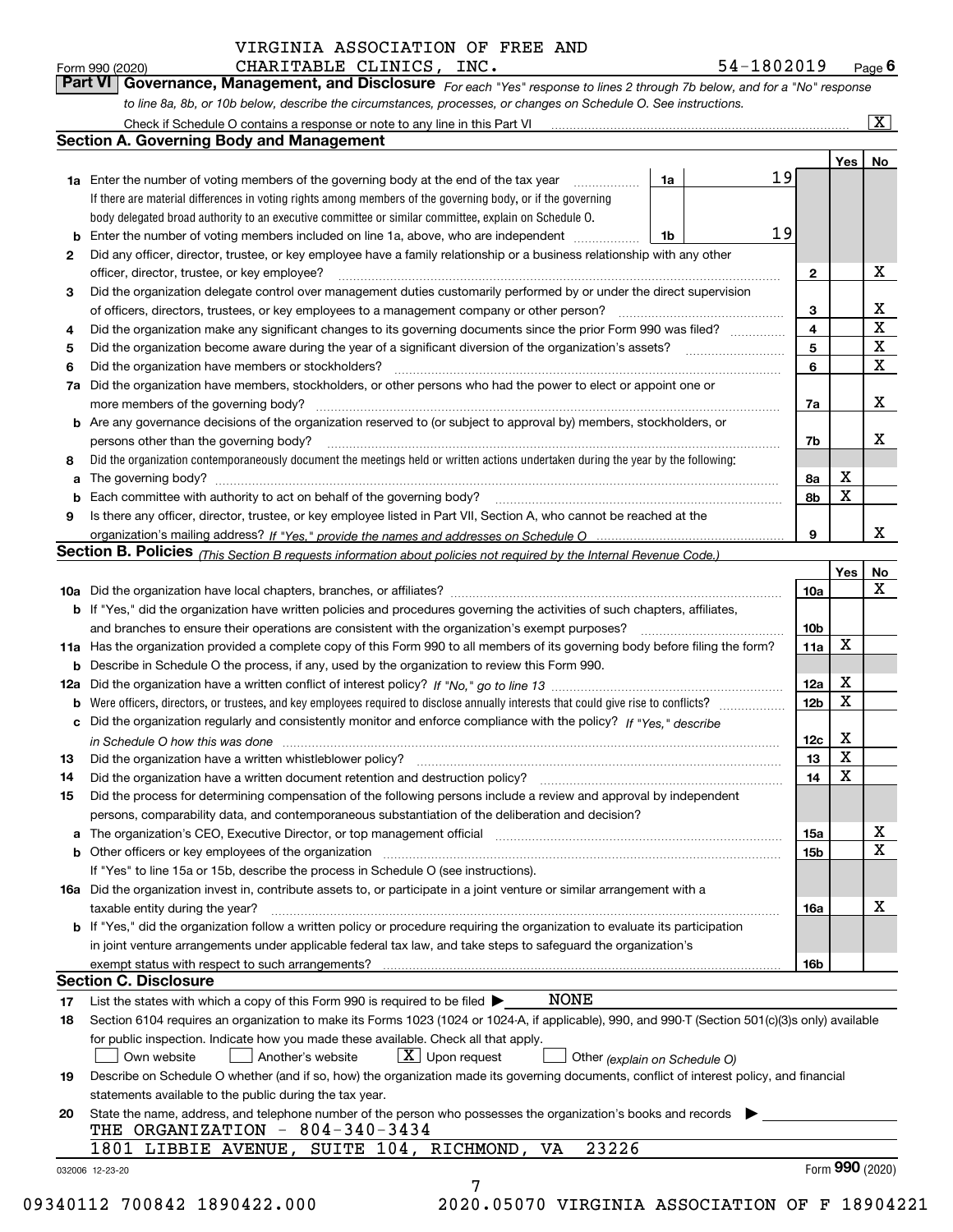$\mathcal{L}^{\text{max}}$ 

# **7Part VII Compensation of Officers, Directors, Trustees, Key Employees, Highest Compensated Employees, and Independent Contractors**

Check if Schedule O contains a response or note to any line in this Part VII

**Section A. Officers, Directors, Trustees, Key Employees, and Highest Compensated Employees**

**1a**  Complete this table for all persons required to be listed. Report compensation for the calendar year ending with or within the organization's tax year. **•** List all of the organization's current officers, directors, trustees (whether individuals or organizations), regardless of amount of compensation.

Enter -0- in columns (D), (E), and (F) if no compensation was paid.

 $\bullet$  List all of the organization's  $\,$ current key employees, if any. See instructions for definition of "key employee."

**•** List the organization's five current highest compensated employees (other than an officer, director, trustee, or key employee) who received reportable compensation (Box 5 of Form W-2 and/or Box 7 of Form 1099-MISC) of more than \$100,000 from the organization and any related organizations.

**•** List all of the organization's former officers, key employees, and highest compensated employees who received more than \$100,000 of reportable compensation from the organization and any related organizations.

**former directors or trustees**  ¥ List all of the organization's that received, in the capacity as a former director or trustee of the organization, more than \$10,000 of reportable compensation from the organization and any related organizations.

See instructions for the order in which to list the persons above.

Check this box if neither the organization nor any related organization compensated any current officer, director, or trustee.  $\mathcal{L}^{\text{max}}$ 

| Position<br>Name and title<br>Reportable<br>Reportable<br>Average<br>Estimated<br>(do not check more than one<br>compensation<br>hours per<br>compensation<br>amount of<br>box, unless person is both an<br>officer and a director/trustee)<br>from<br>from related<br>other<br>week<br>ndividual trustee or director<br>the<br>organizations<br>(list any<br>compensation<br>(W-2/1099-MISC)<br>hours for<br>organization<br>from the<br>Highest compensated<br> employee<br>nstitutional trustee<br>(W-2/1099-MISC)<br>related<br>organization<br>Key employee<br>organizations<br>and related<br>below<br>organizations<br>Former<br>Officer<br>line)<br>40.00<br>(1)<br><b>RUFUS PHILLIPS</b><br>$\overline{\textbf{X}}$<br>0.<br>131,767.<br>11,829.<br>CEO<br>0.50<br>(2)<br>HELEN FERGUSON<br>$\overline{\text{X}}$<br>X<br>$\mathbf 0$ .<br>$\mathbf 0$ .<br>$\mathbf 0$ .<br><b>SECRETARY</b><br>0.50<br>CAROLYN LONG ENGLEHARD<br>(3)<br>$\mathbf 0$ .<br>$\mathbf X$<br>0.<br>$0_{.}$<br><b>DIRECTOR</b><br>0.50<br>(4)<br>CAROL L. SALE<br>$\mathbf X$<br>0.<br>$\mathbf 0$ .<br>$0_{.}$<br>0.50<br>DONNEY JOHN<br>(5)<br>$\rm X$<br>0.<br>0.<br>0.<br><b>DIRECTOR</b><br>0.50<br>(6)<br><b>JENNY DANIELS</b><br>$\mathbf 0$ .<br>$\mathbf 0$ .<br>$\mathbf 0$ .<br>$\mathbf X$<br><b>DIRECTOR</b><br>0.50<br>RICK SAMPLE<br>(7)<br>0.<br>$\mathbf 0$ .<br>X<br>$\mathbf 0$ .<br><b>DIRECTOR</b><br>0.50<br>BRANDON T. JENNINGS<br>(8)<br>$\mathbf X$<br>$\mathbf 0$ .<br>$\mathbf 0$ .<br>$0_{.}$<br>1.00<br>(9)<br><b>SEAN RILEY</b><br>$\mathbf X$<br>$\overline{\mathbf{X}}$<br>$\mathbf 0$ .<br>$\mathbf 0$ .<br>$\mathbf 0$ .<br><b>CHAIR</b><br>0.50<br>(10) KEITH MARTIN<br>$\mathbf 0$ .<br>$\mathbf 0$ .<br>$\mathbf 0$ .<br>$\mathbf X$<br><b>DIRECTOR</b><br>0.50<br>(11) CHESTER HART<br>0.<br>0.<br>$0_{.}$<br>X<br><b>DIRECTOR</b><br>0.50<br>(12) RAHMAN PARKER<br>0.<br>$\mathbf 0$ .<br>$\mathbf 0$ .<br>$\mathbf x$<br>$\overline{\textbf{X}}$<br><b>TREASURER</b><br>0.50<br>(13) CHRISTINA DELZINGARO<br>X<br>$\mathbf X$<br>0.<br>$\mathbf 0$ .<br>$\mathbf 0$ .<br>VICE CHAIR<br>0.50<br>(14) DEANNA S. CALLAHAN<br>$\rm X$<br>$\mathbf 0$ .<br>$\mathbf 0$ .<br>$\mathbf 0$ .<br>0.50<br>(15) ARLENE ARMENTOR<br>0.<br>$\mathbf 0$ .<br>X<br>$\mathbf 0$ .<br>0.50<br>(16) NANCY T. WHITE<br>$\mathbf 0$ .<br>X<br>0.<br>0.<br>0.50<br>(17) KAREN M. DULANEY<br>0.<br>0.<br>X<br>0.<br>$\overline{2}$ | (A)             | (B) |  | (C) |  | (D) | (E) | (F) |
|-------------------------------------------------------------------------------------------------------------------------------------------------------------------------------------------------------------------------------------------------------------------------------------------------------------------------------------------------------------------------------------------------------------------------------------------------------------------------------------------------------------------------------------------------------------------------------------------------------------------------------------------------------------------------------------------------------------------------------------------------------------------------------------------------------------------------------------------------------------------------------------------------------------------------------------------------------------------------------------------------------------------------------------------------------------------------------------------------------------------------------------------------------------------------------------------------------------------------------------------------------------------------------------------------------------------------------------------------------------------------------------------------------------------------------------------------------------------------------------------------------------------------------------------------------------------------------------------------------------------------------------------------------------------------------------------------------------------------------------------------------------------------------------------------------------------------------------------------------------------------------------------------------------------------------------------------------------------------------------------------------------------------------------------------------------------------------------------------------------------------------------------------------------------------------------------------------------------------------------------------------------------------------------------------------------------------------------------------------------------------------------------------------------------------------------------|-----------------|-----|--|-----|--|-----|-----|-----|
|                                                                                                                                                                                                                                                                                                                                                                                                                                                                                                                                                                                                                                                                                                                                                                                                                                                                                                                                                                                                                                                                                                                                                                                                                                                                                                                                                                                                                                                                                                                                                                                                                                                                                                                                                                                                                                                                                                                                                                                                                                                                                                                                                                                                                                                                                                                                                                                                                                           |                 |     |  |     |  |     |     |     |
|                                                                                                                                                                                                                                                                                                                                                                                                                                                                                                                                                                                                                                                                                                                                                                                                                                                                                                                                                                                                                                                                                                                                                                                                                                                                                                                                                                                                                                                                                                                                                                                                                                                                                                                                                                                                                                                                                                                                                                                                                                                                                                                                                                                                                                                                                                                                                                                                                                           |                 |     |  |     |  |     |     |     |
|                                                                                                                                                                                                                                                                                                                                                                                                                                                                                                                                                                                                                                                                                                                                                                                                                                                                                                                                                                                                                                                                                                                                                                                                                                                                                                                                                                                                                                                                                                                                                                                                                                                                                                                                                                                                                                                                                                                                                                                                                                                                                                                                                                                                                                                                                                                                                                                                                                           |                 |     |  |     |  |     |     |     |
|                                                                                                                                                                                                                                                                                                                                                                                                                                                                                                                                                                                                                                                                                                                                                                                                                                                                                                                                                                                                                                                                                                                                                                                                                                                                                                                                                                                                                                                                                                                                                                                                                                                                                                                                                                                                                                                                                                                                                                                                                                                                                                                                                                                                                                                                                                                                                                                                                                           |                 |     |  |     |  |     |     |     |
|                                                                                                                                                                                                                                                                                                                                                                                                                                                                                                                                                                                                                                                                                                                                                                                                                                                                                                                                                                                                                                                                                                                                                                                                                                                                                                                                                                                                                                                                                                                                                                                                                                                                                                                                                                                                                                                                                                                                                                                                                                                                                                                                                                                                                                                                                                                                                                                                                                           |                 |     |  |     |  |     |     |     |
|                                                                                                                                                                                                                                                                                                                                                                                                                                                                                                                                                                                                                                                                                                                                                                                                                                                                                                                                                                                                                                                                                                                                                                                                                                                                                                                                                                                                                                                                                                                                                                                                                                                                                                                                                                                                                                                                                                                                                                                                                                                                                                                                                                                                                                                                                                                                                                                                                                           |                 |     |  |     |  |     |     |     |
|                                                                                                                                                                                                                                                                                                                                                                                                                                                                                                                                                                                                                                                                                                                                                                                                                                                                                                                                                                                                                                                                                                                                                                                                                                                                                                                                                                                                                                                                                                                                                                                                                                                                                                                                                                                                                                                                                                                                                                                                                                                                                                                                                                                                                                                                                                                                                                                                                                           |                 |     |  |     |  |     |     |     |
|                                                                                                                                                                                                                                                                                                                                                                                                                                                                                                                                                                                                                                                                                                                                                                                                                                                                                                                                                                                                                                                                                                                                                                                                                                                                                                                                                                                                                                                                                                                                                                                                                                                                                                                                                                                                                                                                                                                                                                                                                                                                                                                                                                                                                                                                                                                                                                                                                                           |                 |     |  |     |  |     |     |     |
|                                                                                                                                                                                                                                                                                                                                                                                                                                                                                                                                                                                                                                                                                                                                                                                                                                                                                                                                                                                                                                                                                                                                                                                                                                                                                                                                                                                                                                                                                                                                                                                                                                                                                                                                                                                                                                                                                                                                                                                                                                                                                                                                                                                                                                                                                                                                                                                                                                           |                 |     |  |     |  |     |     |     |
|                                                                                                                                                                                                                                                                                                                                                                                                                                                                                                                                                                                                                                                                                                                                                                                                                                                                                                                                                                                                                                                                                                                                                                                                                                                                                                                                                                                                                                                                                                                                                                                                                                                                                                                                                                                                                                                                                                                                                                                                                                                                                                                                                                                                                                                                                                                                                                                                                                           |                 |     |  |     |  |     |     |     |
|                                                                                                                                                                                                                                                                                                                                                                                                                                                                                                                                                                                                                                                                                                                                                                                                                                                                                                                                                                                                                                                                                                                                                                                                                                                                                                                                                                                                                                                                                                                                                                                                                                                                                                                                                                                                                                                                                                                                                                                                                                                                                                                                                                                                                                                                                                                                                                                                                                           |                 |     |  |     |  |     |     |     |
|                                                                                                                                                                                                                                                                                                                                                                                                                                                                                                                                                                                                                                                                                                                                                                                                                                                                                                                                                                                                                                                                                                                                                                                                                                                                                                                                                                                                                                                                                                                                                                                                                                                                                                                                                                                                                                                                                                                                                                                                                                                                                                                                                                                                                                                                                                                                                                                                                                           |                 |     |  |     |  |     |     |     |
|                                                                                                                                                                                                                                                                                                                                                                                                                                                                                                                                                                                                                                                                                                                                                                                                                                                                                                                                                                                                                                                                                                                                                                                                                                                                                                                                                                                                                                                                                                                                                                                                                                                                                                                                                                                                                                                                                                                                                                                                                                                                                                                                                                                                                                                                                                                                                                                                                                           |                 |     |  |     |  |     |     |     |
|                                                                                                                                                                                                                                                                                                                                                                                                                                                                                                                                                                                                                                                                                                                                                                                                                                                                                                                                                                                                                                                                                                                                                                                                                                                                                                                                                                                                                                                                                                                                                                                                                                                                                                                                                                                                                                                                                                                                                                                                                                                                                                                                                                                                                                                                                                                                                                                                                                           |                 |     |  |     |  |     |     |     |
|                                                                                                                                                                                                                                                                                                                                                                                                                                                                                                                                                                                                                                                                                                                                                                                                                                                                                                                                                                                                                                                                                                                                                                                                                                                                                                                                                                                                                                                                                                                                                                                                                                                                                                                                                                                                                                                                                                                                                                                                                                                                                                                                                                                                                                                                                                                                                                                                                                           |                 |     |  |     |  |     |     |     |
|                                                                                                                                                                                                                                                                                                                                                                                                                                                                                                                                                                                                                                                                                                                                                                                                                                                                                                                                                                                                                                                                                                                                                                                                                                                                                                                                                                                                                                                                                                                                                                                                                                                                                                                                                                                                                                                                                                                                                                                                                                                                                                                                                                                                                                                                                                                                                                                                                                           | <b>DIRECTOR</b> |     |  |     |  |     |     |     |
|                                                                                                                                                                                                                                                                                                                                                                                                                                                                                                                                                                                                                                                                                                                                                                                                                                                                                                                                                                                                                                                                                                                                                                                                                                                                                                                                                                                                                                                                                                                                                                                                                                                                                                                                                                                                                                                                                                                                                                                                                                                                                                                                                                                                                                                                                                                                                                                                                                           |                 |     |  |     |  |     |     |     |
|                                                                                                                                                                                                                                                                                                                                                                                                                                                                                                                                                                                                                                                                                                                                                                                                                                                                                                                                                                                                                                                                                                                                                                                                                                                                                                                                                                                                                                                                                                                                                                                                                                                                                                                                                                                                                                                                                                                                                                                                                                                                                                                                                                                                                                                                                                                                                                                                                                           |                 |     |  |     |  |     |     |     |
|                                                                                                                                                                                                                                                                                                                                                                                                                                                                                                                                                                                                                                                                                                                                                                                                                                                                                                                                                                                                                                                                                                                                                                                                                                                                                                                                                                                                                                                                                                                                                                                                                                                                                                                                                                                                                                                                                                                                                                                                                                                                                                                                                                                                                                                                                                                                                                                                                                           |                 |     |  |     |  |     |     |     |
|                                                                                                                                                                                                                                                                                                                                                                                                                                                                                                                                                                                                                                                                                                                                                                                                                                                                                                                                                                                                                                                                                                                                                                                                                                                                                                                                                                                                                                                                                                                                                                                                                                                                                                                                                                                                                                                                                                                                                                                                                                                                                                                                                                                                                                                                                                                                                                                                                                           |                 |     |  |     |  |     |     |     |
|                                                                                                                                                                                                                                                                                                                                                                                                                                                                                                                                                                                                                                                                                                                                                                                                                                                                                                                                                                                                                                                                                                                                                                                                                                                                                                                                                                                                                                                                                                                                                                                                                                                                                                                                                                                                                                                                                                                                                                                                                                                                                                                                                                                                                                                                                                                                                                                                                                           |                 |     |  |     |  |     |     |     |
|                                                                                                                                                                                                                                                                                                                                                                                                                                                                                                                                                                                                                                                                                                                                                                                                                                                                                                                                                                                                                                                                                                                                                                                                                                                                                                                                                                                                                                                                                                                                                                                                                                                                                                                                                                                                                                                                                                                                                                                                                                                                                                                                                                                                                                                                                                                                                                                                                                           |                 |     |  |     |  |     |     |     |
|                                                                                                                                                                                                                                                                                                                                                                                                                                                                                                                                                                                                                                                                                                                                                                                                                                                                                                                                                                                                                                                                                                                                                                                                                                                                                                                                                                                                                                                                                                                                                                                                                                                                                                                                                                                                                                                                                                                                                                                                                                                                                                                                                                                                                                                                                                                                                                                                                                           |                 |     |  |     |  |     |     |     |
|                                                                                                                                                                                                                                                                                                                                                                                                                                                                                                                                                                                                                                                                                                                                                                                                                                                                                                                                                                                                                                                                                                                                                                                                                                                                                                                                                                                                                                                                                                                                                                                                                                                                                                                                                                                                                                                                                                                                                                                                                                                                                                                                                                                                                                                                                                                                                                                                                                           | <b>DIRECTOR</b> |     |  |     |  |     |     |     |
|                                                                                                                                                                                                                                                                                                                                                                                                                                                                                                                                                                                                                                                                                                                                                                                                                                                                                                                                                                                                                                                                                                                                                                                                                                                                                                                                                                                                                                                                                                                                                                                                                                                                                                                                                                                                                                                                                                                                                                                                                                                                                                                                                                                                                                                                                                                                                                                                                                           |                 |     |  |     |  |     |     |     |
|                                                                                                                                                                                                                                                                                                                                                                                                                                                                                                                                                                                                                                                                                                                                                                                                                                                                                                                                                                                                                                                                                                                                                                                                                                                                                                                                                                                                                                                                                                                                                                                                                                                                                                                                                                                                                                                                                                                                                                                                                                                                                                                                                                                                                                                                                                                                                                                                                                           |                 |     |  |     |  |     |     |     |
|                                                                                                                                                                                                                                                                                                                                                                                                                                                                                                                                                                                                                                                                                                                                                                                                                                                                                                                                                                                                                                                                                                                                                                                                                                                                                                                                                                                                                                                                                                                                                                                                                                                                                                                                                                                                                                                                                                                                                                                                                                                                                                                                                                                                                                                                                                                                                                                                                                           |                 |     |  |     |  |     |     |     |
|                                                                                                                                                                                                                                                                                                                                                                                                                                                                                                                                                                                                                                                                                                                                                                                                                                                                                                                                                                                                                                                                                                                                                                                                                                                                                                                                                                                                                                                                                                                                                                                                                                                                                                                                                                                                                                                                                                                                                                                                                                                                                                                                                                                                                                                                                                                                                                                                                                           |                 |     |  |     |  |     |     |     |
|                                                                                                                                                                                                                                                                                                                                                                                                                                                                                                                                                                                                                                                                                                                                                                                                                                                                                                                                                                                                                                                                                                                                                                                                                                                                                                                                                                                                                                                                                                                                                                                                                                                                                                                                                                                                                                                                                                                                                                                                                                                                                                                                                                                                                                                                                                                                                                                                                                           |                 |     |  |     |  |     |     |     |
|                                                                                                                                                                                                                                                                                                                                                                                                                                                                                                                                                                                                                                                                                                                                                                                                                                                                                                                                                                                                                                                                                                                                                                                                                                                                                                                                                                                                                                                                                                                                                                                                                                                                                                                                                                                                                                                                                                                                                                                                                                                                                                                                                                                                                                                                                                                                                                                                                                           |                 |     |  |     |  |     |     |     |
|                                                                                                                                                                                                                                                                                                                                                                                                                                                                                                                                                                                                                                                                                                                                                                                                                                                                                                                                                                                                                                                                                                                                                                                                                                                                                                                                                                                                                                                                                                                                                                                                                                                                                                                                                                                                                                                                                                                                                                                                                                                                                                                                                                                                                                                                                                                                                                                                                                           |                 |     |  |     |  |     |     |     |
|                                                                                                                                                                                                                                                                                                                                                                                                                                                                                                                                                                                                                                                                                                                                                                                                                                                                                                                                                                                                                                                                                                                                                                                                                                                                                                                                                                                                                                                                                                                                                                                                                                                                                                                                                                                                                                                                                                                                                                                                                                                                                                                                                                                                                                                                                                                                                                                                                                           |                 |     |  |     |  |     |     |     |
|                                                                                                                                                                                                                                                                                                                                                                                                                                                                                                                                                                                                                                                                                                                                                                                                                                                                                                                                                                                                                                                                                                                                                                                                                                                                                                                                                                                                                                                                                                                                                                                                                                                                                                                                                                                                                                                                                                                                                                                                                                                                                                                                                                                                                                                                                                                                                                                                                                           |                 |     |  |     |  |     |     |     |
|                                                                                                                                                                                                                                                                                                                                                                                                                                                                                                                                                                                                                                                                                                                                                                                                                                                                                                                                                                                                                                                                                                                                                                                                                                                                                                                                                                                                                                                                                                                                                                                                                                                                                                                                                                                                                                                                                                                                                                                                                                                                                                                                                                                                                                                                                                                                                                                                                                           |                 |     |  |     |  |     |     |     |
|                                                                                                                                                                                                                                                                                                                                                                                                                                                                                                                                                                                                                                                                                                                                                                                                                                                                                                                                                                                                                                                                                                                                                                                                                                                                                                                                                                                                                                                                                                                                                                                                                                                                                                                                                                                                                                                                                                                                                                                                                                                                                                                                                                                                                                                                                                                                                                                                                                           |                 |     |  |     |  |     |     |     |
|                                                                                                                                                                                                                                                                                                                                                                                                                                                                                                                                                                                                                                                                                                                                                                                                                                                                                                                                                                                                                                                                                                                                                                                                                                                                                                                                                                                                                                                                                                                                                                                                                                                                                                                                                                                                                                                                                                                                                                                                                                                                                                                                                                                                                                                                                                                                                                                                                                           | <b>DIRECTOR</b> |     |  |     |  |     |     |     |
|                                                                                                                                                                                                                                                                                                                                                                                                                                                                                                                                                                                                                                                                                                                                                                                                                                                                                                                                                                                                                                                                                                                                                                                                                                                                                                                                                                                                                                                                                                                                                                                                                                                                                                                                                                                                                                                                                                                                                                                                                                                                                                                                                                                                                                                                                                                                                                                                                                           |                 |     |  |     |  |     |     |     |
|                                                                                                                                                                                                                                                                                                                                                                                                                                                                                                                                                                                                                                                                                                                                                                                                                                                                                                                                                                                                                                                                                                                                                                                                                                                                                                                                                                                                                                                                                                                                                                                                                                                                                                                                                                                                                                                                                                                                                                                                                                                                                                                                                                                                                                                                                                                                                                                                                                           | <b>DIRECTOR</b> |     |  |     |  |     |     |     |
|                                                                                                                                                                                                                                                                                                                                                                                                                                                                                                                                                                                                                                                                                                                                                                                                                                                                                                                                                                                                                                                                                                                                                                                                                                                                                                                                                                                                                                                                                                                                                                                                                                                                                                                                                                                                                                                                                                                                                                                                                                                                                                                                                                                                                                                                                                                                                                                                                                           |                 |     |  |     |  |     |     |     |
|                                                                                                                                                                                                                                                                                                                                                                                                                                                                                                                                                                                                                                                                                                                                                                                                                                                                                                                                                                                                                                                                                                                                                                                                                                                                                                                                                                                                                                                                                                                                                                                                                                                                                                                                                                                                                                                                                                                                                                                                                                                                                                                                                                                                                                                                                                                                                                                                                                           | <b>DIRECTOR</b> |     |  |     |  |     |     |     |
|                                                                                                                                                                                                                                                                                                                                                                                                                                                                                                                                                                                                                                                                                                                                                                                                                                                                                                                                                                                                                                                                                                                                                                                                                                                                                                                                                                                                                                                                                                                                                                                                                                                                                                                                                                                                                                                                                                                                                                                                                                                                                                                                                                                                                                                                                                                                                                                                                                           |                 |     |  |     |  |     |     |     |
|                                                                                                                                                                                                                                                                                                                                                                                                                                                                                                                                                                                                                                                                                                                                                                                                                                                                                                                                                                                                                                                                                                                                                                                                                                                                                                                                                                                                                                                                                                                                                                                                                                                                                                                                                                                                                                                                                                                                                                                                                                                                                                                                                                                                                                                                                                                                                                                                                                           | <b>DIRECTOR</b> |     |  |     |  |     |     |     |

8

032007 12-23-20

Form (2020) **990**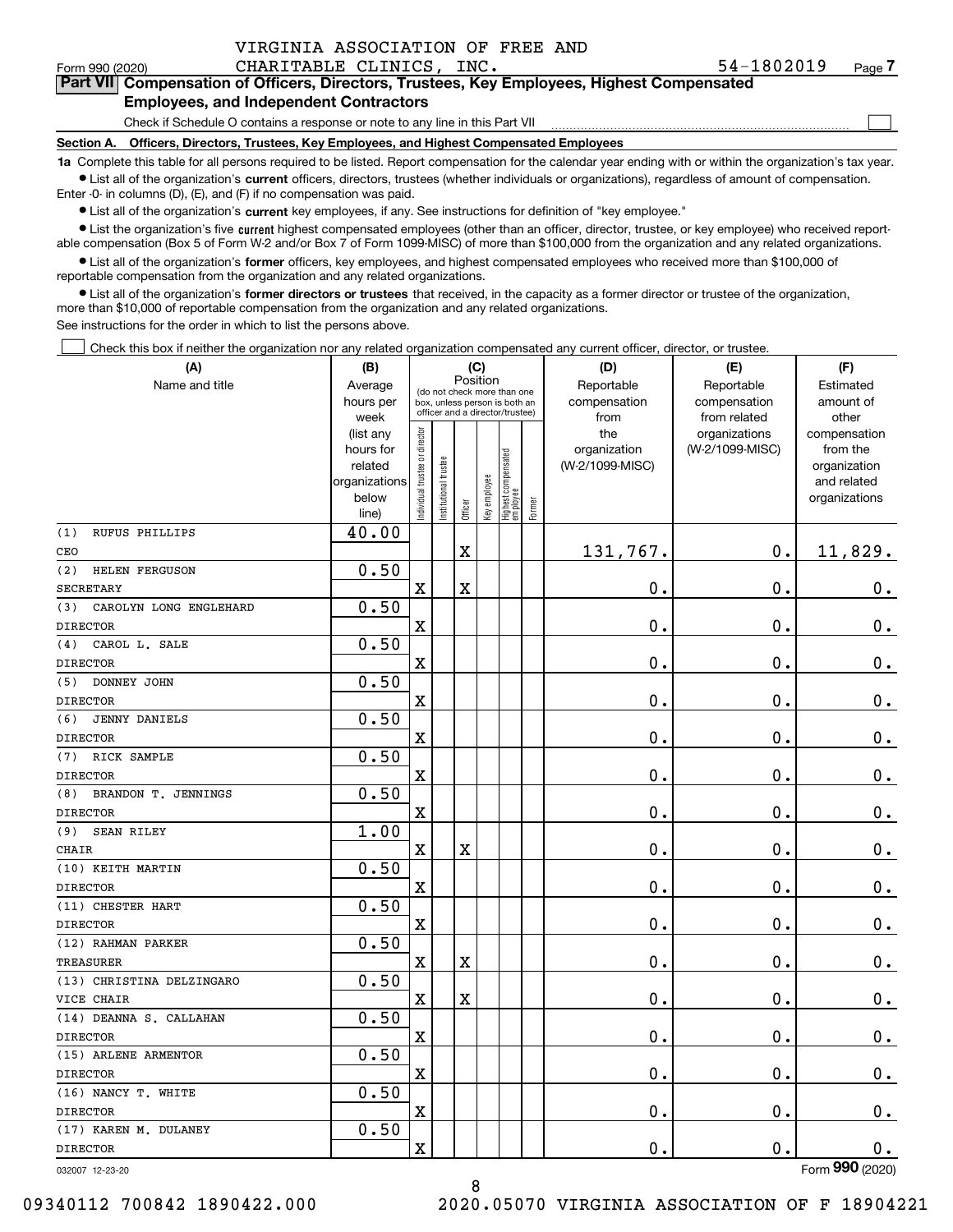| VIRGINIA ASSOCIATION OF FREE AND |  |  |  |
|----------------------------------|--|--|--|
| CHARITABLE CLINICS, INC.         |  |  |  |

| CHARITABLE CLINICS, INC.<br>Form 990 (2020)                                                                                                          |               |                                         |                       |         |              |                                  |        |                          | 54-1802019      |    |              | Page 8        |  |
|------------------------------------------------------------------------------------------------------------------------------------------------------|---------------|-----------------------------------------|-----------------------|---------|--------------|----------------------------------|--------|--------------------------|-----------------|----|--------------|---------------|--|
| <b>Part VII</b><br>Section A. Officers, Directors, Trustees, Key Employees, and Highest Compensated Employees (continued)                            |               |                                         |                       |         |              |                                  |        |                          |                 |    |              |               |  |
| (A)                                                                                                                                                  | (B)           |                                         |                       |         | (C)          |                                  |        | (D)                      | (E)             |    |              | (F)           |  |
| Name and title                                                                                                                                       | Average       | Position<br>(do not check more than one |                       |         |              |                                  |        | Reportable<br>Reportable |                 |    |              | Estimated     |  |
|                                                                                                                                                      | hours per     |                                         |                       |         |              | box, unless person is both an    |        | compensation             | compensation    |    |              | amount of     |  |
|                                                                                                                                                      | week          | officer and a director/trustee)         |                       |         |              |                                  |        | from                     | from related    |    |              | other         |  |
|                                                                                                                                                      | (list any     |                                         |                       |         |              |                                  |        | the                      | organizations   |    |              | compensation  |  |
|                                                                                                                                                      | hours for     |                                         |                       |         |              |                                  |        | organization             | (W-2/1099-MISC) |    |              | from the      |  |
|                                                                                                                                                      | related       |                                         |                       |         |              |                                  |        | (W-2/1099-MISC)          |                 |    |              | organization  |  |
|                                                                                                                                                      | organizations |                                         |                       |         |              |                                  |        |                          |                 |    |              | and related   |  |
|                                                                                                                                                      | below         | Individual trustee or director          | Institutional trustee |         | Key employee | Highest compensated<br> employee | Former |                          |                 |    |              | organizations |  |
|                                                                                                                                                      | line)         |                                         |                       | Officer |              |                                  |        |                          |                 |    |              |               |  |
| (18) MELISSA DEAL                                                                                                                                    | 0.50          |                                         |                       |         |              |                                  |        |                          |                 |    |              |               |  |
| <b>DIRECTOR</b>                                                                                                                                      |               | $\mathbf X$                             |                       |         |              |                                  |        | 0.                       |                 | 0. |              | 0.            |  |
| (19) JANINE UNDERWOOD                                                                                                                                | 0.50          |                                         |                       |         |              |                                  |        |                          |                 |    |              |               |  |
| <b>DIRECTOR</b>                                                                                                                                      |               | X                                       |                       |         |              |                                  |        | 0.                       |                 | 0. |              | 0.            |  |
| (20) BRIAN C. MARTIN                                                                                                                                 | 0.50          |                                         |                       |         |              |                                  |        |                          |                 |    |              |               |  |
| <b>DIRECTOR</b>                                                                                                                                      |               | X                                       |                       |         |              |                                  |        | 0.                       |                 | 0. |              | 0.            |  |
|                                                                                                                                                      |               |                                         |                       |         |              |                                  |        |                          |                 |    |              |               |  |
|                                                                                                                                                      |               |                                         |                       |         |              |                                  |        |                          |                 |    |              |               |  |
|                                                                                                                                                      |               |                                         |                       |         |              |                                  |        |                          |                 |    |              |               |  |
|                                                                                                                                                      |               |                                         |                       |         |              |                                  |        |                          |                 |    |              |               |  |
|                                                                                                                                                      |               |                                         |                       |         |              |                                  |        |                          |                 |    |              |               |  |
|                                                                                                                                                      |               |                                         |                       |         |              |                                  |        |                          |                 |    |              |               |  |
|                                                                                                                                                      |               |                                         |                       |         |              |                                  |        |                          |                 |    |              |               |  |
|                                                                                                                                                      |               |                                         |                       |         |              |                                  |        |                          |                 |    |              |               |  |
|                                                                                                                                                      |               |                                         |                       |         |              |                                  |        |                          |                 |    |              |               |  |
|                                                                                                                                                      |               |                                         |                       |         |              |                                  |        |                          |                 |    |              |               |  |
|                                                                                                                                                      |               |                                         |                       |         |              |                                  |        |                          |                 |    |              |               |  |
|                                                                                                                                                      |               |                                         |                       |         |              |                                  |        |                          |                 |    |              |               |  |
|                                                                                                                                                      |               |                                         |                       |         |              |                                  |        | 131,767.                 |                 | 0. |              | 11,829.       |  |
| c Total from continuation sheets to Part VII, Section A                                                                                              |               |                                         |                       |         |              |                                  |        | 0.                       |                 | 0. |              | 0.            |  |
|                                                                                                                                                      |               |                                         |                       |         |              |                                  |        | 131,767.                 |                 | 0. |              | 11,829.       |  |
| Total number of individuals (including but not limited to those listed above) who received more than \$100,000 of reportable<br>$\mathbf{2}$         |               |                                         |                       |         |              |                                  |        |                          |                 |    |              |               |  |
| compensation from the organization $\blacktriangleright$                                                                                             |               |                                         |                       |         |              |                                  |        |                          |                 |    |              | ı             |  |
|                                                                                                                                                      |               |                                         |                       |         |              |                                  |        |                          |                 |    |              | Yes<br>No     |  |
| 3<br>Did the organization list any former officer, director, trustee, key employee, or highest compensated employee on                               |               |                                         |                       |         |              |                                  |        |                          |                 |    |              |               |  |
|                                                                                                                                                      |               |                                         |                       |         |              |                                  |        |                          |                 |    |              | X             |  |
| line 1a? If "Yes," complete Schedule J for such individual manufactured contained and the line 1a? If "Yes," complete Schedule J for such individual |               |                                         |                       |         |              |                                  |        |                          |                 |    | 3            |               |  |
| For any individual listed on line 1a, is the sum of reportable compensation and other compensation from the organization                             |               |                                         |                       |         |              |                                  |        |                          |                 |    |              |               |  |
|                                                                                                                                                      |               |                                         |                       |         |              |                                  |        |                          |                 |    | 4            | х             |  |
| Did any person listed on line 1a receive or accrue compensation from any unrelated organization or individual for services<br>5                      |               |                                         |                       |         |              |                                  |        |                          |                 |    |              |               |  |
|                                                                                                                                                      |               |                                         |                       |         |              |                                  |        |                          |                 |    | 5            | x             |  |
| <b>Section B. Independent Contractors</b>                                                                                                            |               |                                         |                       |         |              |                                  |        |                          |                 |    |              |               |  |
| Complete this table for your five highest compensated independent contractors that received more than \$100,000 of compensation from<br>1            |               |                                         |                       |         |              |                                  |        |                          |                 |    |              |               |  |
| the organization. Report compensation for the calendar year ending with or within the organization's tax year.                                       |               |                                         |                       |         |              |                                  |        |                          |                 |    |              |               |  |
| (A)                                                                                                                                                  |               |                                         |                       |         |              |                                  |        | (B)                      |                 |    | (C)          |               |  |
| Name and business address                                                                                                                            |               |                                         | <b>NONE</b>           |         |              |                                  |        | Description of services  |                 |    | Compensation |               |  |
|                                                                                                                                                      |               |                                         |                       |         |              |                                  |        |                          |                 |    |              |               |  |
|                                                                                                                                                      |               |                                         |                       |         |              |                                  |        |                          |                 |    |              |               |  |
|                                                                                                                                                      |               |                                         |                       |         |              |                                  |        |                          |                 |    |              |               |  |
|                                                                                                                                                      |               |                                         |                       |         |              |                                  |        |                          |                 |    |              |               |  |
|                                                                                                                                                      |               |                                         |                       |         |              |                                  |        |                          |                 |    |              |               |  |
|                                                                                                                                                      |               |                                         |                       |         |              |                                  |        |                          |                 |    |              |               |  |
|                                                                                                                                                      |               |                                         |                       |         |              |                                  |        |                          |                 |    |              |               |  |
|                                                                                                                                                      |               |                                         |                       |         |              |                                  |        |                          |                 |    |              |               |  |
|                                                                                                                                                      |               |                                         |                       |         |              |                                  |        |                          |                 |    |              |               |  |
|                                                                                                                                                      |               |                                         |                       |         |              |                                  |        |                          |                 |    |              |               |  |
| Total number of independent contractors (including but not limited to those listed above) who received more than<br>2                                |               |                                         |                       |         |              |                                  |        |                          |                 |    |              |               |  |
| \$100,000 of compensation from the organization $\blacktriangleright$                                                                                |               |                                         |                       |         | 0            |                                  |        |                          |                 |    |              |               |  |

Form (2020) **990**

032008 12-23-20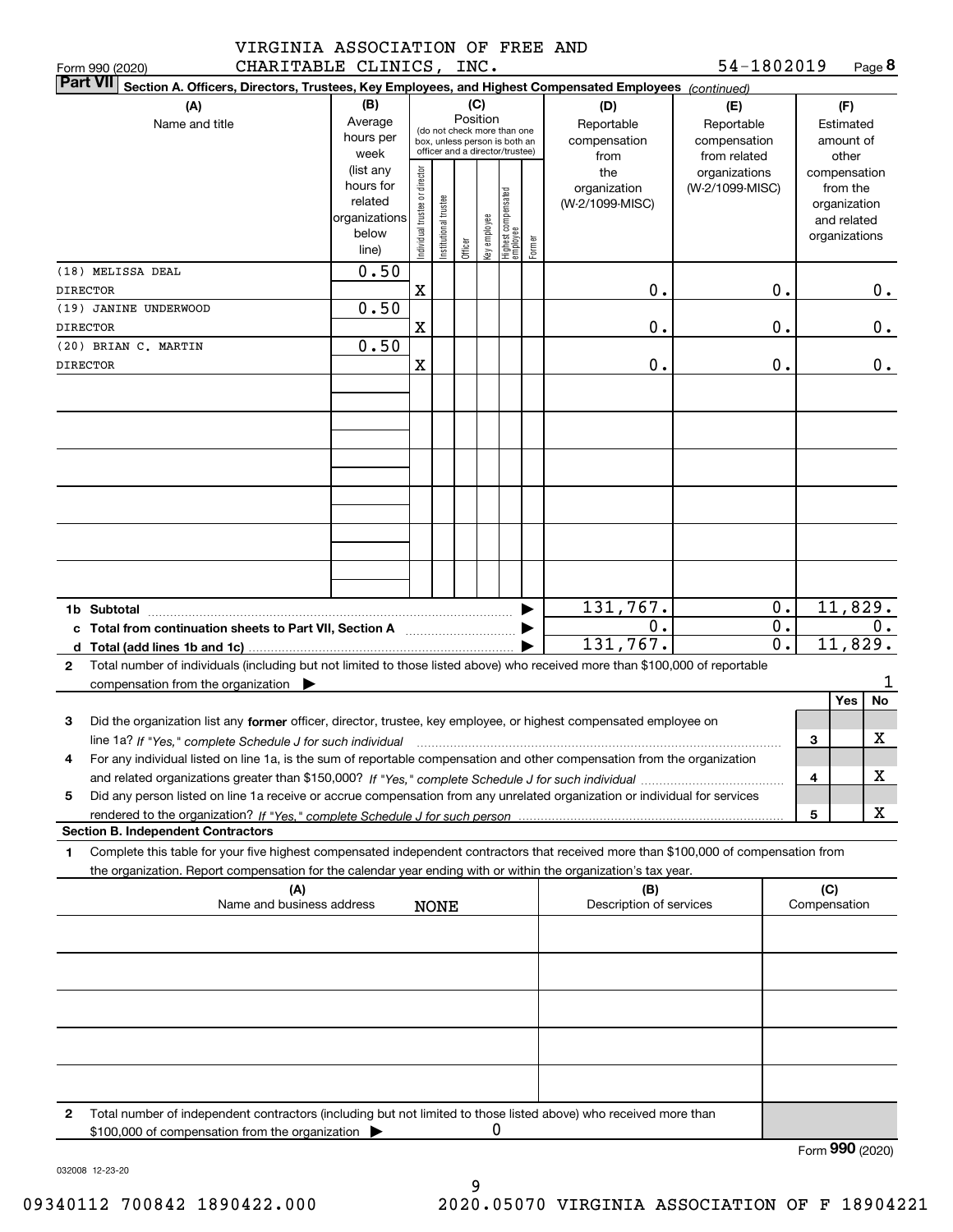**Porm 990 (2020)**<br>**Part VIII State** 

# VIRGINIA ASSOCIATION OF FREE AND

Form 990 (2020) CHARITABLE CLINICS, INC. 54-1802019 Page **9** 54-1802019

|                                                            | Part VIII |                                                   | <b>Statement of Revenue</b>                                                   |    |                          |                     |                      |               |                                       |                               |                                                                 |
|------------------------------------------------------------|-----------|---------------------------------------------------|-------------------------------------------------------------------------------|----|--------------------------|---------------------|----------------------|---------------|---------------------------------------|-------------------------------|-----------------------------------------------------------------|
|                                                            |           |                                                   | Check if Schedule O contains a response or note to any line in this Part VIII |    |                          |                     |                      | (A)           | (B)                                   | (C)                           |                                                                 |
|                                                            |           |                                                   |                                                                               |    |                          |                     |                      | Total revenue | Related or exempt<br>function revenue | Unrelated<br>business revenue | (D)<br>Revenue excluded<br>from tax under<br>sections 512 - 514 |
|                                                            |           |                                                   | <b>1 a</b> Federated campaigns                                                |    | .                        | 1a                  |                      |               |                                       |                               |                                                                 |
|                                                            |           |                                                   | <b>b</b> Membership dues<br>$\ldots \ldots \ldots \ldots \ldots$              |    |                          | 1b                  | 95,750.              |               |                                       |                               |                                                                 |
|                                                            |           |                                                   | c Fundraising events                                                          |    |                          | 1 <sub>c</sub>      |                      |               |                                       |                               |                                                                 |
|                                                            |           |                                                   | d Related organizations                                                       |    | $\overline{\phantom{a}}$ | 1d                  |                      |               |                                       |                               |                                                                 |
| Contributions, Gifts, Grants<br>Iand Other Similar Amounts |           |                                                   | e Government grants (contributions)                                           |    |                          | 1e                  | 9,800,523.           |               |                                       |                               |                                                                 |
|                                                            |           |                                                   | f All other contributions, gifts, grants, and                                 |    |                          |                     |                      |               |                                       |                               |                                                                 |
|                                                            |           |                                                   | similar amounts not included above                                            |    |                          | 1f                  | 791,930.             |               |                                       |                               |                                                                 |
|                                                            |           | g                                                 | Noncash contributions included in lines 1a-1f                                 |    |                          | $1g$ $\frac{1}{3}$  |                      |               |                                       |                               |                                                                 |
|                                                            |           |                                                   |                                                                               |    |                          |                     |                      | 10,688,203.   |                                       |                               |                                                                 |
|                                                            |           |                                                   |                                                                               |    |                          |                     | <b>Business Code</b> |               |                                       |                               |                                                                 |
|                                                            |           | 2 a                                               | MANAGEMENT FEES                                                               |    |                          |                     | 900099               | 499,098.      | 499,098.                              |                               |                                                                 |
| Program Service<br>Revenue                                 |           | b                                                 | CONFERENCE REGISTRATION FEES                                                  |    |                          |                     | 900099               | 86,639.       | 86,639.                               |                               |                                                                 |
|                                                            |           | C                                                 | SEM PROJECT                                                                   |    |                          |                     | 900099               | 23,952.       | 23,952.                               |                               |                                                                 |
|                                                            |           | d                                                 |                                                                               |    |                          |                     |                      |               |                                       |                               |                                                                 |
|                                                            |           | е                                                 |                                                                               |    |                          |                     |                      |               |                                       |                               |                                                                 |
|                                                            |           |                                                   | f All other program service revenue                                           |    |                          |                     |                      |               |                                       |                               |                                                                 |
|                                                            |           |                                                   |                                                                               |    |                          |                     | ▶                    | 609,689.      |                                       |                               |                                                                 |
|                                                            | 3         |                                                   | Investment income (including dividends, interest, and                         |    |                          |                     |                      |               |                                       |                               |                                                                 |
|                                                            |           |                                                   |                                                                               |    |                          |                     | ▶                    | 5,734.        |                                       |                               | 5,734.                                                          |
|                                                            | 4         |                                                   | Income from investment of tax-exempt bond proceeds                            |    |                          |                     |                      |               |                                       |                               |                                                                 |
|                                                            | 5         |                                                   |                                                                               |    |                          |                     |                      |               |                                       |                               |                                                                 |
|                                                            |           |                                                   |                                                                               |    |                          | (i) Real            | (ii) Personal        |               |                                       |                               |                                                                 |
|                                                            |           |                                                   | 6 a Gross rents<br>$\overline{\phantom{a}}$                                   | 6а |                          |                     |                      |               |                                       |                               |                                                                 |
|                                                            |           |                                                   | <b>b</b> Less: rental expenses                                                | 6b |                          |                     |                      |               |                                       |                               |                                                                 |
|                                                            |           | c                                                 | Rental income or (loss)                                                       | 6с |                          |                     |                      |               |                                       |                               |                                                                 |
|                                                            |           |                                                   | d Net rental income or (loss)<br>7 a Gross amount from sales of               |    |                          | .<br>(i) Securities | (ii) Other           |               |                                       |                               |                                                                 |
|                                                            |           |                                                   | assets other than inventory                                                   | 7a |                          | 65,922.             |                      |               |                                       |                               |                                                                 |
|                                                            |           |                                                   | <b>b</b> Less: cost or other basis                                            |    |                          |                     |                      |               |                                       |                               |                                                                 |
|                                                            |           |                                                   | and sales expenses                                                            | 7b |                          | 57,415.             |                      |               |                                       |                               |                                                                 |
| Revenue                                                    |           |                                                   | c Gain or (loss)                                                              | 7c |                          | 8,507.              |                      |               |                                       |                               |                                                                 |
|                                                            |           |                                                   |                                                                               |    |                          |                     |                      | 8,507.        |                                       |                               | 8,507.                                                          |
| g                                                          |           |                                                   | 8 a Gross income from fundraising events (not                                 |    |                          |                     |                      |               |                                       |                               |                                                                 |
| €                                                          |           | including \$ _________________________________ of |                                                                               |    |                          |                     |                      |               |                                       |                               |                                                                 |
|                                                            |           |                                                   | contributions reported on line 1c). See                                       |    |                          |                     |                      |               |                                       |                               |                                                                 |
|                                                            |           |                                                   |                                                                               |    |                          | 8а                  |                      |               |                                       |                               |                                                                 |
|                                                            |           |                                                   | <b>b</b> Less: direct expenses                                                |    |                          | 8b                  |                      |               |                                       |                               |                                                                 |
|                                                            |           |                                                   | c Net income or (loss) from fundraising events                                |    |                          |                     |                      |               |                                       |                               |                                                                 |
|                                                            |           |                                                   | 9 a Gross income from gaming activities. See                                  |    |                          |                     |                      |               |                                       |                               |                                                                 |
|                                                            |           |                                                   |                                                                               |    |                          | 9a                  |                      |               |                                       |                               |                                                                 |
|                                                            |           |                                                   |                                                                               |    |                          | 9 <sub>b</sub>      |                      |               |                                       |                               |                                                                 |
|                                                            |           |                                                   | c Net income or (loss) from gaming activities                                 |    |                          |                     |                      |               |                                       |                               |                                                                 |
|                                                            |           |                                                   | 10 a Gross sales of inventory, less returns                                   |    |                          |                     |                      |               |                                       |                               |                                                                 |
|                                                            |           |                                                   |                                                                               |    |                          | 10a                 |                      |               |                                       |                               |                                                                 |
|                                                            |           |                                                   | <b>b</b> Less: cost of goods sold                                             |    |                          | 10 <sub>b</sub>     |                      |               |                                       |                               |                                                                 |
|                                                            |           |                                                   | c Net income or (loss) from sales of inventory                                |    |                          |                     | <b>Business Code</b> |               |                                       |                               |                                                                 |
|                                                            |           |                                                   |                                                                               |    |                          |                     |                      |               |                                       |                               |                                                                 |
|                                                            | 11 a      |                                                   |                                                                               |    |                          |                     |                      |               |                                       |                               |                                                                 |
|                                                            |           | b                                                 |                                                                               |    |                          |                     |                      |               |                                       |                               |                                                                 |
| Miscellaneous<br>Revenue                                   |           | с                                                 |                                                                               |    |                          |                     |                      |               |                                       |                               |                                                                 |
|                                                            |           |                                                   |                                                                               |    |                          |                     |                      |               |                                       |                               |                                                                 |
|                                                            | 12        |                                                   |                                                                               |    |                          |                     |                      | 11, 312, 133. | 609,689.                              | $\mathbf{0}$ .                | 14,241.                                                         |
| 032009 12-23-20                                            |           |                                                   |                                                                               |    |                          |                     |                      |               |                                       |                               | Form 990 (2020)                                                 |

10

09340112 700842 1890422.000 2020.05070 VIRGINIA ASSOCIATION OF F 18904221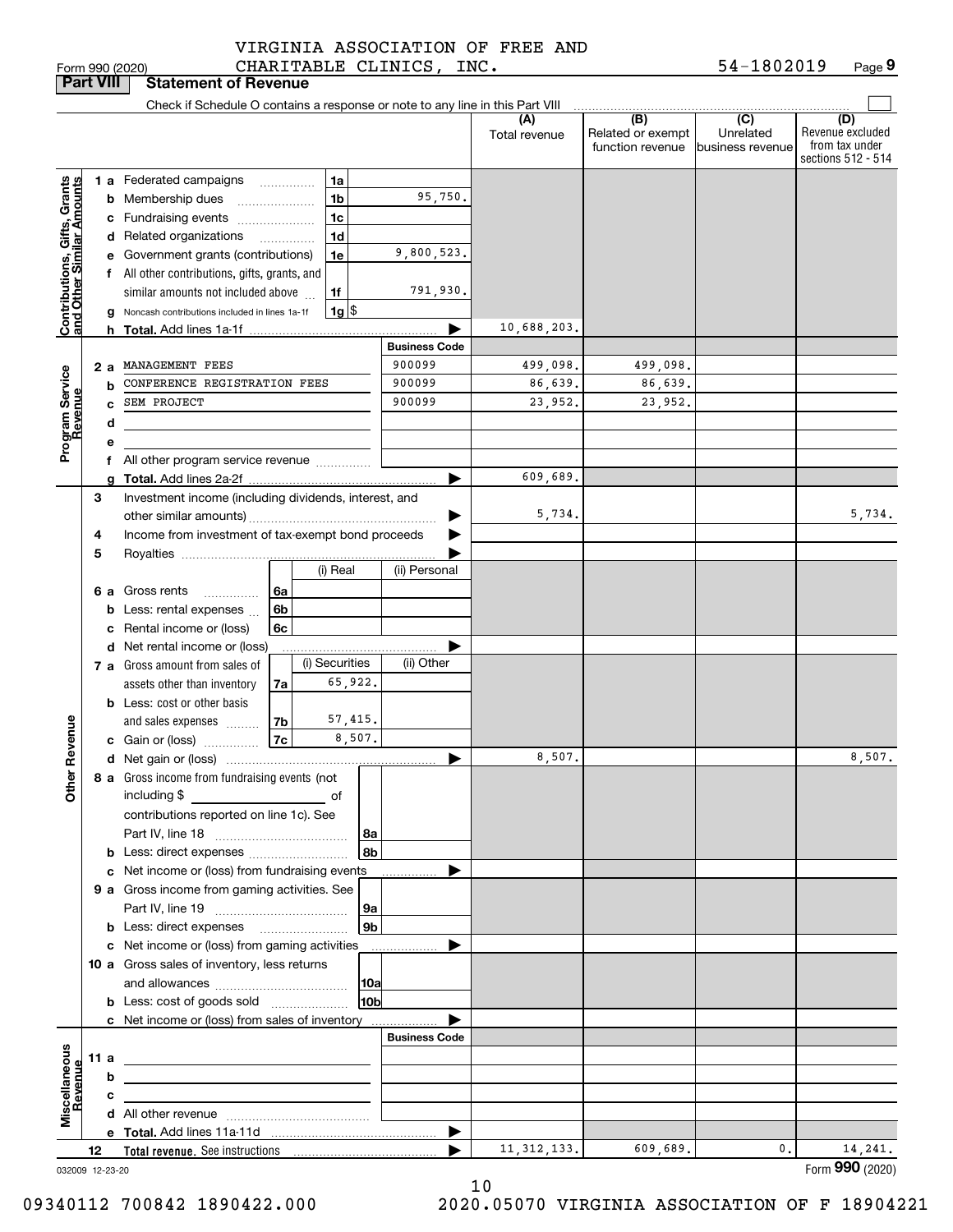### Form 990 (2020) Page **Part IX Statement of Functional Expenses** CHARITABLE CLINICS, INC. 54-1802019 VIRGINIA ASSOCIATION OF FREE AND

**10**

|              | Section 501(c)(3) and 501(c)(4) organizations must complete all columns. All other organizations must complete column (A). |                                  |                                    |                                                      |                                |
|--------------|----------------------------------------------------------------------------------------------------------------------------|----------------------------------|------------------------------------|------------------------------------------------------|--------------------------------|
|              | Check if Schedule O contains a response or note to any line in this Part IX                                                |                                  |                                    |                                                      |                                |
|              | Do not include amounts reported on lines 6b,<br>7b, 8b, 9b, and 10b of Part VIII.                                          | Total expenses                   | (B)<br>Program service<br>expenses | $\overline{C}$<br>Management and<br>general expenses | (D)<br>Fundraising<br>expenses |
| 1.           | Grants and other assistance to domestic organizations                                                                      |                                  |                                    |                                                      |                                |
|              | and domestic governments. See Part IV, line 21                                                                             | 10,322,823.                      | 10,322,823.                        |                                                      |                                |
| $\mathbf{2}$ | Grants and other assistance to domestic                                                                                    |                                  |                                    |                                                      |                                |
|              | individuals. See Part IV, line 22                                                                                          |                                  |                                    |                                                      |                                |
| 3            | Grants and other assistance to foreign                                                                                     |                                  |                                    |                                                      |                                |
|              | organizations, foreign governments, and foreign                                                                            |                                  |                                    |                                                      |                                |
|              | individuals. See Part IV, lines 15 and 16                                                                                  |                                  |                                    |                                                      |                                |
| 4            | Benefits paid to or for members                                                                                            |                                  |                                    |                                                      |                                |
| 5            | Compensation of current officers, directors,                                                                               |                                  |                                    |                                                      |                                |
|              | trustees, and key employees                                                                                                | 157,986.                         | 102,691.                           | 39,496.                                              | 15,799.                        |
| 6            | Compensation not included above to disqualified                                                                            |                                  |                                    |                                                      |                                |
|              | persons (as defined under section 4958(f)(1)) and                                                                          |                                  |                                    |                                                      |                                |
|              | persons described in section 4958(c)(3)(B)                                                                                 |                                  |                                    |                                                      |                                |
| 7            |                                                                                                                            | 190, 473.                        | 134,780.                           | 30, 231.                                             | 25,462.                        |
| 8            | Pension plan accruals and contributions (include                                                                           |                                  |                                    |                                                      |                                |
|              | section 401(k) and 403(b) employer contributions)                                                                          | 5,227.                           | 3,682.                             | 856.                                                 | 689.                           |
| 9            |                                                                                                                            | 13,037.                          | 9,477.                             | 1,670.                                               | 1,890.                         |
| 10           |                                                                                                                            | 25,992.                          | 15,991.                            | 6, 238.                                              | 3,763.                         |
| 11           | Fees for services (nonemployees):                                                                                          |                                  |                                    |                                                      |                                |
| a            |                                                                                                                            |                                  |                                    |                                                      |                                |
| b            |                                                                                                                            |                                  |                                    |                                                      |                                |
| c            |                                                                                                                            | 47,693.<br>$\overline{20,000}$ . |                                    | 47,693.                                              |                                |
| d            |                                                                                                                            |                                  | 20,000.                            |                                                      |                                |
| e            | Professional fundraising services. See Part IV, line 17                                                                    | 2,182.                           |                                    | 2,182.                                               |                                |
| f            | Investment management fees                                                                                                 |                                  |                                    |                                                      |                                |
| a            | Other. (If line 11g amount exceeds 10% of line 25,                                                                         |                                  | 242,750.                           |                                                      |                                |
|              | column (A) amount, list line 11g expenses on Sch O.)                                                                       | 242,750.                         |                                    |                                                      |                                |
| 12           |                                                                                                                            | 17,549.                          | 13, 102.                           | 3,608.                                               | 839.                           |
| 13           |                                                                                                                            |                                  |                                    |                                                      |                                |
| 14           |                                                                                                                            |                                  |                                    |                                                      |                                |
| 15           |                                                                                                                            | 29,487.                          | 23,590.                            | 4,423.                                               | 1,474.                         |
| 16           |                                                                                                                            | 1,399.                           | 1,189.                             | 70.                                                  | 140.                           |
| 17           | Payments of travel or entertainment expenses                                                                               |                                  |                                    |                                                      |                                |
| 18           | for any federal, state, or local public officials                                                                          |                                  |                                    |                                                      |                                |
| 19           | Conferences, conventions, and meetings                                                                                     | 14,419.                          | 14,419.                            |                                                      |                                |
| 20           | Interest                                                                                                                   |                                  |                                    |                                                      |                                |
| 21           |                                                                                                                            |                                  |                                    |                                                      |                                |
| 22           | Depreciation, depletion, and amortization                                                                                  | 1,006.                           |                                    | 1,006.                                               |                                |
| 23           | Insurance                                                                                                                  | 8,209.                           |                                    | 8,209.                                               |                                |
| 24           | Other expenses. Itemize expenses not covered<br>above (List miscellaneous expenses on line 24e. If                         |                                  |                                    |                                                      |                                |
|              | line 24e amount exceeds 10% of line 25, column (A)                                                                         |                                  |                                    |                                                      |                                |
|              | amount, list line 24e expenses on Schedule O.)                                                                             |                                  |                                    |                                                      |                                |
| a            | DUES AND PUBLICATIONS                                                                                                      | 24,420.                          | 18,314.                            | 4,885.                                               | 1,221.                         |
| b            | WORKSHOPS AND OTHER                                                                                                        | 857.                             | 728.                               | 86.                                                  | 43.                            |
| C            | BOARD AND COMMITTEE SUP                                                                                                    | 383.                             | 326.                               | 38.                                                  | 19.                            |
| d            |                                                                                                                            |                                  |                                    |                                                      |                                |
| е            | All other expenses                                                                                                         | 11, 125, 892.                    | 10,923,862.                        | 150,691.                                             | 51,339.                        |
| 25           | Total functional expenses. Add lines 1 through 24e<br><b>Joint costs.</b> Complete this line only if the organization      |                                  |                                    |                                                      |                                |
| 26           |                                                                                                                            |                                  |                                    |                                                      |                                |
|              | reported in column (B) joint costs from a combined<br>educational campaign and fundraising solicitation.                   |                                  |                                    |                                                      |                                |
|              | Check here $\blacktriangleright$<br>if following SOP 98-2 (ASC 958-720)                                                    |                                  |                                    |                                                      |                                |

11

032010 12-23-20

Form (2020) **990**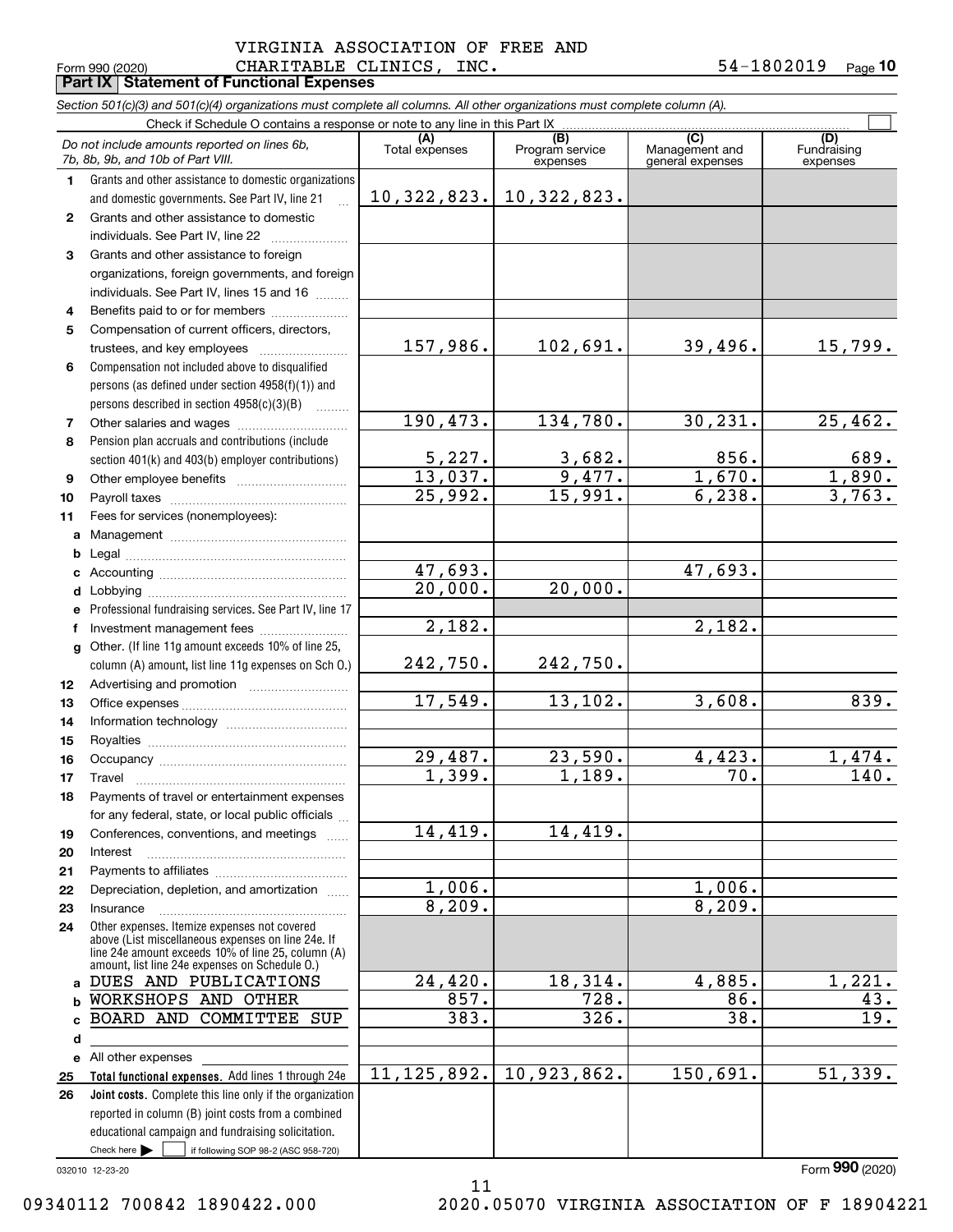|                 | VIRGINIA ASSOCIATION OF FREE AND |            |                     |
|-----------------|----------------------------------|------------|---------------------|
| Form 990 (2020) | CHARITABLE CLINICS, INC.         | 54-1802019 | $_{\text{Page}}$ 11 |

| (A)<br>(B)<br>Beginning of year<br>End of year<br>473,235.<br>$\blacksquare$<br>1<br>2, 245, 830.<br>$\mathbf{2}$<br>2<br>3<br>з<br>33,224.<br>384,627.<br>4<br>4<br>Loans and other receivables from any current or former officer, director,<br>5<br>trustee, key employee, creator or founder, substantial contributor, or 35%<br>5<br>controlled entity or family member of any of these persons<br>Loans and other receivables from other disqualified persons (as defined<br>6<br>under section 4958(f)(1)), and persons described in section 4958(c)(3)(B)<br>6<br>$\ldots$<br>$\overline{7}$<br>7<br>Assets<br>8<br>8<br>7,596.<br>6,101.<br>9<br>Prepaid expenses and deferred charges<br>9<br>10a Land, buildings, and equipment: cost or other<br>$\frac{20,277.}{15,599.}$<br>basis. Complete Part VI of Schedule D  10a<br>$\frac{3,467}{189,252}$<br>$\frac{4,678}{265,332}$<br>$\boxed{10b}$<br>10 <sub>c</sub><br><b>b</b> Less: accumulated depreciation<br>11<br>11<br>12<br>12<br>13<br>13<br>14<br>14<br>164,773.<br>126,810.<br>15<br>15<br>3, 115, 882.<br>3,303,012.<br>16<br>16<br>59,400.<br>29,040.<br>17<br>17<br>2,108,939.<br>2,015,881.<br>18<br>18<br>24,054.<br>25,400.<br>19<br>19<br>Deferred revenue information and contact the contract of the contract of the contract of the contract of the contract of the contract of the contract of the contract of the contract of the contract of the contract of the c<br>20<br>20<br>21<br>Escrow or custodial account liability. Complete Part IV of Schedule D<br>21<br>1.1.1.1.1.1.1.1.1<br>Loans and other payables to any current or former officer, director,<br>22<br>Liabilities<br>trustee, key employee, creator or founder, substantial contributor, or 35%<br>controlled entity or family member of any of these persons<br>22<br>Secured mortgages and notes payable to unrelated third parties<br>23<br>23<br>24<br>24<br>25<br>Other liabilities (including federal income tax, payables to related third<br>parties, and other liabilities not included on lines 17-24). Complete Part X<br>$\frac{4,123.}{2,196,516.}$<br>63,000.<br>25<br>of Schedule D<br>2, 133, 321.<br>26<br>Total liabilities. Add lines 17 through 25<br>26<br>Organizations that follow FASB ASC 958, check here $\blacktriangleright \boxed{X}$<br>Net Assets or Fund Balances<br>and complete lines 27, 28, 32, and 33.<br><u>865,154.</u><br>$\frac{1,140,519.}{29,172.}$<br>27<br>Net assets without donor restrictions<br>27<br>$\overline{54,212}$ .<br>Net assets with donor restrictions<br>28<br>28<br>Organizations that do not follow FASB ASC 958, check here $\blacktriangleright$<br>and complete lines 29 through 33.<br>29<br>29<br>Paid-in or capital surplus, or land, building, or equipment fund<br>30<br>30<br>Retained earnings, endowment, accumulated income, or other funds<br>31<br>31<br>1.1.1.1.1.1.1.1.1<br>919,366.<br>32<br>Total net assets or fund balances<br>32<br>3, 115, 882. |    | Check if Schedule O contains a response or note to any line in this Part X |  |  |  |    |                                 |  |
|---------------------------------------------------------------------------------------------------------------------------------------------------------------------------------------------------------------------------------------------------------------------------------------------------------------------------------------------------------------------------------------------------------------------------------------------------------------------------------------------------------------------------------------------------------------------------------------------------------------------------------------------------------------------------------------------------------------------------------------------------------------------------------------------------------------------------------------------------------------------------------------------------------------------------------------------------------------------------------------------------------------------------------------------------------------------------------------------------------------------------------------------------------------------------------------------------------------------------------------------------------------------------------------------------------------------------------------------------------------------------------------------------------------------------------------------------------------------------------------------------------------------------------------------------------------------------------------------------------------------------------------------------------------------------------------------------------------------------------------------------------------------------------------------------------------------------------------------------------------------------------------------------------------------------------------------------------------------------------------------------------------------------------------------------------------------------------------------------------------------------------------------------------------------------------------------------------------------------------------------------------------------------------------------------------------------------------------------------------------------------------------------------------------------------------------------------------------------------------------------------------------------------------------------------------------------------------------------------------------------------------------------------------------------------------------------------------------------------------------------------------------------------------------------------------------------------------------------------------------------------------------------------------------------------------------------------------------------------------------------|----|----------------------------------------------------------------------------|--|--|--|----|---------------------------------|--|
|                                                                                                                                                                                                                                                                                                                                                                                                                                                                                                                                                                                                                                                                                                                                                                                                                                                                                                                                                                                                                                                                                                                                                                                                                                                                                                                                                                                                                                                                                                                                                                                                                                                                                                                                                                                                                                                                                                                                                                                                                                                                                                                                                                                                                                                                                                                                                                                                                                                                                                                                                                                                                                                                                                                                                                                                                                                                                                                                                                                             |    |                                                                            |  |  |  |    |                                 |  |
|                                                                                                                                                                                                                                                                                                                                                                                                                                                                                                                                                                                                                                                                                                                                                                                                                                                                                                                                                                                                                                                                                                                                                                                                                                                                                                                                                                                                                                                                                                                                                                                                                                                                                                                                                                                                                                                                                                                                                                                                                                                                                                                                                                                                                                                                                                                                                                                                                                                                                                                                                                                                                                                                                                                                                                                                                                                                                                                                                                                             |    |                                                                            |  |  |  |    | 604,197.                        |  |
|                                                                                                                                                                                                                                                                                                                                                                                                                                                                                                                                                                                                                                                                                                                                                                                                                                                                                                                                                                                                                                                                                                                                                                                                                                                                                                                                                                                                                                                                                                                                                                                                                                                                                                                                                                                                                                                                                                                                                                                                                                                                                                                                                                                                                                                                                                                                                                                                                                                                                                                                                                                                                                                                                                                                                                                                                                                                                                                                                                                             |    |                                                                            |  |  |  |    | 1,909,772.                      |  |
|                                                                                                                                                                                                                                                                                                                                                                                                                                                                                                                                                                                                                                                                                                                                                                                                                                                                                                                                                                                                                                                                                                                                                                                                                                                                                                                                                                                                                                                                                                                                                                                                                                                                                                                                                                                                                                                                                                                                                                                                                                                                                                                                                                                                                                                                                                                                                                                                                                                                                                                                                                                                                                                                                                                                                                                                                                                                                                                                                                                             |    |                                                                            |  |  |  |    |                                 |  |
|                                                                                                                                                                                                                                                                                                                                                                                                                                                                                                                                                                                                                                                                                                                                                                                                                                                                                                                                                                                                                                                                                                                                                                                                                                                                                                                                                                                                                                                                                                                                                                                                                                                                                                                                                                                                                                                                                                                                                                                                                                                                                                                                                                                                                                                                                                                                                                                                                                                                                                                                                                                                                                                                                                                                                                                                                                                                                                                                                                                             |    |                                                                            |  |  |  |    |                                 |  |
|                                                                                                                                                                                                                                                                                                                                                                                                                                                                                                                                                                                                                                                                                                                                                                                                                                                                                                                                                                                                                                                                                                                                                                                                                                                                                                                                                                                                                                                                                                                                                                                                                                                                                                                                                                                                                                                                                                                                                                                                                                                                                                                                                                                                                                                                                                                                                                                                                                                                                                                                                                                                                                                                                                                                                                                                                                                                                                                                                                                             |    |                                                                            |  |  |  |    |                                 |  |
|                                                                                                                                                                                                                                                                                                                                                                                                                                                                                                                                                                                                                                                                                                                                                                                                                                                                                                                                                                                                                                                                                                                                                                                                                                                                                                                                                                                                                                                                                                                                                                                                                                                                                                                                                                                                                                                                                                                                                                                                                                                                                                                                                                                                                                                                                                                                                                                                                                                                                                                                                                                                                                                                                                                                                                                                                                                                                                                                                                                             |    |                                                                            |  |  |  |    |                                 |  |
|                                                                                                                                                                                                                                                                                                                                                                                                                                                                                                                                                                                                                                                                                                                                                                                                                                                                                                                                                                                                                                                                                                                                                                                                                                                                                                                                                                                                                                                                                                                                                                                                                                                                                                                                                                                                                                                                                                                                                                                                                                                                                                                                                                                                                                                                                                                                                                                                                                                                                                                                                                                                                                                                                                                                                                                                                                                                                                                                                                                             |    |                                                                            |  |  |  |    |                                 |  |
|                                                                                                                                                                                                                                                                                                                                                                                                                                                                                                                                                                                                                                                                                                                                                                                                                                                                                                                                                                                                                                                                                                                                                                                                                                                                                                                                                                                                                                                                                                                                                                                                                                                                                                                                                                                                                                                                                                                                                                                                                                                                                                                                                                                                                                                                                                                                                                                                                                                                                                                                                                                                                                                                                                                                                                                                                                                                                                                                                                                             |    |                                                                            |  |  |  |    |                                 |  |
|                                                                                                                                                                                                                                                                                                                                                                                                                                                                                                                                                                                                                                                                                                                                                                                                                                                                                                                                                                                                                                                                                                                                                                                                                                                                                                                                                                                                                                                                                                                                                                                                                                                                                                                                                                                                                                                                                                                                                                                                                                                                                                                                                                                                                                                                                                                                                                                                                                                                                                                                                                                                                                                                                                                                                                                                                                                                                                                                                                                             |    |                                                                            |  |  |  |    |                                 |  |
|                                                                                                                                                                                                                                                                                                                                                                                                                                                                                                                                                                                                                                                                                                                                                                                                                                                                                                                                                                                                                                                                                                                                                                                                                                                                                                                                                                                                                                                                                                                                                                                                                                                                                                                                                                                                                                                                                                                                                                                                                                                                                                                                                                                                                                                                                                                                                                                                                                                                                                                                                                                                                                                                                                                                                                                                                                                                                                                                                                                             |    |                                                                            |  |  |  |    |                                 |  |
|                                                                                                                                                                                                                                                                                                                                                                                                                                                                                                                                                                                                                                                                                                                                                                                                                                                                                                                                                                                                                                                                                                                                                                                                                                                                                                                                                                                                                                                                                                                                                                                                                                                                                                                                                                                                                                                                                                                                                                                                                                                                                                                                                                                                                                                                                                                                                                                                                                                                                                                                                                                                                                                                                                                                                                                                                                                                                                                                                                                             |    |                                                                            |  |  |  |    |                                 |  |
|                                                                                                                                                                                                                                                                                                                                                                                                                                                                                                                                                                                                                                                                                                                                                                                                                                                                                                                                                                                                                                                                                                                                                                                                                                                                                                                                                                                                                                                                                                                                                                                                                                                                                                                                                                                                                                                                                                                                                                                                                                                                                                                                                                                                                                                                                                                                                                                                                                                                                                                                                                                                                                                                                                                                                                                                                                                                                                                                                                                             |    |                                                                            |  |  |  |    |                                 |  |
|                                                                                                                                                                                                                                                                                                                                                                                                                                                                                                                                                                                                                                                                                                                                                                                                                                                                                                                                                                                                                                                                                                                                                                                                                                                                                                                                                                                                                                                                                                                                                                                                                                                                                                                                                                                                                                                                                                                                                                                                                                                                                                                                                                                                                                                                                                                                                                                                                                                                                                                                                                                                                                                                                                                                                                                                                                                                                                                                                                                             |    |                                                                            |  |  |  |    |                                 |  |
|                                                                                                                                                                                                                                                                                                                                                                                                                                                                                                                                                                                                                                                                                                                                                                                                                                                                                                                                                                                                                                                                                                                                                                                                                                                                                                                                                                                                                                                                                                                                                                                                                                                                                                                                                                                                                                                                                                                                                                                                                                                                                                                                                                                                                                                                                                                                                                                                                                                                                                                                                                                                                                                                                                                                                                                                                                                                                                                                                                                             |    |                                                                            |  |  |  |    |                                 |  |
|                                                                                                                                                                                                                                                                                                                                                                                                                                                                                                                                                                                                                                                                                                                                                                                                                                                                                                                                                                                                                                                                                                                                                                                                                                                                                                                                                                                                                                                                                                                                                                                                                                                                                                                                                                                                                                                                                                                                                                                                                                                                                                                                                                                                                                                                                                                                                                                                                                                                                                                                                                                                                                                                                                                                                                                                                                                                                                                                                                                             |    |                                                                            |  |  |  |    |                                 |  |
|                                                                                                                                                                                                                                                                                                                                                                                                                                                                                                                                                                                                                                                                                                                                                                                                                                                                                                                                                                                                                                                                                                                                                                                                                                                                                                                                                                                                                                                                                                                                                                                                                                                                                                                                                                                                                                                                                                                                                                                                                                                                                                                                                                                                                                                                                                                                                                                                                                                                                                                                                                                                                                                                                                                                                                                                                                                                                                                                                                                             |    |                                                                            |  |  |  |    |                                 |  |
|                                                                                                                                                                                                                                                                                                                                                                                                                                                                                                                                                                                                                                                                                                                                                                                                                                                                                                                                                                                                                                                                                                                                                                                                                                                                                                                                                                                                                                                                                                                                                                                                                                                                                                                                                                                                                                                                                                                                                                                                                                                                                                                                                                                                                                                                                                                                                                                                                                                                                                                                                                                                                                                                                                                                                                                                                                                                                                                                                                                             |    |                                                                            |  |  |  |    |                                 |  |
|                                                                                                                                                                                                                                                                                                                                                                                                                                                                                                                                                                                                                                                                                                                                                                                                                                                                                                                                                                                                                                                                                                                                                                                                                                                                                                                                                                                                                                                                                                                                                                                                                                                                                                                                                                                                                                                                                                                                                                                                                                                                                                                                                                                                                                                                                                                                                                                                                                                                                                                                                                                                                                                                                                                                                                                                                                                                                                                                                                                             |    |                                                                            |  |  |  |    |                                 |  |
|                                                                                                                                                                                                                                                                                                                                                                                                                                                                                                                                                                                                                                                                                                                                                                                                                                                                                                                                                                                                                                                                                                                                                                                                                                                                                                                                                                                                                                                                                                                                                                                                                                                                                                                                                                                                                                                                                                                                                                                                                                                                                                                                                                                                                                                                                                                                                                                                                                                                                                                                                                                                                                                                                                                                                                                                                                                                                                                                                                                             |    |                                                                            |  |  |  |    |                                 |  |
|                                                                                                                                                                                                                                                                                                                                                                                                                                                                                                                                                                                                                                                                                                                                                                                                                                                                                                                                                                                                                                                                                                                                                                                                                                                                                                                                                                                                                                                                                                                                                                                                                                                                                                                                                                                                                                                                                                                                                                                                                                                                                                                                                                                                                                                                                                                                                                                                                                                                                                                                                                                                                                                                                                                                                                                                                                                                                                                                                                                             |    |                                                                            |  |  |  |    |                                 |  |
|                                                                                                                                                                                                                                                                                                                                                                                                                                                                                                                                                                                                                                                                                                                                                                                                                                                                                                                                                                                                                                                                                                                                                                                                                                                                                                                                                                                                                                                                                                                                                                                                                                                                                                                                                                                                                                                                                                                                                                                                                                                                                                                                                                                                                                                                                                                                                                                                                                                                                                                                                                                                                                                                                                                                                                                                                                                                                                                                                                                             |    |                                                                            |  |  |  |    |                                 |  |
|                                                                                                                                                                                                                                                                                                                                                                                                                                                                                                                                                                                                                                                                                                                                                                                                                                                                                                                                                                                                                                                                                                                                                                                                                                                                                                                                                                                                                                                                                                                                                                                                                                                                                                                                                                                                                                                                                                                                                                                                                                                                                                                                                                                                                                                                                                                                                                                                                                                                                                                                                                                                                                                                                                                                                                                                                                                                                                                                                                                             |    |                                                                            |  |  |  |    |                                 |  |
|                                                                                                                                                                                                                                                                                                                                                                                                                                                                                                                                                                                                                                                                                                                                                                                                                                                                                                                                                                                                                                                                                                                                                                                                                                                                                                                                                                                                                                                                                                                                                                                                                                                                                                                                                                                                                                                                                                                                                                                                                                                                                                                                                                                                                                                                                                                                                                                                                                                                                                                                                                                                                                                                                                                                                                                                                                                                                                                                                                                             |    |                                                                            |  |  |  |    |                                 |  |
|                                                                                                                                                                                                                                                                                                                                                                                                                                                                                                                                                                                                                                                                                                                                                                                                                                                                                                                                                                                                                                                                                                                                                                                                                                                                                                                                                                                                                                                                                                                                                                                                                                                                                                                                                                                                                                                                                                                                                                                                                                                                                                                                                                                                                                                                                                                                                                                                                                                                                                                                                                                                                                                                                                                                                                                                                                                                                                                                                                                             |    |                                                                            |  |  |  |    |                                 |  |
|                                                                                                                                                                                                                                                                                                                                                                                                                                                                                                                                                                                                                                                                                                                                                                                                                                                                                                                                                                                                                                                                                                                                                                                                                                                                                                                                                                                                                                                                                                                                                                                                                                                                                                                                                                                                                                                                                                                                                                                                                                                                                                                                                                                                                                                                                                                                                                                                                                                                                                                                                                                                                                                                                                                                                                                                                                                                                                                                                                                             |    |                                                                            |  |  |  |    |                                 |  |
|                                                                                                                                                                                                                                                                                                                                                                                                                                                                                                                                                                                                                                                                                                                                                                                                                                                                                                                                                                                                                                                                                                                                                                                                                                                                                                                                                                                                                                                                                                                                                                                                                                                                                                                                                                                                                                                                                                                                                                                                                                                                                                                                                                                                                                                                                                                                                                                                                                                                                                                                                                                                                                                                                                                                                                                                                                                                                                                                                                                             |    |                                                                            |  |  |  |    |                                 |  |
|                                                                                                                                                                                                                                                                                                                                                                                                                                                                                                                                                                                                                                                                                                                                                                                                                                                                                                                                                                                                                                                                                                                                                                                                                                                                                                                                                                                                                                                                                                                                                                                                                                                                                                                                                                                                                                                                                                                                                                                                                                                                                                                                                                                                                                                                                                                                                                                                                                                                                                                                                                                                                                                                                                                                                                                                                                                                                                                                                                                             |    |                                                                            |  |  |  |    |                                 |  |
|                                                                                                                                                                                                                                                                                                                                                                                                                                                                                                                                                                                                                                                                                                                                                                                                                                                                                                                                                                                                                                                                                                                                                                                                                                                                                                                                                                                                                                                                                                                                                                                                                                                                                                                                                                                                                                                                                                                                                                                                                                                                                                                                                                                                                                                                                                                                                                                                                                                                                                                                                                                                                                                                                                                                                                                                                                                                                                                                                                                             |    |                                                                            |  |  |  |    |                                 |  |
|                                                                                                                                                                                                                                                                                                                                                                                                                                                                                                                                                                                                                                                                                                                                                                                                                                                                                                                                                                                                                                                                                                                                                                                                                                                                                                                                                                                                                                                                                                                                                                                                                                                                                                                                                                                                                                                                                                                                                                                                                                                                                                                                                                                                                                                                                                                                                                                                                                                                                                                                                                                                                                                                                                                                                                                                                                                                                                                                                                                             |    |                                                                            |  |  |  |    |                                 |  |
|                                                                                                                                                                                                                                                                                                                                                                                                                                                                                                                                                                                                                                                                                                                                                                                                                                                                                                                                                                                                                                                                                                                                                                                                                                                                                                                                                                                                                                                                                                                                                                                                                                                                                                                                                                                                                                                                                                                                                                                                                                                                                                                                                                                                                                                                                                                                                                                                                                                                                                                                                                                                                                                                                                                                                                                                                                                                                                                                                                                             |    |                                                                            |  |  |  |    |                                 |  |
|                                                                                                                                                                                                                                                                                                                                                                                                                                                                                                                                                                                                                                                                                                                                                                                                                                                                                                                                                                                                                                                                                                                                                                                                                                                                                                                                                                                                                                                                                                                                                                                                                                                                                                                                                                                                                                                                                                                                                                                                                                                                                                                                                                                                                                                                                                                                                                                                                                                                                                                                                                                                                                                                                                                                                                                                                                                                                                                                                                                             |    |                                                                            |  |  |  |    |                                 |  |
|                                                                                                                                                                                                                                                                                                                                                                                                                                                                                                                                                                                                                                                                                                                                                                                                                                                                                                                                                                                                                                                                                                                                                                                                                                                                                                                                                                                                                                                                                                                                                                                                                                                                                                                                                                                                                                                                                                                                                                                                                                                                                                                                                                                                                                                                                                                                                                                                                                                                                                                                                                                                                                                                                                                                                                                                                                                                                                                                                                                             |    |                                                                            |  |  |  |    |                                 |  |
|                                                                                                                                                                                                                                                                                                                                                                                                                                                                                                                                                                                                                                                                                                                                                                                                                                                                                                                                                                                                                                                                                                                                                                                                                                                                                                                                                                                                                                                                                                                                                                                                                                                                                                                                                                                                                                                                                                                                                                                                                                                                                                                                                                                                                                                                                                                                                                                                                                                                                                                                                                                                                                                                                                                                                                                                                                                                                                                                                                                             |    |                                                                            |  |  |  |    |                                 |  |
|                                                                                                                                                                                                                                                                                                                                                                                                                                                                                                                                                                                                                                                                                                                                                                                                                                                                                                                                                                                                                                                                                                                                                                                                                                                                                                                                                                                                                                                                                                                                                                                                                                                                                                                                                                                                                                                                                                                                                                                                                                                                                                                                                                                                                                                                                                                                                                                                                                                                                                                                                                                                                                                                                                                                                                                                                                                                                                                                                                                             |    |                                                                            |  |  |  |    |                                 |  |
|                                                                                                                                                                                                                                                                                                                                                                                                                                                                                                                                                                                                                                                                                                                                                                                                                                                                                                                                                                                                                                                                                                                                                                                                                                                                                                                                                                                                                                                                                                                                                                                                                                                                                                                                                                                                                                                                                                                                                                                                                                                                                                                                                                                                                                                                                                                                                                                                                                                                                                                                                                                                                                                                                                                                                                                                                                                                                                                                                                                             |    |                                                                            |  |  |  |    |                                 |  |
|                                                                                                                                                                                                                                                                                                                                                                                                                                                                                                                                                                                                                                                                                                                                                                                                                                                                                                                                                                                                                                                                                                                                                                                                                                                                                                                                                                                                                                                                                                                                                                                                                                                                                                                                                                                                                                                                                                                                                                                                                                                                                                                                                                                                                                                                                                                                                                                                                                                                                                                                                                                                                                                                                                                                                                                                                                                                                                                                                                                             |    |                                                                            |  |  |  |    |                                 |  |
|                                                                                                                                                                                                                                                                                                                                                                                                                                                                                                                                                                                                                                                                                                                                                                                                                                                                                                                                                                                                                                                                                                                                                                                                                                                                                                                                                                                                                                                                                                                                                                                                                                                                                                                                                                                                                                                                                                                                                                                                                                                                                                                                                                                                                                                                                                                                                                                                                                                                                                                                                                                                                                                                                                                                                                                                                                                                                                                                                                                             |    |                                                                            |  |  |  |    |                                 |  |
|                                                                                                                                                                                                                                                                                                                                                                                                                                                                                                                                                                                                                                                                                                                                                                                                                                                                                                                                                                                                                                                                                                                                                                                                                                                                                                                                                                                                                                                                                                                                                                                                                                                                                                                                                                                                                                                                                                                                                                                                                                                                                                                                                                                                                                                                                                                                                                                                                                                                                                                                                                                                                                                                                                                                                                                                                                                                                                                                                                                             |    |                                                                            |  |  |  |    |                                 |  |
|                                                                                                                                                                                                                                                                                                                                                                                                                                                                                                                                                                                                                                                                                                                                                                                                                                                                                                                                                                                                                                                                                                                                                                                                                                                                                                                                                                                                                                                                                                                                                                                                                                                                                                                                                                                                                                                                                                                                                                                                                                                                                                                                                                                                                                                                                                                                                                                                                                                                                                                                                                                                                                                                                                                                                                                                                                                                                                                                                                                             |    |                                                                            |  |  |  |    |                                 |  |
|                                                                                                                                                                                                                                                                                                                                                                                                                                                                                                                                                                                                                                                                                                                                                                                                                                                                                                                                                                                                                                                                                                                                                                                                                                                                                                                                                                                                                                                                                                                                                                                                                                                                                                                                                                                                                                                                                                                                                                                                                                                                                                                                                                                                                                                                                                                                                                                                                                                                                                                                                                                                                                                                                                                                                                                                                                                                                                                                                                                             |    |                                                                            |  |  |  |    |                                 |  |
|                                                                                                                                                                                                                                                                                                                                                                                                                                                                                                                                                                                                                                                                                                                                                                                                                                                                                                                                                                                                                                                                                                                                                                                                                                                                                                                                                                                                                                                                                                                                                                                                                                                                                                                                                                                                                                                                                                                                                                                                                                                                                                                                                                                                                                                                                                                                                                                                                                                                                                                                                                                                                                                                                                                                                                                                                                                                                                                                                                                             |    |                                                                            |  |  |  |    |                                 |  |
|                                                                                                                                                                                                                                                                                                                                                                                                                                                                                                                                                                                                                                                                                                                                                                                                                                                                                                                                                                                                                                                                                                                                                                                                                                                                                                                                                                                                                                                                                                                                                                                                                                                                                                                                                                                                                                                                                                                                                                                                                                                                                                                                                                                                                                                                                                                                                                                                                                                                                                                                                                                                                                                                                                                                                                                                                                                                                                                                                                                             |    |                                                                            |  |  |  |    |                                 |  |
|                                                                                                                                                                                                                                                                                                                                                                                                                                                                                                                                                                                                                                                                                                                                                                                                                                                                                                                                                                                                                                                                                                                                                                                                                                                                                                                                                                                                                                                                                                                                                                                                                                                                                                                                                                                                                                                                                                                                                                                                                                                                                                                                                                                                                                                                                                                                                                                                                                                                                                                                                                                                                                                                                                                                                                                                                                                                                                                                                                                             |    |                                                                            |  |  |  |    |                                 |  |
|                                                                                                                                                                                                                                                                                                                                                                                                                                                                                                                                                                                                                                                                                                                                                                                                                                                                                                                                                                                                                                                                                                                                                                                                                                                                                                                                                                                                                                                                                                                                                                                                                                                                                                                                                                                                                                                                                                                                                                                                                                                                                                                                                                                                                                                                                                                                                                                                                                                                                                                                                                                                                                                                                                                                                                                                                                                                                                                                                                                             |    |                                                                            |  |  |  |    | 1,169,691.                      |  |
|                                                                                                                                                                                                                                                                                                                                                                                                                                                                                                                                                                                                                                                                                                                                                                                                                                                                                                                                                                                                                                                                                                                                                                                                                                                                                                                                                                                                                                                                                                                                                                                                                                                                                                                                                                                                                                                                                                                                                                                                                                                                                                                                                                                                                                                                                                                                                                                                                                                                                                                                                                                                                                                                                                                                                                                                                                                                                                                                                                                             | 33 | Total liabilities and net assets/fund balances                             |  |  |  | 33 | 3,303,012.<br>$\sim$ 000 $\sim$ |  |

Form (2020) **990**

**Part X Balance Sheet**

 $\overline{\phantom{0}}$ 

 $\overline{\phantom{0}}$ 

032011 12-23-20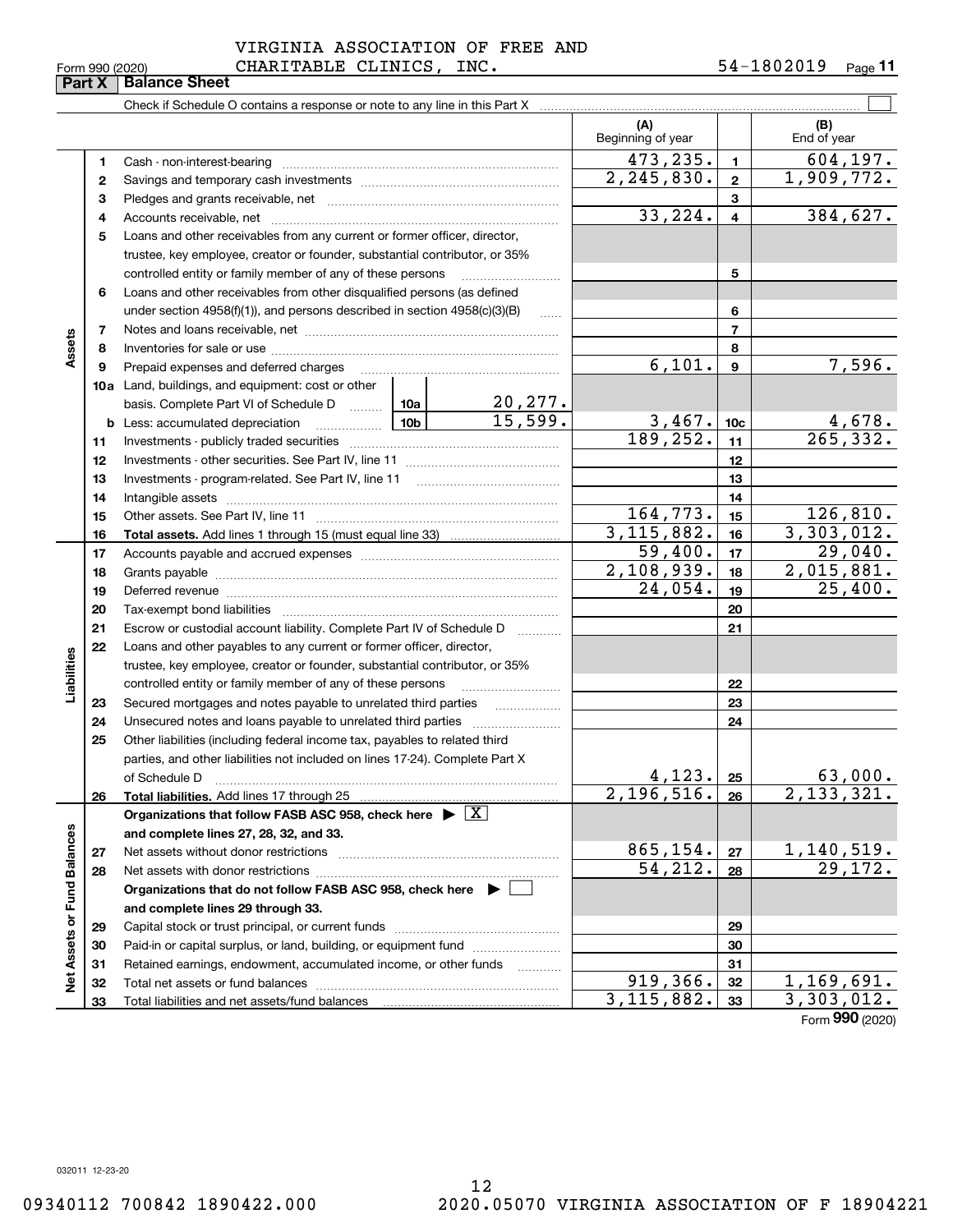|    | VIRGINIA ASSOCIATION OF FREE AND                                                                                                                                                                                               |                |               |                |     |                  |
|----|--------------------------------------------------------------------------------------------------------------------------------------------------------------------------------------------------------------------------------|----------------|---------------|----------------|-----|------------------|
|    | CHARITABLE CLINICS, INC.<br>Form 990 (2020)                                                                                                                                                                                    |                | 54-1802019    |                |     | Page 12          |
|    | Part XI<br><b>Reconciliation of Net Assets</b>                                                                                                                                                                                 |                |               |                |     |                  |
|    |                                                                                                                                                                                                                                |                |               |                |     |                  |
|    |                                                                                                                                                                                                                                |                |               |                |     |                  |
| 1  | Total revenue (must equal Part VIII, column (A), line 12)                                                                                                                                                                      | $\mathbf{1}$   | 11, 312, 133. |                |     |                  |
| 2  | Total expenses (must equal Part IX, column (A), line 25)                                                                                                                                                                       | $\mathbf{2}$   | 11, 125, 892. |                |     |                  |
| з  | Revenue less expenses. Subtract line 2 from line 1                                                                                                                                                                             | 3              |               |                |     | 186,241.         |
| 4  |                                                                                                                                                                                                                                | 4              |               |                |     | 919,366.         |
| 5  |                                                                                                                                                                                                                                | 5              |               |                |     | 64,084.          |
| 6  | Donated services and use of facilities [111] Donated and the service of facilities [11] Donated services and use of facilities [11] Donated and the service of the service of the service of the service of the service of the | 6              |               |                |     |                  |
| 7  | Investment expenses www.communication.com/www.communication.com/www.communication.com/www.com                                                                                                                                  | $\overline{7}$ |               |                |     |                  |
| 8  | Prior period adjustments                                                                                                                                                                                                       | 8              |               |                |     |                  |
| 9  | Other changes in net assets or fund balances (explain on Schedule O)                                                                                                                                                           | 9              |               |                |     | $\overline{0}$ . |
| 10 | Net assets or fund balances at end of year. Combine lines 3 through 9 (must equal Part X, line 32,                                                                                                                             |                |               |                |     |                  |
|    |                                                                                                                                                                                                                                | 10             |               |                |     | 1,169,691.       |
|    | Part XII Financial Statements and Reporting                                                                                                                                                                                    |                |               |                |     |                  |
|    |                                                                                                                                                                                                                                |                |               |                |     | $\vert X \vert$  |
|    |                                                                                                                                                                                                                                |                |               |                | Yes | No               |
| 1  | $\boxed{\text{X}}$ Accrual<br>Accounting method used to prepare the Form 990: <u>[16</u> ] Cash<br>Other                                                                                                                       |                |               |                |     |                  |
|    | If the organization changed its method of accounting from a prior year or checked "Other," explain in Schedule O.                                                                                                              |                |               |                |     |                  |
|    | 2a Were the organization's financial statements compiled or reviewed by an independent accountant?                                                                                                                             |                |               | 2a             |     | х                |
|    | If "Yes," check a box below to indicate whether the financial statements for the year were compiled or reviewed on a                                                                                                           |                |               |                |     |                  |
|    | separate basis, consolidated basis, or both:                                                                                                                                                                                   |                |               |                |     |                  |
|    | Separate basis<br><b>Consolidated basis</b><br>Both consolidated and separate basis                                                                                                                                            |                |               |                |     |                  |
|    | <b>b</b> Were the organization's financial statements audited by an independent accountant?                                                                                                                                    |                |               | 2 <sub>b</sub> | X   |                  |
|    | If "Yes," check a box below to indicate whether the financial statements for the year were audited on a separate basis,                                                                                                        |                |               |                |     |                  |
|    | consolidated basis, or both:                                                                                                                                                                                                   |                |               |                |     |                  |
|    | $X$ Separate basis<br><b>Consolidated basis</b><br>Both consolidated and separate basis                                                                                                                                        |                |               |                |     |                  |
|    | c If "Yes" to line 2a or 2b, does the organization have a committee that assumes responsibility for oversight of the audit,                                                                                                    |                |               |                |     |                  |
|    |                                                                                                                                                                                                                                |                |               | 2c             | х   |                  |
|    | If the organization changed either its oversight process or selection process during the tax year, explain on Schedule O.                                                                                                      |                |               |                |     |                  |
|    | 3a As a result of a federal award, was the organization required to undergo an audit or audits as set forth in the Single Audit                                                                                                |                |               |                |     |                  |
|    | Act and OMB Circular A-133?                                                                                                                                                                                                    |                |               | 3a             | X   |                  |
|    | <b>b</b> If "Yes," did the organization undergo the required audit or audits? If the organization did not undergo the required audit                                                                                           |                |               |                |     |                  |
|    |                                                                                                                                                                                                                                |                |               | 3 <sub>b</sub> | х   |                  |
|    |                                                                                                                                                                                                                                |                |               |                |     | Form 990 (2020)  |

Formym **990** (2020)

032012 12-23-20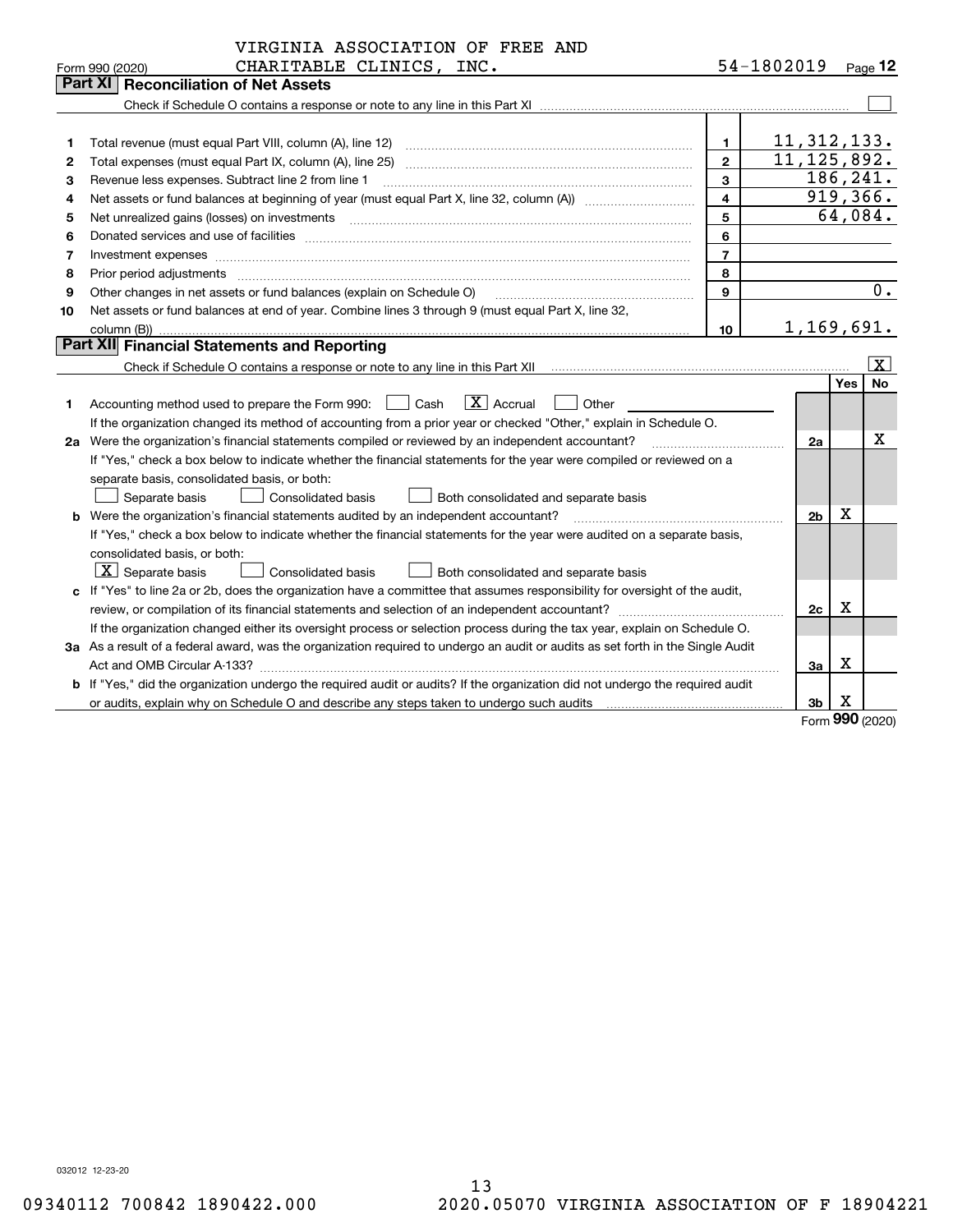| <b>SCHEDULE A</b>                                      |                                                                                                                                                                                                                                                                                          |                                                                                                                                  |                                                                |    |                            | OMB No. 1545-0047                     |
|--------------------------------------------------------|------------------------------------------------------------------------------------------------------------------------------------------------------------------------------------------------------------------------------------------------------------------------------------------|----------------------------------------------------------------------------------------------------------------------------------|----------------------------------------------------------------|----|----------------------------|---------------------------------------|
| (Form 990 or 990-EZ)                                   |                                                                                                                                                                                                                                                                                          | <b>Public Charity Status and Public Support</b><br>Complete if the organization is a section 501(c)(3) organization or a section |                                                                |    |                            |                                       |
|                                                        |                                                                                                                                                                                                                                                                                          | 4947(a)(1) nonexempt charitable trust.                                                                                           |                                                                |    |                            |                                       |
| Department of the Treasury<br>Internal Revenue Service |                                                                                                                                                                                                                                                                                          | Attach to Form 990 or Form 990-EZ.                                                                                               |                                                                |    |                            | Open to Public                        |
|                                                        |                                                                                                                                                                                                                                                                                          | Go to www.irs.gov/Form990 for instructions and the latest information.                                                           |                                                                |    |                            | Inspection                            |
| Name of the organization                               | VIRGINIA ASSOCIATION OF FREE AND                                                                                                                                                                                                                                                         |                                                                                                                                  |                                                                |    |                            | <b>Employer identification number</b> |
| Part I                                                 | CHARITABLE CLINICS, INC.<br>Reason for Public Charity Status. (All organizations must complete this part.) See instructions.                                                                                                                                                             |                                                                                                                                  |                                                                |    |                            | 54-1802019                            |
|                                                        | The organization is not a private foundation because it is: (For lines 1 through 12, check only one box.)                                                                                                                                                                                |                                                                                                                                  |                                                                |    |                            |                                       |
| 1                                                      | A church, convention of churches, or association of churches described in section 170(b)(1)(A)(i).                                                                                                                                                                                       |                                                                                                                                  |                                                                |    |                            |                                       |
| 2                                                      | A school described in section 170(b)(1)(A)(ii). (Attach Schedule E (Form 990 or 990-EZ).)                                                                                                                                                                                                |                                                                                                                                  |                                                                |    |                            |                                       |
| з                                                      | A hospital or a cooperative hospital service organization described in section 170(b)(1)(A)(iii).                                                                                                                                                                                        |                                                                                                                                  |                                                                |    |                            |                                       |
| 4                                                      | A medical research organization operated in conjunction with a hospital described in section 170(b)(1)(A)(iii). Enter the hospital's name,                                                                                                                                               |                                                                                                                                  |                                                                |    |                            |                                       |
| city, and state:                                       |                                                                                                                                                                                                                                                                                          |                                                                                                                                  |                                                                |    |                            |                                       |
| 5                                                      | An organization operated for the benefit of a college or university owned or operated by a governmental unit described in                                                                                                                                                                |                                                                                                                                  |                                                                |    |                            |                                       |
|                                                        | section 170(b)(1)(A)(iv). (Complete Part II.)                                                                                                                                                                                                                                            |                                                                                                                                  |                                                                |    |                            |                                       |
| 6                                                      | A federal, state, or local government or governmental unit described in section 170(b)(1)(A)(v).                                                                                                                                                                                         |                                                                                                                                  |                                                                |    |                            |                                       |
| <u>x</u><br>7                                          | An organization that normally receives a substantial part of its support from a governmental unit or from the general public described in                                                                                                                                                |                                                                                                                                  |                                                                |    |                            |                                       |
|                                                        | section 170(b)(1)(A)(vi). (Complete Part II.)                                                                                                                                                                                                                                            |                                                                                                                                  |                                                                |    |                            |                                       |
| 8                                                      | A community trust described in section 170(b)(1)(A)(vi). (Complete Part II.)                                                                                                                                                                                                             |                                                                                                                                  |                                                                |    |                            |                                       |
| 9                                                      | An agricultural research organization described in section 170(b)(1)(A)(ix) operated in conjunction with a land-grant college                                                                                                                                                            |                                                                                                                                  |                                                                |    |                            |                                       |
|                                                        | or university or a non-land-grant college of agriculture (see instructions). Enter the name, city, and state of the college or                                                                                                                                                           |                                                                                                                                  |                                                                |    |                            |                                       |
| university:<br>10                                      |                                                                                                                                                                                                                                                                                          |                                                                                                                                  |                                                                |    |                            |                                       |
|                                                        | An organization that normally receives (1) more than 33 1/3% of its support from contributions, membership fees, and gross receipts from<br>activities related to its exempt functions, subject to certain exceptions; and (2) no more than 33 1/3% of its support from gross investment |                                                                                                                                  |                                                                |    |                            |                                       |
|                                                        | income and unrelated business taxable income (less section 511 tax) from businesses acquired by the organization after June 30, 1975.                                                                                                                                                    |                                                                                                                                  |                                                                |    |                            |                                       |
|                                                        | See section 509(a)(2). (Complete Part III.)                                                                                                                                                                                                                                              |                                                                                                                                  |                                                                |    |                            |                                       |
| 11                                                     | An organization organized and operated exclusively to test for public safety. See section 509(a)(4).                                                                                                                                                                                     |                                                                                                                                  |                                                                |    |                            |                                       |
| 12                                                     | An organization organized and operated exclusively for the benefit of, to perform the functions of, or to carry out the purposes of one or                                                                                                                                               |                                                                                                                                  |                                                                |    |                            |                                       |
|                                                        | more publicly supported organizations described in section 509(a)(1) or section 509(a)(2). See section 509(a)(3). Check the box in                                                                                                                                                       |                                                                                                                                  |                                                                |    |                            |                                       |
|                                                        | lines 12a through 12d that describes the type of supporting organization and complete lines 12e, 12f, and 12g.                                                                                                                                                                           |                                                                                                                                  |                                                                |    |                            |                                       |
| a                                                      | Type I. A supporting organization operated, supervised, or controlled by its supported organization(s), typically by giving                                                                                                                                                              |                                                                                                                                  |                                                                |    |                            |                                       |
|                                                        | the supported organization(s) the power to regularly appoint or elect a majority of the directors or trustees of the supporting                                                                                                                                                          |                                                                                                                                  |                                                                |    |                            |                                       |
|                                                        | organization. You must complete Part IV, Sections A and B.                                                                                                                                                                                                                               |                                                                                                                                  |                                                                |    |                            |                                       |
| b                                                      | Type II. A supporting organization supervised or controlled in connection with its supported organization(s), by having                                                                                                                                                                  |                                                                                                                                  |                                                                |    |                            |                                       |
|                                                        | control or management of the supporting organization vested in the same persons that control or manage the supported                                                                                                                                                                     |                                                                                                                                  |                                                                |    |                            |                                       |
|                                                        | organization(s). You must complete Part IV, Sections A and C.                                                                                                                                                                                                                            |                                                                                                                                  |                                                                |    |                            |                                       |
| c                                                      | Type III functionally integrated. A supporting organization operated in connection with, and functionally integrated with,                                                                                                                                                               |                                                                                                                                  |                                                                |    |                            |                                       |
| d                                                      | its supported organization(s) (see instructions). You must complete Part IV, Sections A, D, and E.<br>Type III non-functionally integrated. A supporting organization operated in connection with its supported organization(s)                                                          |                                                                                                                                  |                                                                |    |                            |                                       |
|                                                        | that is not functionally integrated. The organization generally must satisfy a distribution requirement and an attentiveness                                                                                                                                                             |                                                                                                                                  |                                                                |    |                            |                                       |
|                                                        | requirement (see instructions). You must complete Part IV, Sections A and D, and Part V.                                                                                                                                                                                                 |                                                                                                                                  |                                                                |    |                            |                                       |
| е                                                      | Check this box if the organization received a written determination from the IRS that it is a Type I, Type II, Type III                                                                                                                                                                  |                                                                                                                                  |                                                                |    |                            |                                       |
|                                                        | functionally integrated, or Type III non-functionally integrated supporting organization.                                                                                                                                                                                                |                                                                                                                                  |                                                                |    |                            |                                       |
|                                                        | f Enter the number of supported organizations                                                                                                                                                                                                                                            |                                                                                                                                  |                                                                |    |                            |                                       |
|                                                        | Provide the following information about the supported organization(s).                                                                                                                                                                                                                   |                                                                                                                                  |                                                                |    |                            |                                       |
| (i) Name of supported                                  | (ii) EIN                                                                                                                                                                                                                                                                                 | (iii) Type of organization<br>(described on lines 1-10                                                                           | (iv) Is the organization listed<br>in your governing document? |    | (v) Amount of monetary     | (vi) Amount of other                  |
| organization                                           |                                                                                                                                                                                                                                                                                          | above (see instructions))                                                                                                        | Yes                                                            | No | support (see instructions) | support (see instructions)            |
|                                                        |                                                                                                                                                                                                                                                                                          |                                                                                                                                  |                                                                |    |                            |                                       |
|                                                        |                                                                                                                                                                                                                                                                                          |                                                                                                                                  |                                                                |    |                            |                                       |
|                                                        |                                                                                                                                                                                                                                                                                          |                                                                                                                                  |                                                                |    |                            |                                       |
|                                                        |                                                                                                                                                                                                                                                                                          |                                                                                                                                  |                                                                |    |                            |                                       |
|                                                        |                                                                                                                                                                                                                                                                                          |                                                                                                                                  |                                                                |    |                            |                                       |
|                                                        |                                                                                                                                                                                                                                                                                          |                                                                                                                                  |                                                                |    |                            |                                       |
|                                                        |                                                                                                                                                                                                                                                                                          |                                                                                                                                  |                                                                |    |                            |                                       |
|                                                        |                                                                                                                                                                                                                                                                                          |                                                                                                                                  |                                                                |    |                            |                                       |
|                                                        |                                                                                                                                                                                                                                                                                          |                                                                                                                                  |                                                                |    |                            |                                       |
| Total                                                  |                                                                                                                                                                                                                                                                                          |                                                                                                                                  |                                                                |    |                            |                                       |
|                                                        | $\mu \sim 100$ For Panorwork Poduction Act Notice, see the Instructions for Form 000 or 000-F7 $\sim 20001.010$ Sebedule A (Form 000 or 000-F7) 2020                                                                                                                                     |                                                                                                                                  |                                                                |    |                            |                                       |

032021 01-25-21 **For Paperwork Reduction Act Notice, see the Instructions for Form 990 or 990-EZ. Schedule A (Form 990 or 990-EZ) 2020 LHA For Paperwork Reduction Act Notice,** see the Instructions for Form 990<br>14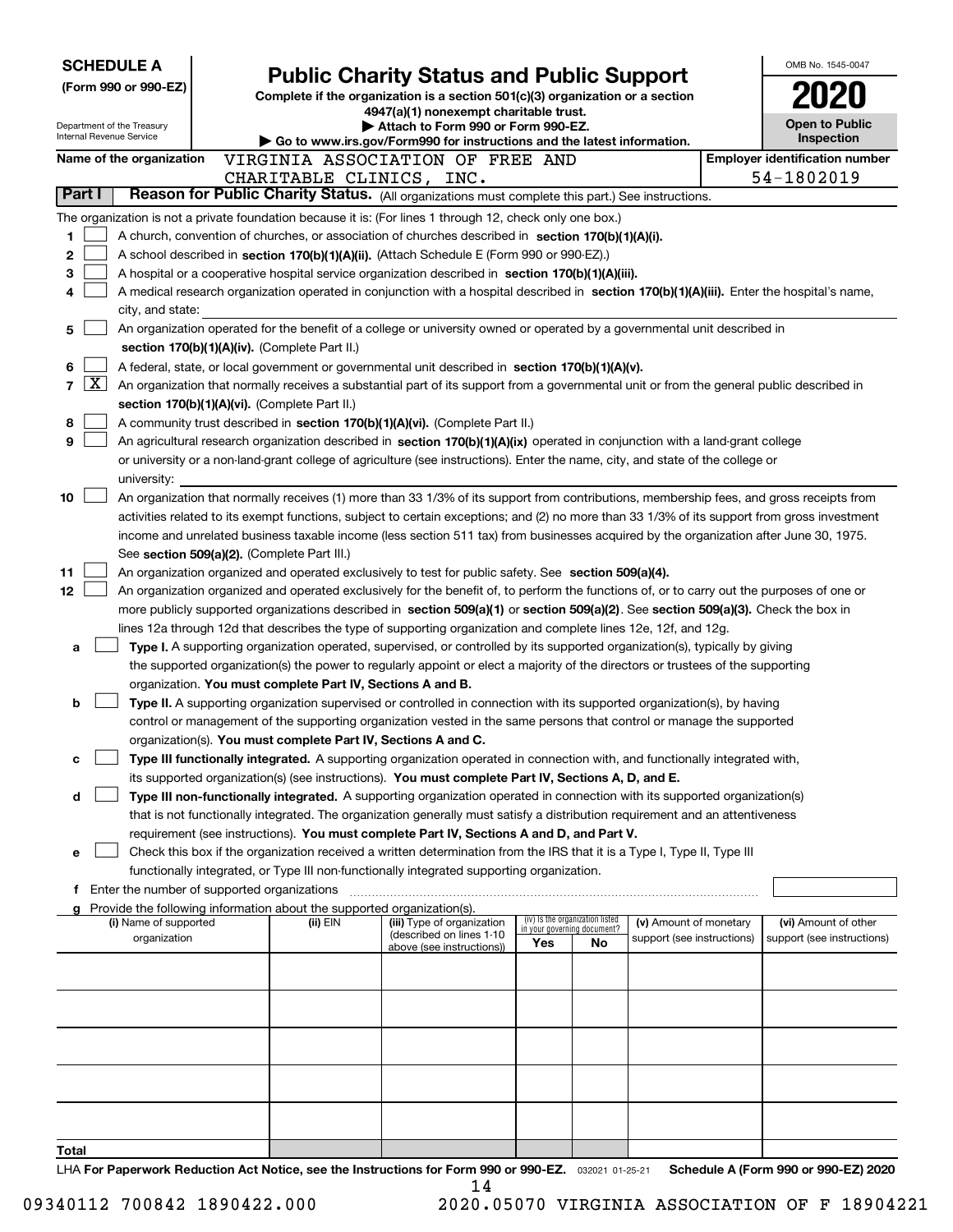### Schedule A (Form 990 or 990-EZ) 2020 Page CHARITABLE CLINICS, INC. 54-1802019

54-1802019 Page 2

(Complete only if you checked the box on line 5, 7, or 8 of Part I or if the organization failed to qualify under Part III. If the organization fails to qualify under the tests listed below, please complete Part III.) **Part II Support Schedule for Organizations Described in Sections 170(b)(1)(A)(iv) and 170(b)(1)(A)(vi)**

|    | <b>Section A. Public Support</b>                                                                                                               |          |          |            |            |          |                                         |
|----|------------------------------------------------------------------------------------------------------------------------------------------------|----------|----------|------------|------------|----------|-----------------------------------------|
|    | Calendar year (or fiscal year beginning in)                                                                                                    | (a) 2016 | (b) 2017 | $(c)$ 2018 | $(d)$ 2019 | (e) 2020 | (f) Total                               |
|    | 1 Gifts, grants, contributions, and                                                                                                            |          |          |            |            |          |                                         |
|    | membership fees received. (Do not                                                                                                              |          |          |            |            |          |                                         |
|    | include any "unusual grants.")                                                                                                                 | 6697169. | 6911040. | 8554812.   |            |          | 8689834.10684079.41536934.              |
|    | 2 Tax revenues levied for the organ-                                                                                                           |          |          |            |            |          |                                         |
|    | ization's benefit and either paid to                                                                                                           |          |          |            |            |          |                                         |
|    | or expended on its behalf                                                                                                                      |          |          |            |            |          |                                         |
|    | 3 The value of services or facilities                                                                                                          |          |          |            |            |          |                                         |
|    | furnished by a governmental unit to                                                                                                            |          |          |            |            |          |                                         |
|    | the organization without charge                                                                                                                |          |          |            |            |          |                                         |
|    | 4 Total. Add lines 1 through 3                                                                                                                 | 6697169. | 6911040. | 8554812.   |            |          | 8689834.10684079.41536934.              |
|    | 5 The portion of total contributions                                                                                                           |          |          |            |            |          |                                         |
|    | by each person (other than a                                                                                                                   |          |          |            |            |          |                                         |
|    | governmental unit or publicly                                                                                                                  |          |          |            |            |          |                                         |
|    | supported organization) included                                                                                                               |          |          |            |            |          |                                         |
|    | on line 1 that exceeds 2% of the                                                                                                               |          |          |            |            |          |                                         |
|    | amount shown on line 11,                                                                                                                       |          |          |            |            |          |                                         |
|    | column (f)                                                                                                                                     |          |          |            |            |          | 722,118.                                |
|    | 6 Public support. Subtract line 5 from line 4.                                                                                                 |          |          |            |            |          | 40814816.                               |
|    | <b>Section B. Total Support</b>                                                                                                                |          |          |            |            |          |                                         |
|    | Calendar year (or fiscal year beginning in)                                                                                                    | (a) 2016 | (b) 2017 | $(c)$ 2018 | $(d)$ 2019 | (e) 2020 | (f) Total                               |
|    | <b>7</b> Amounts from line 4                                                                                                                   | 6697169. | 6911040. | 8554812.   |            |          | 8689834.10684079.41536934.              |
|    | 8 Gross income from interest,                                                                                                                  |          |          |            |            |          |                                         |
|    | dividends, payments received on                                                                                                                |          |          |            |            |          |                                         |
|    | securities loans, rents, royalties,                                                                                                            |          |          |            |            |          |                                         |
|    | and income from similar sources                                                                                                                | 6,446.   | 8,052.   | 6,957.     | 8,238.     | 5,734.   | 35,427.                                 |
|    | <b>9</b> Net income from unrelated business                                                                                                    |          |          |            |            |          |                                         |
|    | activities, whether or not the                                                                                                                 |          |          |            |            |          |                                         |
|    | business is regularly carried on                                                                                                               |          |          |            |            |          |                                         |
|    | 10 Other income. Do not include gain                                                                                                           |          |          |            |            |          |                                         |
|    | or loss from the sale of capital                                                                                                               |          |          |            |            |          |                                         |
|    | assets (Explain in Part VI.)                                                                                                                   | 240.     | 16.      |            |            |          | 256.                                    |
|    | 11 Total support. Add lines 7 through 10                                                                                                       |          |          |            |            |          | 41572617.                               |
|    | 12 Gross receipts from related activities, etc. (see instructions)                                                                             |          |          |            |            | 12       | 3,068,719.                              |
|    | 13 First 5 years. If the Form 990 is for the organization's first, second, third, fourth, or fifth tax year as a section 501(c)(3)             |          |          |            |            |          |                                         |
|    | organization, check this box and stop here                                                                                                     |          |          |            |            |          |                                         |
|    | <b>Section C. Computation of Public Support Percentage</b>                                                                                     |          |          |            |            |          |                                         |
|    |                                                                                                                                                |          |          |            |            | 14       | 98.18<br>$\frac{9}{6}$                  |
|    |                                                                                                                                                |          |          |            |            | 15       | 98.69<br>%                              |
|    | 16a 33 1/3% support test - 2020. If the organization did not check the box on line 13, and line 14 is 33 1/3% or more, check this box and      |          |          |            |            |          |                                         |
|    | stop here. The organization qualifies as a publicly supported organization                                                                     |          |          |            |            |          | $\blacktriangleright$ $\vert$ X $\vert$ |
|    | b 33 1/3% support test - 2019. If the organization did not check a box on line 13 or 16a, and line 15 is 33 1/3% or more, check this box       |          |          |            |            |          |                                         |
|    | and stop here. The organization qualifies as a publicly supported organization                                                                 |          |          |            |            |          |                                         |
|    | 17a 10% -facts-and-circumstances test - 2020. If the organization did not check a box on line 13, 16a, or 16b, and line 14 is 10% or more,     |          |          |            |            |          |                                         |
|    | and if the organization meets the facts-and-circumstances test, check this box and stop here. Explain in Part VI how the organization          |          |          |            |            |          |                                         |
|    | meets the facts-and-circumstances test. The organization qualifies as a publicly supported organization                                        |          |          |            |            |          |                                         |
|    | <b>b 10% -facts-and-circumstances test - 2019.</b> If the organization did not check a box on line 13, 16a, 16b, or 17a, and line 15 is 10% or |          |          |            |            |          |                                         |
|    | more, and if the organization meets the facts-and-circumstances test, check this box and stop here. Explain in Part VI how the                 |          |          |            |            |          |                                         |
|    | organization meets the facts-and-circumstances test. The organization qualifies as a publicly supported organization                           |          |          |            |            |          |                                         |
| 18 | Private foundation. If the organization did not check a box on line 13, 16a, 16b, 17a, or 17b, check this box and see instructions             |          |          |            |            |          |                                         |
|    |                                                                                                                                                |          |          |            |            |          | Schedule A (Form 990 or 990-F7) 2020    |

**Schedule A (Form 990 or 990-EZ) 2020**

032022 01-25-21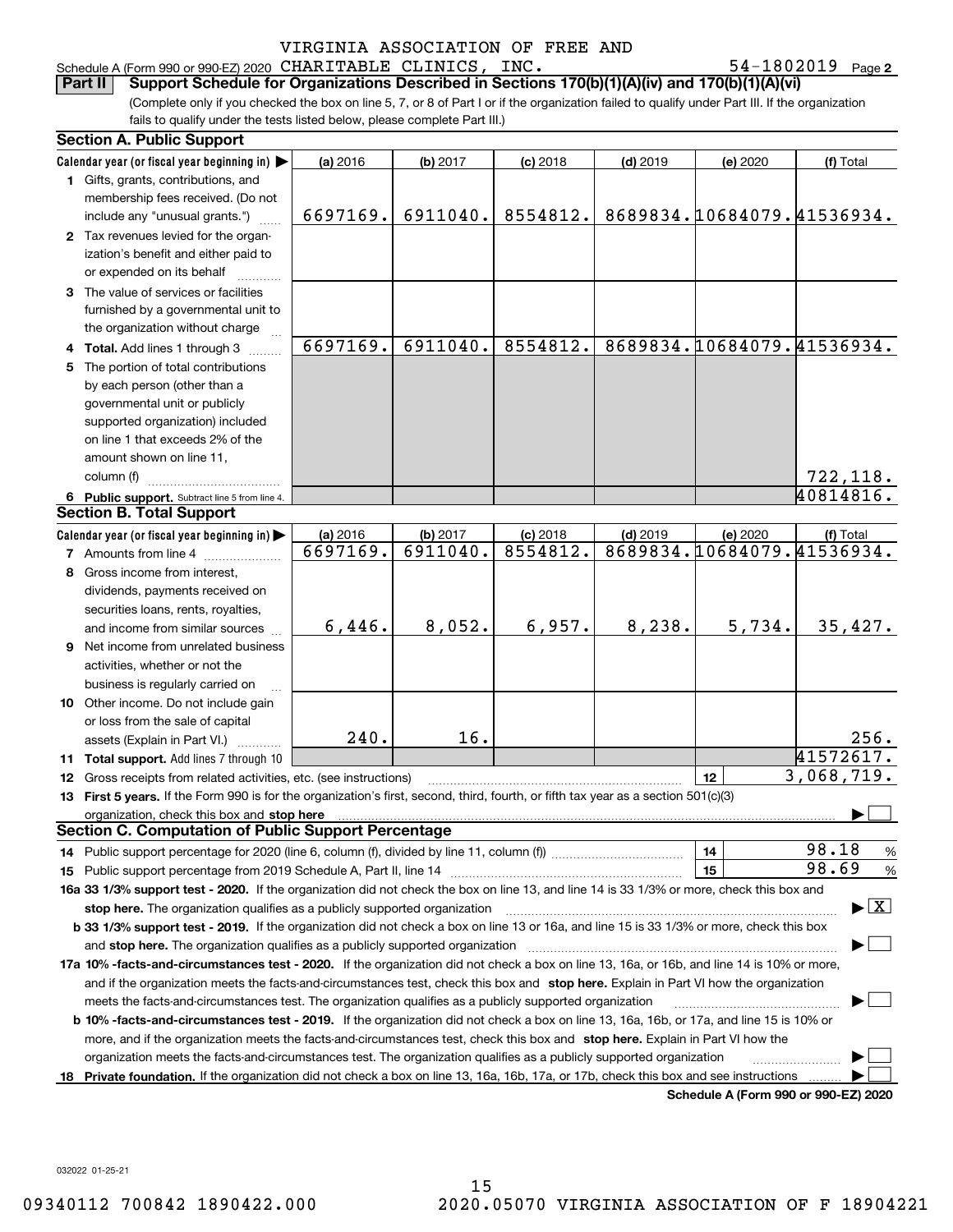### Schedule A (Form 990 or 990-EZ) 2020 Page CHARITABLE CLINICS, INC. 54-1802019

**Part III Support Schedule for Organizations Described in Section 509(a)(2)** 

**3**

(Complete only if you checked the box on line 10 of Part I or if the organization failed to qualify under Part II. If the organization fails to qualify under the tests listed below, please complete Part II.)

|     | <b>Section A. Public Support</b>                                                                                                                                                                                                    |          |          |            |            |          |                                      |
|-----|-------------------------------------------------------------------------------------------------------------------------------------------------------------------------------------------------------------------------------------|----------|----------|------------|------------|----------|--------------------------------------|
|     | Calendar year (or fiscal year beginning in) $\blacktriangleright$                                                                                                                                                                   | (a) 2016 | (b) 2017 | $(c)$ 2018 | $(d)$ 2019 | (e) 2020 | (f) Total                            |
|     | 1 Gifts, grants, contributions, and                                                                                                                                                                                                 |          |          |            |            |          |                                      |
|     | membership fees received. (Do not                                                                                                                                                                                                   |          |          |            |            |          |                                      |
|     | include any "unusual grants.")                                                                                                                                                                                                      |          |          |            |            |          |                                      |
|     | <b>2</b> Gross receipts from admissions,<br>merchandise sold or services per-<br>formed, or facilities furnished in<br>any activity that is related to the<br>organization's tax-exempt purpose                                     |          |          |            |            |          |                                      |
|     | 3 Gross receipts from activities that<br>are not an unrelated trade or bus-                                                                                                                                                         |          |          |            |            |          |                                      |
|     | iness under section 513                                                                                                                                                                                                             |          |          |            |            |          |                                      |
|     | 4 Tax revenues levied for the organ-<br>ization's benefit and either paid to                                                                                                                                                        |          |          |            |            |          |                                      |
|     | or expended on its behalf                                                                                                                                                                                                           |          |          |            |            |          |                                      |
|     | 5 The value of services or facilities<br>furnished by a governmental unit to                                                                                                                                                        |          |          |            |            |          |                                      |
|     | the organization without charge                                                                                                                                                                                                     |          |          |            |            |          |                                      |
|     | <b>6 Total.</b> Add lines 1 through 5                                                                                                                                                                                               |          |          |            |            |          |                                      |
|     | 7a Amounts included on lines 1, 2, and<br>3 received from disqualified persons                                                                                                                                                      |          |          |            |            |          |                                      |
|     | <b>b</b> Amounts included on lines 2 and 3 received<br>from other than disqualified persons that<br>exceed the greater of \$5,000 or 1% of the<br>amount on line 13 for the year                                                    |          |          |            |            |          |                                      |
|     | c Add lines 7a and 7b                                                                                                                                                                                                               |          |          |            |            |          |                                      |
|     | 8 Public support. (Subtract line 7c from line 6.)<br><b>Section B. Total Support</b>                                                                                                                                                |          |          |            |            |          |                                      |
|     | Calendar year (or fiscal year beginning in)                                                                                                                                                                                         | (a) 2016 | (b) 2017 | $(c)$ 2018 | $(d)$ 2019 | (e) 2020 | (f) Total                            |
|     | 9 Amounts from line 6                                                                                                                                                                                                               |          |          |            |            |          |                                      |
|     | <b>10a</b> Gross income from interest,<br>dividends, payments received on<br>securities loans, rents, royalties,<br>and income from similar sources                                                                                 |          |          |            |            |          |                                      |
|     | <b>b</b> Unrelated business taxable income<br>(less section 511 taxes) from businesses                                                                                                                                              |          |          |            |            |          |                                      |
|     | acquired after June 30, 1975                                                                                                                                                                                                        |          |          |            |            |          |                                      |
|     | c Add lines 10a and 10b<br>11 Net income from unrelated business<br>activities not included in line 10b,<br>whether or not the business is<br>regularly carried on                                                                  |          |          |            |            |          |                                      |
|     | <b>12</b> Other income. Do not include gain<br>or loss from the sale of capital<br>assets (Explain in Part VI.)                                                                                                                     |          |          |            |            |          |                                      |
|     | 13 Total support. (Add lines 9, 10c, 11, and 12.)                                                                                                                                                                                   |          |          |            |            |          |                                      |
|     | 14 First 5 years. If the Form 990 is for the organization's first, second, third, fourth, or fifth tax year as a section 501(c)(3) organization,                                                                                    |          |          |            |            |          |                                      |
|     | check this box and <b>stop here</b> with the continuum continuum continuum continuum continuum continuum continuum continuum continuum continuum continuum continuum continuum continuum continuum continuum continuum continuum co |          |          |            |            |          |                                      |
|     | <b>Section C. Computation of Public Support Percentage</b>                                                                                                                                                                          |          |          |            |            |          |                                      |
|     |                                                                                                                                                                                                                                     |          |          |            |            | 15       | %                                    |
| 16. | Public support percentage from 2019 Schedule A, Part III, line 15                                                                                                                                                                   |          |          |            |            | 16       | %                                    |
|     | Section D. Computation of Investment Income Percentage                                                                                                                                                                              |          |          |            |            |          |                                      |
|     | 17 Investment income percentage for 2020 (line 10c, column (f), divided by line 13, column (f))<br>18 Investment income percentage from 2019 Schedule A, Part III, line 17                                                          |          |          |            |            | 17<br>18 | %<br>%                               |
|     | 19a 33 1/3% support tests - 2020. If the organization did not check the box on line 14, and line 15 is more than 33 1/3%, and line 17 is not                                                                                        |          |          |            |            |          |                                      |
|     | more than 33 1/3%, check this box and stop here. The organization qualifies as a publicly supported organization                                                                                                                    |          |          |            |            |          |                                      |
|     | b 33 1/3% support tests - 2019. If the organization did not check a box on line 14 or line 19a, and line 16 is more than 33 1/3%, and                                                                                               |          |          |            |            |          |                                      |
|     | line 18 is not more than 33 1/3%, check this box and stop here. The organization qualifies as a publicly supported organization                                                                                                     |          |          |            |            |          |                                      |
| 20  | <b>Private foundation.</b> If the organization did not check a box on line 14, 19a, or 19b, check this box and see instructions                                                                                                     |          |          |            |            |          | .                                    |
|     | 032023 01-25-21                                                                                                                                                                                                                     |          |          |            |            |          | Schedule A (Form 990 or 990-EZ) 2020 |
|     |                                                                                                                                                                                                                                     |          | 16       |            |            |          |                                      |

09340112 700842 1890422.000 2020.05070 VIRGINIA ASSOCIATION OF F 18904221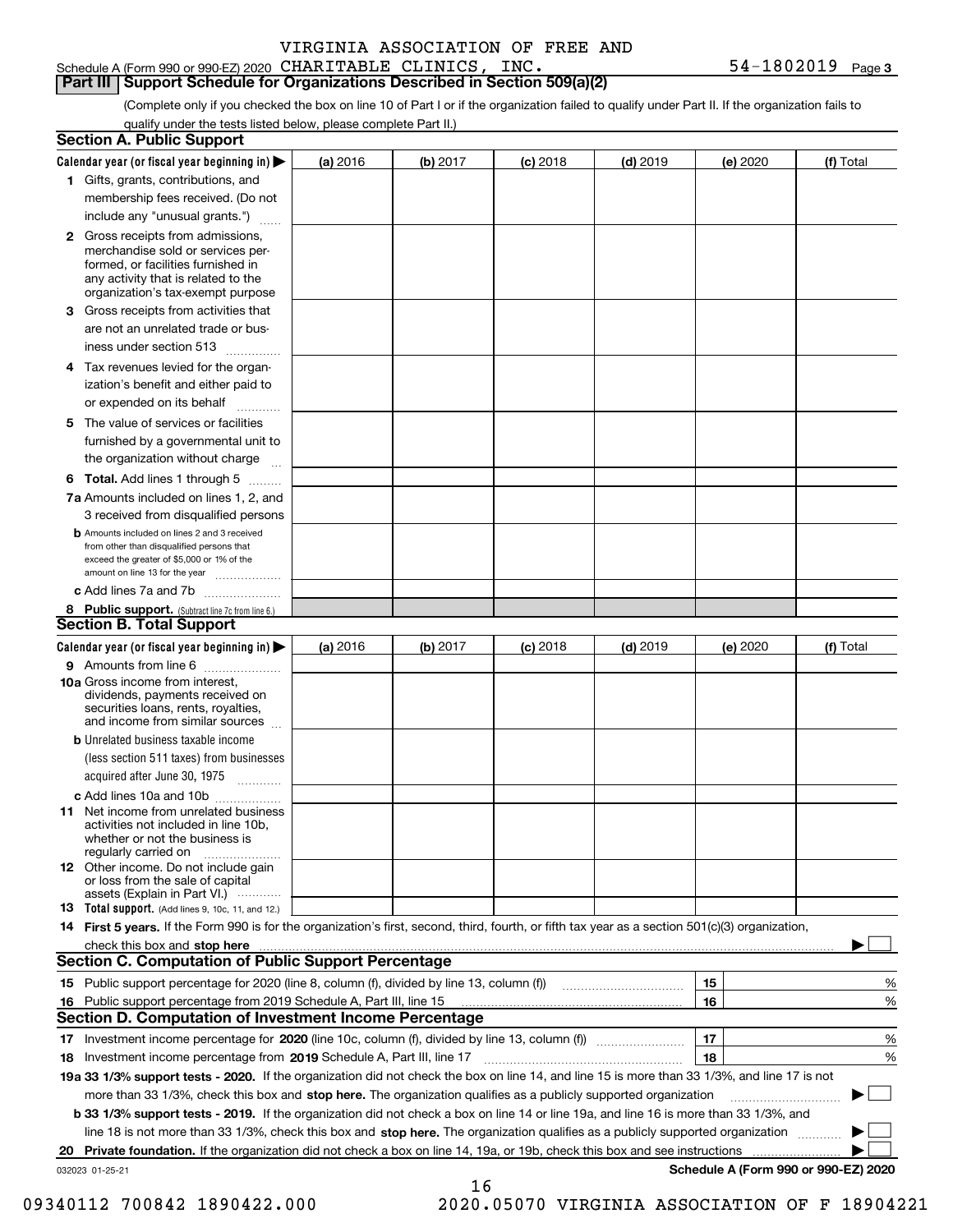### Schedule A (Form 990 or 990-EZ) 2020 Page CHARITABLE CLINICS, INC. 54-1802019 **Part IV Supporting Organizations**

(Complete only if you checked a box in line 12 on Part I. If you checked box 12a, Part I, complete Sections A and B. If you checked box 12b, Part I, complete Sections A and C. If you checked box 12c, Part I, complete Sections A, D, and E. If you checked box 12d, Part I, complete Sections A and D, and complete Part V.)

### **Section A. All Supporting Organizations**

- **1** Are all of the organization's supported organizations listed by name in the organization's governing documents? If "No," describe in **Part VI** how the supported organizations are designated. If designated by *class or purpose, describe the designation. If historic and continuing relationship, explain.*
- **2** Did the organization have any supported organization that does not have an IRS determination of status under section 509(a)(1) or (2)? If "Yes," explain in Part VI how the organization determined that the supported *organization was described in section 509(a)(1) or (2).*
- **3a** Did the organization have a supported organization described in section 501(c)(4), (5), or (6)? If "Yes," answer *lines 3b and 3c below.*
- **b** Did the organization confirm that each supported organization qualified under section 501(c)(4), (5), or (6) and satisfied the public support tests under section 509(a)(2)? If "Yes," describe in **Part VI** when and how the *organization made the determination.*
- **c**Did the organization ensure that all support to such organizations was used exclusively for section 170(c)(2)(B) purposes? If "Yes," explain in **Part VI** what controls the organization put in place to ensure such use.
- **4a***If* Was any supported organization not organized in the United States ("foreign supported organization")? *"Yes," and if you checked box 12a or 12b in Part I, answer lines 4b and 4c below.*
- **b** Did the organization have ultimate control and discretion in deciding whether to make grants to the foreign supported organization? If "Yes," describe in **Part VI** how the organization had such control and discretion *despite being controlled or supervised by or in connection with its supported organizations.*
- **c** Did the organization support any foreign supported organization that does not have an IRS determination under sections 501(c)(3) and 509(a)(1) or (2)? If "Yes," explain in **Part VI** what controls the organization used *to ensure that all support to the foreign supported organization was used exclusively for section 170(c)(2)(B) purposes.*
- **5a** Did the organization add, substitute, or remove any supported organizations during the tax year? If "Yes," answer lines 5b and 5c below (if applicable). Also, provide detail in **Part VI,** including (i) the names and EIN *numbers of the supported organizations added, substituted, or removed; (ii) the reasons for each such action; (iii) the authority under the organization's organizing document authorizing such action; and (iv) how the action was accomplished (such as by amendment to the organizing document).*
- **b** Type I or Type II only. Was any added or substituted supported organization part of a class already designated in the organization's organizing document?
- **cSubstitutions only.**  Was the substitution the result of an event beyond the organization's control?
- **6** Did the organization provide support (whether in the form of grants or the provision of services or facilities) to **Part VI.** *If "Yes," provide detail in* support or benefit one or more of the filing organization's supported organizations? anyone other than (i) its supported organizations, (ii) individuals that are part of the charitable class benefited by one or more of its supported organizations, or (iii) other supporting organizations that also
- **7**Did the organization provide a grant, loan, compensation, or other similar payment to a substantial contributor *If "Yes," complete Part I of Schedule L (Form 990 or 990-EZ).* regard to a substantial contributor? (as defined in section 4958(c)(3)(C)), a family member of a substantial contributor, or a 35% controlled entity with
- **8** Did the organization make a loan to a disqualified person (as defined in section 4958) not described in line 7? *If "Yes," complete Part I of Schedule L (Form 990 or 990-EZ).*
- **9a** Was the organization controlled directly or indirectly at any time during the tax year by one or more in section 509(a)(1) or (2))? If "Yes," *provide detail in* <code>Part VI.</code> disqualified persons, as defined in section 4946 (other than foundation managers and organizations described
- **b** Did one or more disqualified persons (as defined in line 9a) hold a controlling interest in any entity in which the supporting organization had an interest? If "Yes," provide detail in P**art VI**.
- **c**Did a disqualified person (as defined in line 9a) have an ownership interest in, or derive any personal benefit from, assets in which the supporting organization also had an interest? If "Yes," provide detail in P**art VI.**
- **10a** Was the organization subject to the excess business holdings rules of section 4943 because of section supporting organizations)? If "Yes," answer line 10b below. 4943(f) (regarding certain Type II supporting organizations, and all Type III non-functionally integrated
- **b** Did the organization have any excess business holdings in the tax year? (Use Schedule C, Form 4720, to *determine whether the organization had excess business holdings.)*

17

032024 01-25-21

**Schedule A (Form 990 or 990-EZ) 2020**

**YesNo**

**1**

**2**

**3a**

**3b**

**3c**

**4a**

**4b**

**4c**

**5a**

**5b5c**

**6**

**7**

**8**

**9a**

**9b**

**9c**

**10a**

**10b**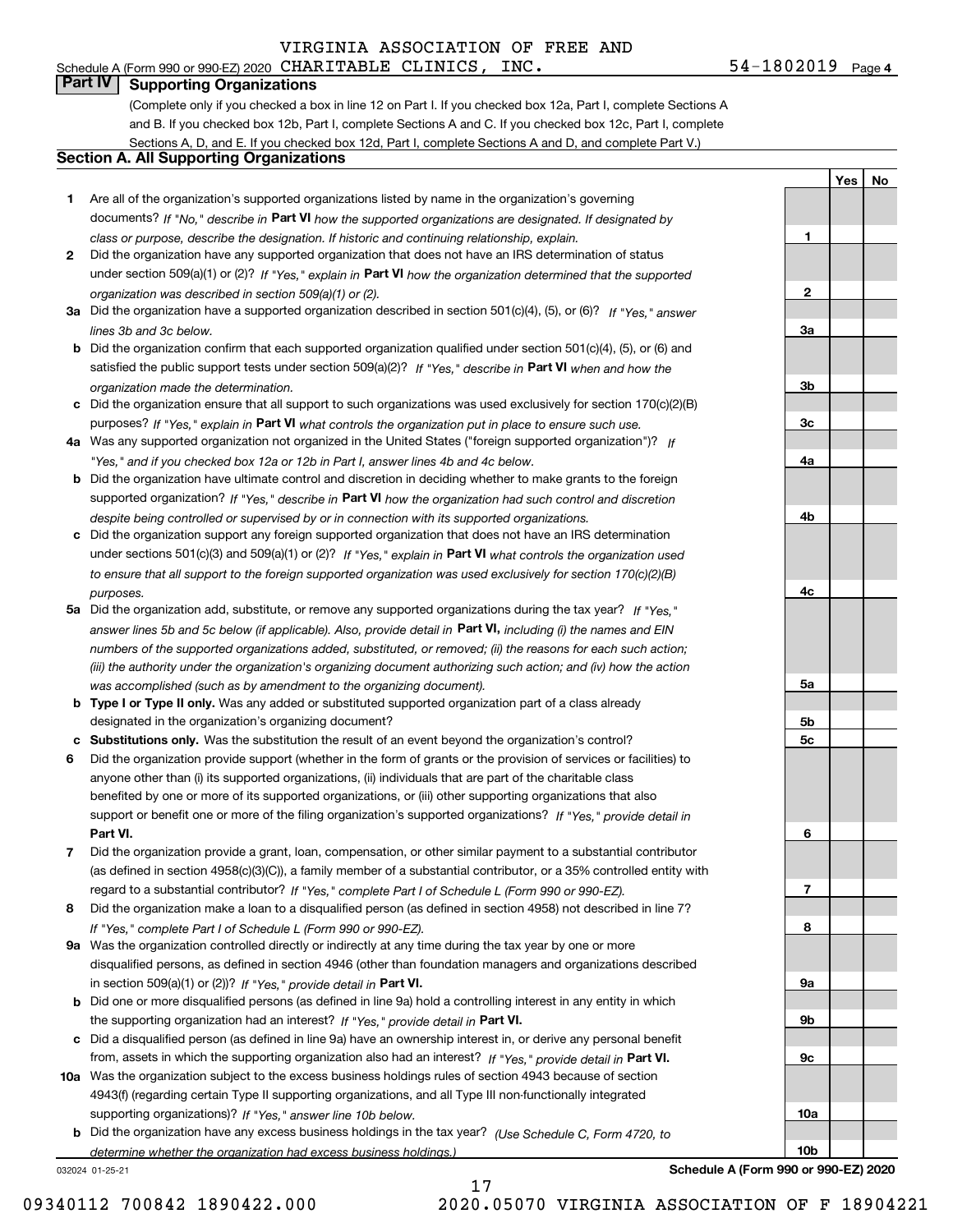### **Yes No 11** Has the organization accepted a gift or contribution from any of the following persons? **a**A person who directly or indirectly controls, either alone or together with persons described in lines 11b and **b** A family member of a person described in line 11a above? **c** A 35% controlled entity of a person described in line 11a or 11b above? If "Yes" to line 11a, 11b, or 11c, provide **11a11bPart VI. 11c Yes No 12** Did the organization operate for the benefit of any supported organization other than the supported directors, or trustees at all times during the tax year? If "No," describe in **Part VI** how the supported organization(s) **12Part VI**  *how providing such benefit carried out the purposes of the supported organization(s) that operated,* **Yes No 1**or trustees of each of the organization's supported organization(s)? If "No," describe in **Part VI** how control **1Yes No 123123Part VI Part VI 12Answer lines 2a and 2b below. Yes No** Activities Test. Check the box next to the method that the organization used to satisfy the Integral Part Test during the year (see instructions). **abclinupy** The organization satisfied the Activities Test. Complete line 2 below. The organization is the parent of each of its supported organizations. *Complete* line 3 *below.* The organization supported a governmental entity. *Describe in* Part **VI** *how you supported a governmental entity (see instruction<u>s).</u>* **a** Did substantially all of the organization's activities during the tax year directly further the exempt purposes of **b** Did the activities described in line 2a, above, constitute activities that, but for the organization's involvement, the supported organization(s) to which the organization was responsive? If "Yes," then in **Part VI identify those supported organizations and explain**  *how these activities directly furthered their exempt purposes,* **2a 2bPart VI**  *the reasons for the organization's position that its supported organization(s) would have engaged in detail in effectively operated, supervised, or controlled the organization's activities. If the organization had more than one supported organization, describe how the powers to appoint and/or remove officers, directors, or trustees were allocated among the supported organizations and what conditions or restrictions, if any, applied to such powers during the tax year. If "Yes," explain in* organization(s) that operated, supervised, or controlled the supporting organization? *supervised, or controlled the supporting organization. or management of the supporting organization was vested in the same persons that controlled or managed the supported organization(s). If "No," explain in Part VI how the organization maintained a close and continuous working relationship with the supported organization(s). If "Yes," describe in the role the organization's supported organizations played in this regard.* **Section E. Type III Functionally Integrated Supporting Organizations** *how the organization was responsive to those supported organizations, and how the organization determined that these activities constituted substantially all of its activities.* one or more of the organization's supported organization(s) would have been engaged in? If "Yes," e*xplain in* 11c below, the governing body of a supported organization? Did the governing body, members of the governing body, officers acting in their official capacity, or membership of one or more supported organizations have the power to regularly appoint or elect at least a majority of the organization's officers, Were a majority of the organization's directors or trustees during the tax year also a majority of the directors Did the organization provide to each of its supported organizations, by the last day of the fifth month of the organization's tax year, (i) a written notice describing the type and amount of support provided during the prior tax year, (ii) a copy of the Form 990 that was most recently filed as of the date of notification, and (iii) copies of the organization's governing documents in effect on the date of notification, to the extent not previously provided? Were any of the organization's officers, directors, or trustees either (i) appointed or elected by the supported organization(s) or (ii) serving on the governing body of a supported organization? By reason of the relationship described in line 2, above, did the organization's supported organizations have a significant voice in the organization's investment policies and in directing the use of the organization's income or assets at all times during the tax year? **Part IV Supporting Organizations** *(continued)* **Section B. Type I Supporting Organizations Section C. Type II Supporting Organizations**  $\mathcal{L}^{\text{max}}$  $\mathcal{L}^{\text{max}}$

**3**Parent of Supported Organizations. Answer lines 3a and 3b below.

**a** Did the organization have the power to regularly appoint or elect a majority of the officers, directors, or trustees of each of the supported organizations? If "Yes" or "No" provide details in P**art VI.** 

**b** Did the organization exercise a substantial degree of direction over the policies, programs, and activities of each of its supported organizations? If "Yes," describe in Part VI the role played by the organization in this regard.

032025 01-25-21

**Schedule A (Form 990 or 990-EZ) 2020**

**3a**

**3b**

|  | <b>Section D. All Type III Supporting Organizations</b> |
|--|---------------------------------------------------------|

|                |                                                                                                                        |   | Yes I | - No |
|----------------|------------------------------------------------------------------------------------------------------------------------|---|-------|------|
|                | Did the organization provide to each of its supported organizations, by the last day of the fifth month of the         |   |       |      |
|                | organization's tax year, (i) a written notice describing the type and amount of support provided during the prior tax  |   |       |      |
|                | year, (ii) a copy of the Form 990 that was most recently filed as of the date of notification, and (iii) copies of the |   |       |      |
|                | organization's governing documents in effect on the date of notification, to the extent not previously provided?       |   |       |      |
| $\overline{2}$ | Were any of the organization's officers, directors, or trustees either (i) appointed or elected by the supported       |   |       |      |
|                | organization(s) or (ii) serving on the governing body of a supported organization? If "No." explain in Part VI how     |   |       |      |
|                | the organization maintained a close and continuous working relationship with the supported organization(s).            | 2 |       |      |
| 3              | By reason of the relationship described in line 2, above, did the organization's supported organizations have a        |   |       |      |
|                | significant voice in the organization's investment policies and in directing the use of the organization's             |   |       |      |
|                | income or assets at all times during the tax year? If "Yes," describe in Part VI the role the organization's           |   |       |      |
|                | supported organizations played in this regard.                                                                         | з |       |      |

- *these activities but for the organization's involvement.*
- 

18

09340112 700842 1890422.000 2020.05070 VIRGINIA ASSOCIATION OF F 18904221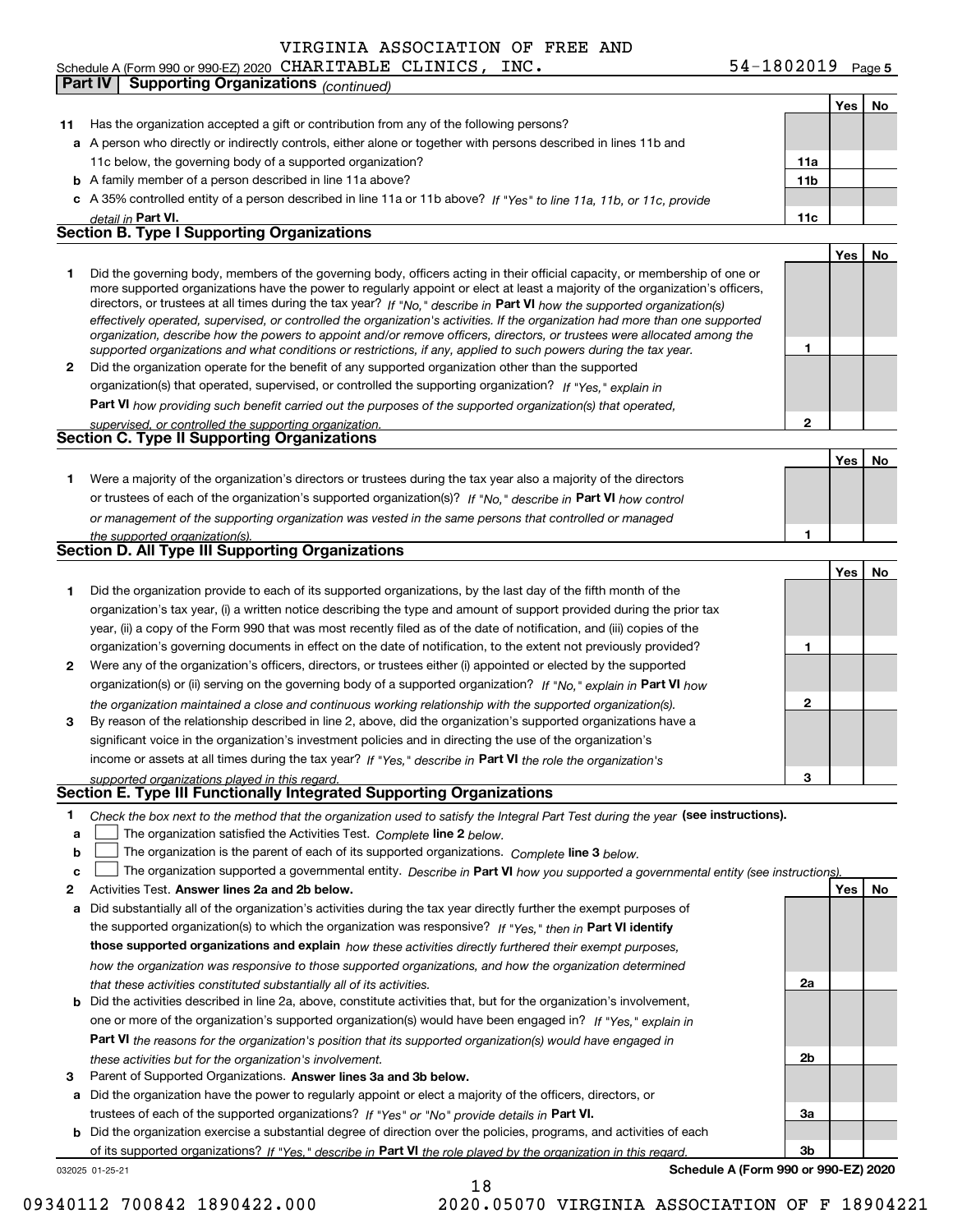| $54 - 1802019$ Page 6 |  |
|-----------------------|--|
|-----------------------|--|

### **1Part VI** Check here if the organization satisfied the Integral Part Test as a qualifying trust on Nov. 20, 1970 ( explain in Part **VI**). See instructions. **Section A - Adjusted Net Income 123** Other gross income (see instructions) **456** Portion of operating expenses paid or incurred for production or **7** Other expenses (see instructions) **8** Adjusted Net Income (subtract lines 5, 6, and 7 from line 4) **8 8 1234567Section B - Minimum Asset Amount 1**Aggregate fair market value of all non-exempt-use assets (see **2**Acquisition indebtedness applicable to non-exempt-use assets **3** Subtract line 2 from line 1d. **4**Cash deemed held for exempt use. Enter 0.015 of line 3 (for greater amount, **5** Net value of non-exempt-use assets (subtract line 4 from line 3) **678a** Average monthly value of securities **b** Average monthly cash balances **c**Fair market value of other non-exempt-use assets **dTotal**  (add lines 1a, 1b, and 1c) **eDiscount** claimed for blockage or other factors **1a1b1c1d2345678**(explain in detail in Part VI): **Minimum Asset Amount**  (add line 7 to line 6) **Section C - Distributable Amount 12**Enter 0.85 of line 1. **3456123456Distributable Amount.** Subtract line 5 from line 4, unless subject to Schedule A (Form 990 or 990-EZ) 2020 Page CHARITABLE CLINICS, INC. 54-1802019 All other Type III non-functionally integrated supporting organizations must complete Sections A through E. (B) Current Year (optional)(A) Prior Year Net short-term capital gain Recoveries of prior-year distributions Add lines 1 through 3. Depreciation and depletion collection of gross income or for management, conservation, or maintenance of property held for production of income (see instructions) (B) Current Year (optional)(A) Prior Year instructions for short tax year or assets held for part of year): see instructions). Multiply line 5 by 0.035. Recoveries of prior-year distributions Current Year Adjusted net income for prior year (from Section A, line 8, column A) Minimum asset amount for prior year (from Section B, line 8, column A) Enter greater of line 2 or line 3. Income tax imposed in prior year emergency temporary reduction (see instructions). **Part V Type III Non-Functionally Integrated 509(a)(3) Supporting Organizations**   $\mathcal{L}^{\text{max}}$

**7**Check here if the current year is the organization's first as a non-functionally integrated Type III supporting organization (see instructions). $\mathcal{L}^{\text{max}}$ 

**Schedule A (Form 990 or 990-EZ) 2020**

032026 01-25-21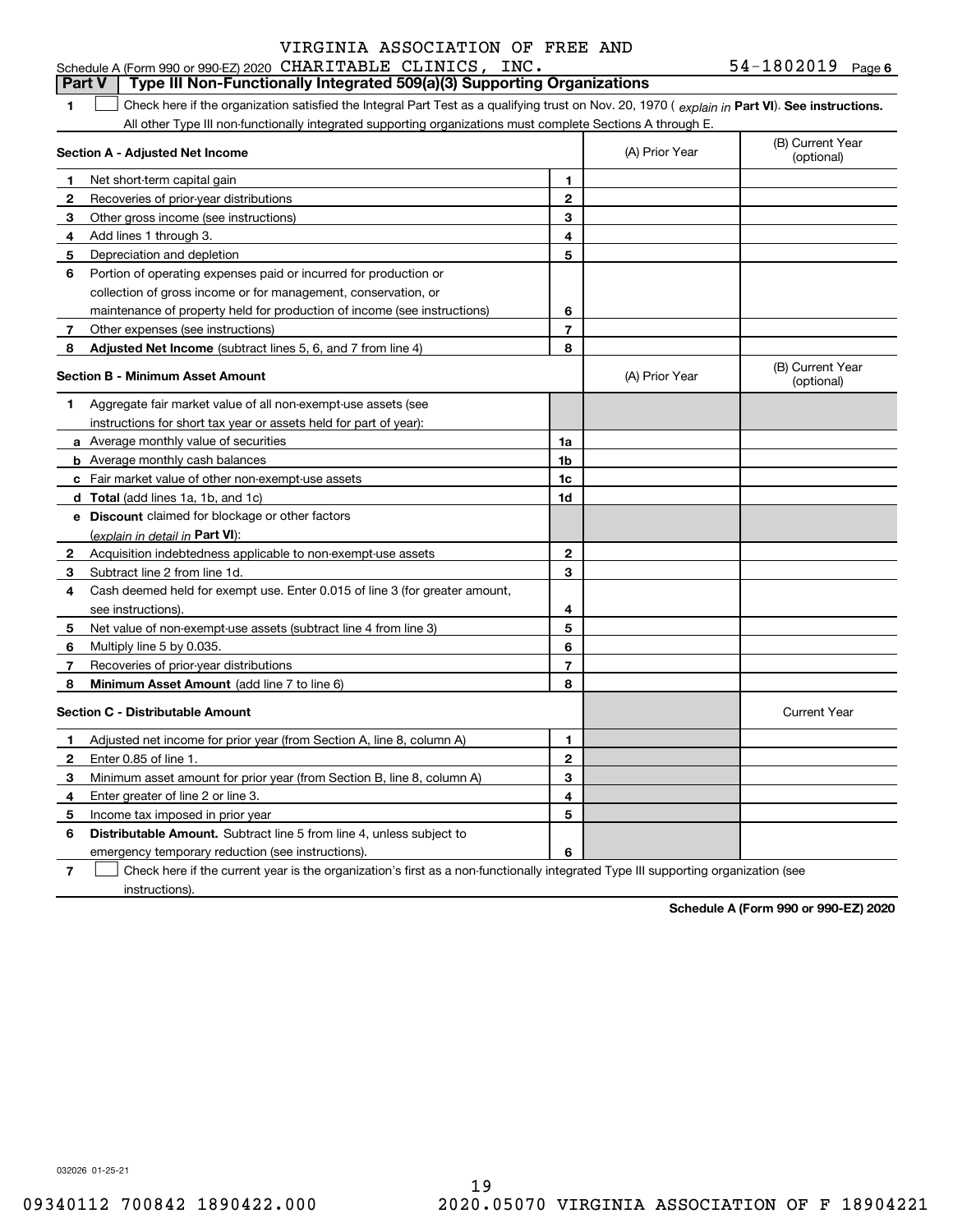| $54-1802019$ Page 7 |  |
|---------------------|--|
|---------------------|--|

|               | Schedule A (Form 990 or 990-EZ) 2020 CHARITABLE CLINICS, INC.                              |                                    |                                               |                | $54 - 1802019$ Page 7                            |  |
|---------------|--------------------------------------------------------------------------------------------|------------------------------------|-----------------------------------------------|----------------|--------------------------------------------------|--|
| <b>Part V</b> | Type III Non-Functionally Integrated 509(a)(3) Supporting Organizations                    |                                    | (continued)                                   |                |                                                  |  |
|               | <b>Section D - Distributions</b>                                                           |                                    |                                               |                | <b>Current Year</b>                              |  |
| 1.            | Amounts paid to supported organizations to accomplish exempt purposes                      |                                    |                                               | 1              |                                                  |  |
| 2             | Amounts paid to perform activity that directly furthers exempt purposes of supported       |                                    |                                               |                |                                                  |  |
|               | organizations, in excess of income from activity                                           |                                    | $\mathbf{2}$                                  |                |                                                  |  |
| 3             | Administrative expenses paid to accomplish exempt purposes of supported organizations      |                                    |                                               | 3              |                                                  |  |
| 4             | Amounts paid to acquire exempt-use assets                                                  |                                    |                                               | 4              |                                                  |  |
| 5             | Qualified set-aside amounts (prior IRS approval required - provide details in Part VI)     |                                    |                                               | 5              |                                                  |  |
| 6             | Other distributions ( <i>describe in</i> Part VI). See instructions.                       |                                    |                                               | 6              |                                                  |  |
| 7             | Total annual distributions. Add lines 1 through 6.                                         |                                    |                                               | $\overline{7}$ |                                                  |  |
| 8             | Distributions to attentive supported organizations to which the organization is responsive |                                    |                                               |                |                                                  |  |
|               | (provide details in Part VI). See instructions.                                            |                                    |                                               | 8              |                                                  |  |
| 9             | Distributable amount for 2020 from Section C, line 6                                       |                                    |                                               | 9              |                                                  |  |
| 10            | Line 8 amount divided by line 9 amount                                                     |                                    |                                               | 10             |                                                  |  |
|               | <b>Section E - Distribution Allocations</b> (see instructions)                             | (i)<br><b>Excess Distributions</b> | (ii)<br><b>Underdistributions</b><br>Pre-2020 |                | (iii)<br><b>Distributable</b><br>Amount for 2020 |  |
| 1             | Distributable amount for 2020 from Section C, line 6                                       |                                    |                                               |                |                                                  |  |
| 2             | Underdistributions, if any, for years prior to 2020 (reason-                               |                                    |                                               |                |                                                  |  |
|               | able cause required $\cdot$ explain in Part VI). See instructions.                         |                                    |                                               |                |                                                  |  |
| З.            | Excess distributions carryover, if any, to 2020                                            |                                    |                                               |                |                                                  |  |
|               | <b>a</b> From 2015                                                                         |                                    |                                               |                |                                                  |  |
|               | <b>b</b> From 2016                                                                         |                                    |                                               |                |                                                  |  |
|               | $c$ From 2017                                                                              |                                    |                                               |                |                                                  |  |
|               | d From 2018                                                                                |                                    |                                               |                |                                                  |  |
|               | e From 2019                                                                                |                                    |                                               |                |                                                  |  |
|               | f Total of lines 3a through 3e                                                             |                                    |                                               |                |                                                  |  |
|               | g Applied to underdistributions of prior years                                             |                                    |                                               |                |                                                  |  |
|               | <b>h</b> Applied to 2020 distributable amount                                              |                                    |                                               |                |                                                  |  |
|               | Carryover from 2015 not applied (see instructions)                                         |                                    |                                               |                |                                                  |  |
|               | Remainder. Subtract lines 3g, 3h, and 3i from line 3f.                                     |                                    |                                               |                |                                                  |  |
| 4             | Distributions for 2020 from Section D.                                                     |                                    |                                               |                |                                                  |  |
|               | \$<br>line $7:$                                                                            |                                    |                                               |                |                                                  |  |
|               | a Applied to underdistributions of prior years                                             |                                    |                                               |                |                                                  |  |
|               | <b>b</b> Applied to 2020 distributable amount                                              |                                    |                                               |                |                                                  |  |
|               | <b>c</b> Remainder. Subtract lines 4a and 4b from line 4.                                  |                                    |                                               |                |                                                  |  |
|               | Remaining underdistributions for years prior to 2020, if                                   |                                    |                                               |                |                                                  |  |
|               | any. Subtract lines 3g and 4a from line 2. For result greater                              |                                    |                                               |                |                                                  |  |
|               | than zero, explain in Part VI. See instructions.                                           |                                    |                                               |                |                                                  |  |
| 6             | Remaining underdistributions for 2020. Subtract lines 3h                                   |                                    |                                               |                |                                                  |  |
|               | and 4b from line 1. For result greater than zero, explain in                               |                                    |                                               |                |                                                  |  |
|               | Part VI. See instructions.                                                                 |                                    |                                               |                |                                                  |  |
| $7^{\circ}$   | Excess distributions carryover to 2021. Add lines 3j                                       |                                    |                                               |                |                                                  |  |
|               | and 4c.                                                                                    |                                    |                                               |                |                                                  |  |
| 8             | Breakdown of line 7:                                                                       |                                    |                                               |                |                                                  |  |
|               | a Excess from 2016                                                                         |                                    |                                               |                |                                                  |  |
|               | <b>b</b> Excess from 2017                                                                  |                                    |                                               |                |                                                  |  |
|               | c Excess from 2018                                                                         |                                    |                                               |                |                                                  |  |
|               | d Excess from 2019                                                                         |                                    |                                               |                |                                                  |  |
|               | e Excess from 2020                                                                         |                                    |                                               |                |                                                  |  |
|               |                                                                                            |                                    |                                               |                |                                                  |  |

**Schedule A (Form 990 or 990-EZ) 2020**

032027 01-25-21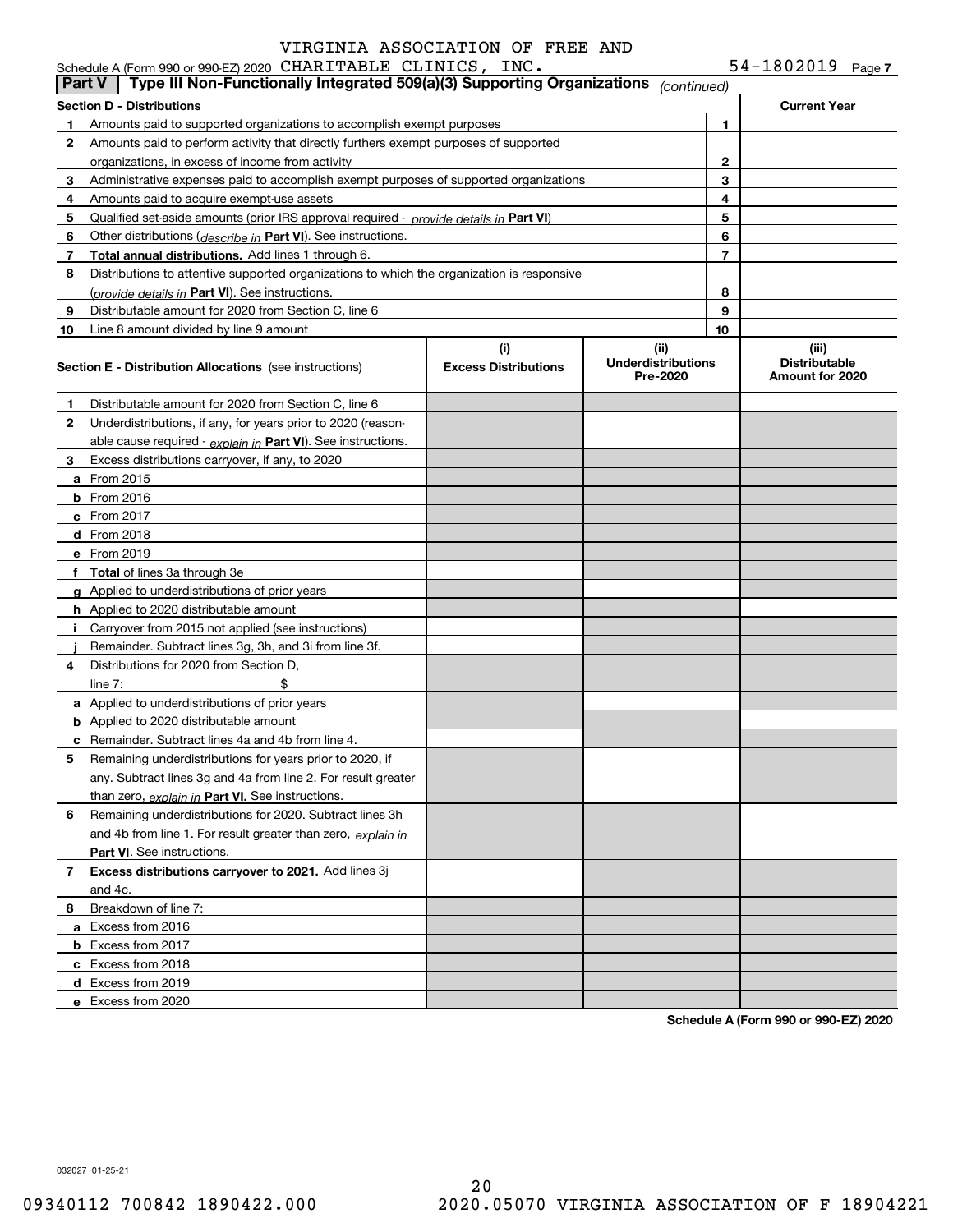|                 | VIRGINIA ASSOCIATION OF FREE AND                                                                                                                                                                                                                                                    |                                      |
|-----------------|-------------------------------------------------------------------------------------------------------------------------------------------------------------------------------------------------------------------------------------------------------------------------------------|--------------------------------------|
|                 | Schedule A (Form 990 or 990-EZ) 2020 CHARITABLE CLINICS, INC.                                                                                                                                                                                                                       | 54-1802019 Page 8                    |
| <b>Part VI</b>  | Supplemental Information. Provide the explanations required by Part II, line 10; Part II, line 17a or 17b; Part III, line 12;                                                                                                                                                       |                                      |
|                 | Part IV, Section A, lines 1, 2, 3b, 3c, 4b, 4c, 5a, 6, 9a, 9b, 9c, 11a, 11b, and 11c; Part IV, Section B, lines 1 and 2; Part IV, Section C,                                                                                                                                        |                                      |
|                 | line 1; Part IV, Section D, lines 2 and 3; Part IV, Section E, lines 1c, 2a, 2b, 3a, and 3b; Part V, line 1; Part V, Section B, line 1e; Part V,<br>Section D, lines 5, 6, and 8; and Part V, Section E, lines 2, 5, and 6. Also complete this part for any additional information. |                                      |
|                 | (See instructions.)                                                                                                                                                                                                                                                                 |                                      |
|                 |                                                                                                                                                                                                                                                                                     |                                      |
|                 |                                                                                                                                                                                                                                                                                     |                                      |
|                 |                                                                                                                                                                                                                                                                                     |                                      |
|                 |                                                                                                                                                                                                                                                                                     |                                      |
|                 |                                                                                                                                                                                                                                                                                     |                                      |
|                 |                                                                                                                                                                                                                                                                                     |                                      |
|                 |                                                                                                                                                                                                                                                                                     |                                      |
|                 |                                                                                                                                                                                                                                                                                     |                                      |
|                 |                                                                                                                                                                                                                                                                                     |                                      |
|                 |                                                                                                                                                                                                                                                                                     |                                      |
|                 |                                                                                                                                                                                                                                                                                     |                                      |
|                 |                                                                                                                                                                                                                                                                                     |                                      |
|                 |                                                                                                                                                                                                                                                                                     |                                      |
|                 |                                                                                                                                                                                                                                                                                     |                                      |
|                 |                                                                                                                                                                                                                                                                                     |                                      |
|                 |                                                                                                                                                                                                                                                                                     |                                      |
|                 |                                                                                                                                                                                                                                                                                     |                                      |
|                 |                                                                                                                                                                                                                                                                                     |                                      |
|                 |                                                                                                                                                                                                                                                                                     |                                      |
|                 |                                                                                                                                                                                                                                                                                     |                                      |
|                 |                                                                                                                                                                                                                                                                                     |                                      |
|                 |                                                                                                                                                                                                                                                                                     |                                      |
|                 |                                                                                                                                                                                                                                                                                     |                                      |
|                 |                                                                                                                                                                                                                                                                                     |                                      |
|                 |                                                                                                                                                                                                                                                                                     |                                      |
|                 |                                                                                                                                                                                                                                                                                     |                                      |
|                 |                                                                                                                                                                                                                                                                                     |                                      |
|                 |                                                                                                                                                                                                                                                                                     |                                      |
|                 |                                                                                                                                                                                                                                                                                     |                                      |
|                 |                                                                                                                                                                                                                                                                                     |                                      |
|                 |                                                                                                                                                                                                                                                                                     |                                      |
|                 |                                                                                                                                                                                                                                                                                     |                                      |
|                 |                                                                                                                                                                                                                                                                                     |                                      |
|                 |                                                                                                                                                                                                                                                                                     |                                      |
|                 |                                                                                                                                                                                                                                                                                     |                                      |
|                 |                                                                                                                                                                                                                                                                                     |                                      |
|                 |                                                                                                                                                                                                                                                                                     |                                      |
|                 |                                                                                                                                                                                                                                                                                     |                                      |
|                 |                                                                                                                                                                                                                                                                                     |                                      |
|                 |                                                                                                                                                                                                                                                                                     |                                      |
|                 |                                                                                                                                                                                                                                                                                     |                                      |
|                 |                                                                                                                                                                                                                                                                                     |                                      |
|                 |                                                                                                                                                                                                                                                                                     |                                      |
|                 |                                                                                                                                                                                                                                                                                     |                                      |
|                 |                                                                                                                                                                                                                                                                                     |                                      |
|                 |                                                                                                                                                                                                                                                                                     |                                      |
|                 |                                                                                                                                                                                                                                                                                     |                                      |
|                 |                                                                                                                                                                                                                                                                                     |                                      |
|                 |                                                                                                                                                                                                                                                                                     |                                      |
|                 |                                                                                                                                                                                                                                                                                     |                                      |
|                 |                                                                                                                                                                                                                                                                                     |                                      |
|                 |                                                                                                                                                                                                                                                                                     |                                      |
|                 |                                                                                                                                                                                                                                                                                     |                                      |
|                 |                                                                                                                                                                                                                                                                                     |                                      |
|                 |                                                                                                                                                                                                                                                                                     |                                      |
|                 |                                                                                                                                                                                                                                                                                     |                                      |
|                 |                                                                                                                                                                                                                                                                                     |                                      |
|                 |                                                                                                                                                                                                                                                                                     |                                      |
|                 |                                                                                                                                                                                                                                                                                     |                                      |
|                 |                                                                                                                                                                                                                                                                                     |                                      |
| 032028 01-25-21 |                                                                                                                                                                                                                                                                                     | Schedule A (Form 990 or 990-EZ) 2020 |
|                 | 21                                                                                                                                                                                                                                                                                  |                                      |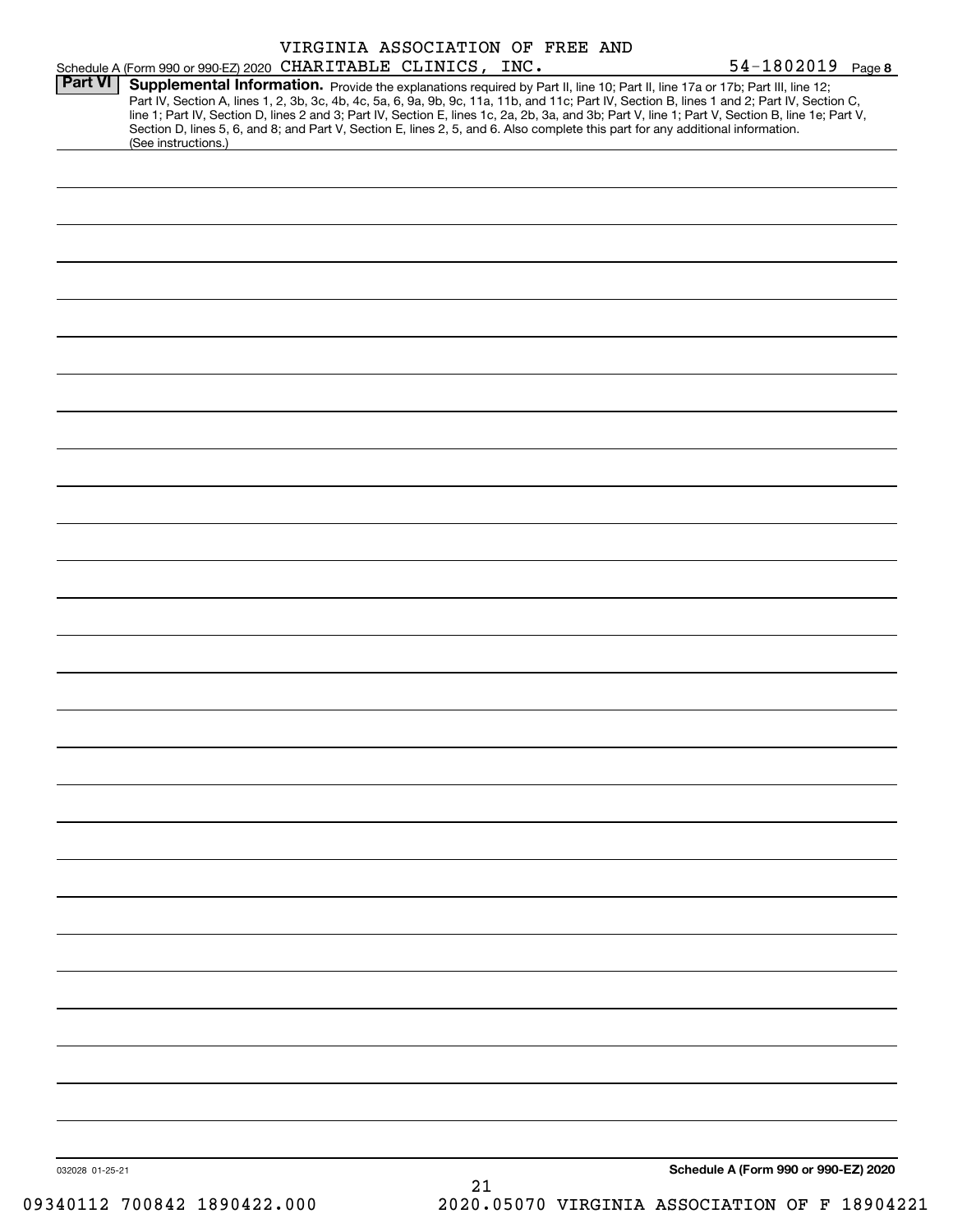| <b>SCHEDULE C</b>                                    | <b>Political Campaign and Lobbying Activities</b>                             |                                                                                                                                                                                                                    | OMB No. 1545-0047 |                                                                                                                                                                                                                                                                                                                                                                             |                                                  |
|------------------------------------------------------|-------------------------------------------------------------------------------|--------------------------------------------------------------------------------------------------------------------------------------------------------------------------------------------------------------------|-------------------|-----------------------------------------------------------------------------------------------------------------------------------------------------------------------------------------------------------------------------------------------------------------------------------------------------------------------------------------------------------------------------|--------------------------------------------------|
| (Form 990 or 990-EZ)                                 | For Organizations Exempt From Income Tax Under section 501(c) and section 527 |                                                                                                                                                                                                                    |                   |                                                                                                                                                                                                                                                                                                                                                                             |                                                  |
|                                                      |                                                                               |                                                                                                                                                                                                                    |                   |                                                                                                                                                                                                                                                                                                                                                                             |                                                  |
| Department of the Treasury                           |                                                                               | ► Complete if the organization is described below. ► Attach to Form 990 or Form 990-EZ.                                                                                                                            |                   |                                                                                                                                                                                                                                                                                                                                                                             | Open to Public<br>Inspection                     |
| Internal Revenue Service                             |                                                                               | Go to www.irs.gov/Form990 for instructions and the latest information.                                                                                                                                             |                   |                                                                                                                                                                                                                                                                                                                                                                             |                                                  |
|                                                      |                                                                               | If the organization answered "Yes," on Form 990, Part IV, line 3, or Form 990-EZ, Part V, line 46 (Political Campaign Activities), then                                                                            |                   |                                                                                                                                                                                                                                                                                                                                                                             |                                                  |
|                                                      |                                                                               | • Section 501(c)(3) organizations: Complete Parts I-A and B. Do not complete Part I-C.                                                                                                                             |                   |                                                                                                                                                                                                                                                                                                                                                                             |                                                  |
| • Section 527 organizations: Complete Part I-A only. |                                                                               | ● Section 501(c) (other than section 501(c)(3)) organizations: Complete Parts I-A and C below. Do not complete Part I-B.                                                                                           |                   |                                                                                                                                                                                                                                                                                                                                                                             |                                                  |
|                                                      |                                                                               | If the organization answered "Yes," on Form 990, Part IV, line 4, or Form 990-EZ, Part VI, line 47 (Lobbying Activities), then                                                                                     |                   |                                                                                                                                                                                                                                                                                                                                                                             |                                                  |
|                                                      |                                                                               | • Section 501(c)(3) organizations that have filed Form 5768 (election under section 501(h)): Complete Part II-A. Do not complete Part II-B.                                                                        |                   |                                                                                                                                                                                                                                                                                                                                                                             |                                                  |
|                                                      |                                                                               | • Section 501(c)(3) organizations that have NOT filed Form 5768 (election under section 501(h)): Complete Part II-B. Do not complete Part II-A.                                                                    |                   |                                                                                                                                                                                                                                                                                                                                                                             |                                                  |
|                                                      |                                                                               | If the organization answered "Yes," on Form 990, Part IV, line 5 (Proxy Tax) (See separate instructions) or Form 990-EZ, Part V, line 35c (Proxy                                                                   |                   |                                                                                                                                                                                                                                                                                                                                                                             |                                                  |
| Tax) (See separate instructions), then               |                                                                               |                                                                                                                                                                                                                    |                   |                                                                                                                                                                                                                                                                                                                                                                             |                                                  |
|                                                      |                                                                               | • Section 501(c)(4), (5), or (6) organizations: Complete Part III.                                                                                                                                                 |                   |                                                                                                                                                                                                                                                                                                                                                                             |                                                  |
| Name of organization                                 |                                                                               | VIRGINIA ASSOCIATION OF FREE AND                                                                                                                                                                                   |                   |                                                                                                                                                                                                                                                                                                                                                                             | <b>Employer identification number</b>            |
|                                                      |                                                                               | CHARITABLE CLINICS, INC.                                                                                                                                                                                           |                   |                                                                                                                                                                                                                                                                                                                                                                             | 54-1802019                                       |
| Part I-A                                             |                                                                               | Complete if the organization is exempt under section 501(c) or is a section 527 organization.                                                                                                                      |                   |                                                                                                                                                                                                                                                                                                                                                                             |                                                  |
|                                                      |                                                                               |                                                                                                                                                                                                                    |                   |                                                                                                                                                                                                                                                                                                                                                                             |                                                  |
|                                                      |                                                                               | 1 Provide a description of the organization's direct and indirect political campaign activities in Part IV.                                                                                                        |                   |                                                                                                                                                                                                                                                                                                                                                                             |                                                  |
| <b>2</b> Political campaign activity expenditures    |                                                                               |                                                                                                                                                                                                                    |                   |                                                                                                                                                                                                                                                                                                                                                                             | $\blacktriangleright$ \$                         |
|                                                      |                                                                               | 3 Volunteer hours for political campaign activities [11] [12] Content and Marian Marian Marian Marian Marian Ma                                                                                                    |                   |                                                                                                                                                                                                                                                                                                                                                                             |                                                  |
| Part I-B                                             |                                                                               | Complete if the organization is exempt under section 501(c)(3).                                                                                                                                                    |                   |                                                                                                                                                                                                                                                                                                                                                                             |                                                  |
|                                                      |                                                                               | 1 Enter the amount of any excise tax incurred by the organization under section 4955                                                                                                                               |                   | $\begin{picture}(20,10) \put(0,0){\vector(1,0){10}} \put(15,0){\vector(1,0){10}} \put(15,0){\vector(1,0){10}} \put(15,0){\vector(1,0){10}} \put(15,0){\vector(1,0){10}} \put(15,0){\vector(1,0){10}} \put(15,0){\vector(1,0){10}} \put(15,0){\vector(1,0){10}} \put(15,0){\vector(1,0){10}} \put(15,0){\vector(1,0){10}} \put(15,0){\vector(1,0){10}} \put(15,0){\vector(1$ |                                                  |
| 2                                                    |                                                                               | Enter the amount of any excise tax incurred by organization managers under section 4955                                                                                                                            |                   |                                                                                                                                                                                                                                                                                                                                                                             |                                                  |
|                                                      |                                                                               |                                                                                                                                                                                                                    |                   |                                                                                                                                                                                                                                                                                                                                                                             | Yes<br><b>No</b>                                 |
|                                                      |                                                                               |                                                                                                                                                                                                                    |                   |                                                                                                                                                                                                                                                                                                                                                                             | <b>Yes</b><br>No                                 |
| <b>b</b> If "Yes," describe in Part IV.              |                                                                               |                                                                                                                                                                                                                    |                   |                                                                                                                                                                                                                                                                                                                                                                             |                                                  |
| Part I-C                                             |                                                                               | Complete if the organization is exempt under section 501(c), except section 501(c)(3).                                                                                                                             |                   |                                                                                                                                                                                                                                                                                                                                                                             |                                                  |
|                                                      |                                                                               | 1 Enter the amount directly expended by the filing organization for section 527 exempt function activities                                                                                                         |                   | $\blacktriangleright$ \$                                                                                                                                                                                                                                                                                                                                                    |                                                  |
|                                                      |                                                                               | 2 Enter the amount of the filing organization's funds contributed to other organizations for section 527                                                                                                           |                   |                                                                                                                                                                                                                                                                                                                                                                             |                                                  |
| exempt function activities                           |                                                                               |                                                                                                                                                                                                                    |                   | $\blacktriangleright$ \$                                                                                                                                                                                                                                                                                                                                                    |                                                  |
|                                                      |                                                                               | 3 Total exempt function expenditures. Add lines 1 and 2. Enter here and on Form 1120-POL,                                                                                                                          |                   |                                                                                                                                                                                                                                                                                                                                                                             |                                                  |
|                                                      |                                                                               |                                                                                                                                                                                                                    |                   | $\blacktriangleright$ \$                                                                                                                                                                                                                                                                                                                                                    |                                                  |
|                                                      |                                                                               | Did the filing organization file Form 1120-POL for this year?<br>5 Enter the names, addresses and employer identification number (EIN) of all section 527 political organizations to which the filing organization |                   |                                                                                                                                                                                                                                                                                                                                                                             | Yes<br><b>No</b>                                 |
|                                                      |                                                                               | made payments. For each organization listed, enter the amount paid from the filing organization's funds. Also enter the amount of political                                                                        |                   |                                                                                                                                                                                                                                                                                                                                                                             |                                                  |
|                                                      |                                                                               | contributions received that were promptly and directly delivered to a separate political organization, such as a separate segregated fund or a                                                                     |                   |                                                                                                                                                                                                                                                                                                                                                                             |                                                  |
|                                                      |                                                                               | political action committee (PAC). If additional space is needed, provide information in Part IV.                                                                                                                   |                   |                                                                                                                                                                                                                                                                                                                                                                             |                                                  |
| (a) Name                                             |                                                                               | (b) Address                                                                                                                                                                                                        | $(c)$ EIN         | (d) Amount paid from                                                                                                                                                                                                                                                                                                                                                        | (e) Amount of political                          |
|                                                      |                                                                               |                                                                                                                                                                                                                    |                   | filing organization's                                                                                                                                                                                                                                                                                                                                                       | contributions received and                       |
|                                                      |                                                                               |                                                                                                                                                                                                                    |                   | funds. If none, enter -0-.                                                                                                                                                                                                                                                                                                                                                  | promptly and directly<br>delivered to a separate |
|                                                      |                                                                               |                                                                                                                                                                                                                    |                   |                                                                                                                                                                                                                                                                                                                                                                             | political organization.                          |
|                                                      |                                                                               |                                                                                                                                                                                                                    |                   |                                                                                                                                                                                                                                                                                                                                                                             | If none, enter -0-.                              |
|                                                      |                                                                               |                                                                                                                                                                                                                    |                   |                                                                                                                                                                                                                                                                                                                                                                             |                                                  |
|                                                      |                                                                               |                                                                                                                                                                                                                    |                   |                                                                                                                                                                                                                                                                                                                                                                             |                                                  |
|                                                      |                                                                               |                                                                                                                                                                                                                    |                   |                                                                                                                                                                                                                                                                                                                                                                             |                                                  |
|                                                      |                                                                               |                                                                                                                                                                                                                    |                   |                                                                                                                                                                                                                                                                                                                                                                             |                                                  |
|                                                      |                                                                               |                                                                                                                                                                                                                    |                   |                                                                                                                                                                                                                                                                                                                                                                             |                                                  |
|                                                      |                                                                               |                                                                                                                                                                                                                    |                   |                                                                                                                                                                                                                                                                                                                                                                             |                                                  |
|                                                      |                                                                               |                                                                                                                                                                                                                    |                   |                                                                                                                                                                                                                                                                                                                                                                             |                                                  |
|                                                      |                                                                               |                                                                                                                                                                                                                    |                   |                                                                                                                                                                                                                                                                                                                                                                             |                                                  |
|                                                      |                                                                               |                                                                                                                                                                                                                    |                   |                                                                                                                                                                                                                                                                                                                                                                             |                                                  |
|                                                      |                                                                               |                                                                                                                                                                                                                    |                   |                                                                                                                                                                                                                                                                                                                                                                             |                                                  |
|                                                      |                                                                               |                                                                                                                                                                                                                    |                   |                                                                                                                                                                                                                                                                                                                                                                             |                                                  |
|                                                      |                                                                               | For Paperwork Reduction Act Notice, see the Instructions for Form 990 or 990-EZ.                                                                                                                                   |                   |                                                                                                                                                                                                                                                                                                                                                                             | Schedule C (Form 990 or 990-EZ) 2020             |

032041 12-02-20

LHA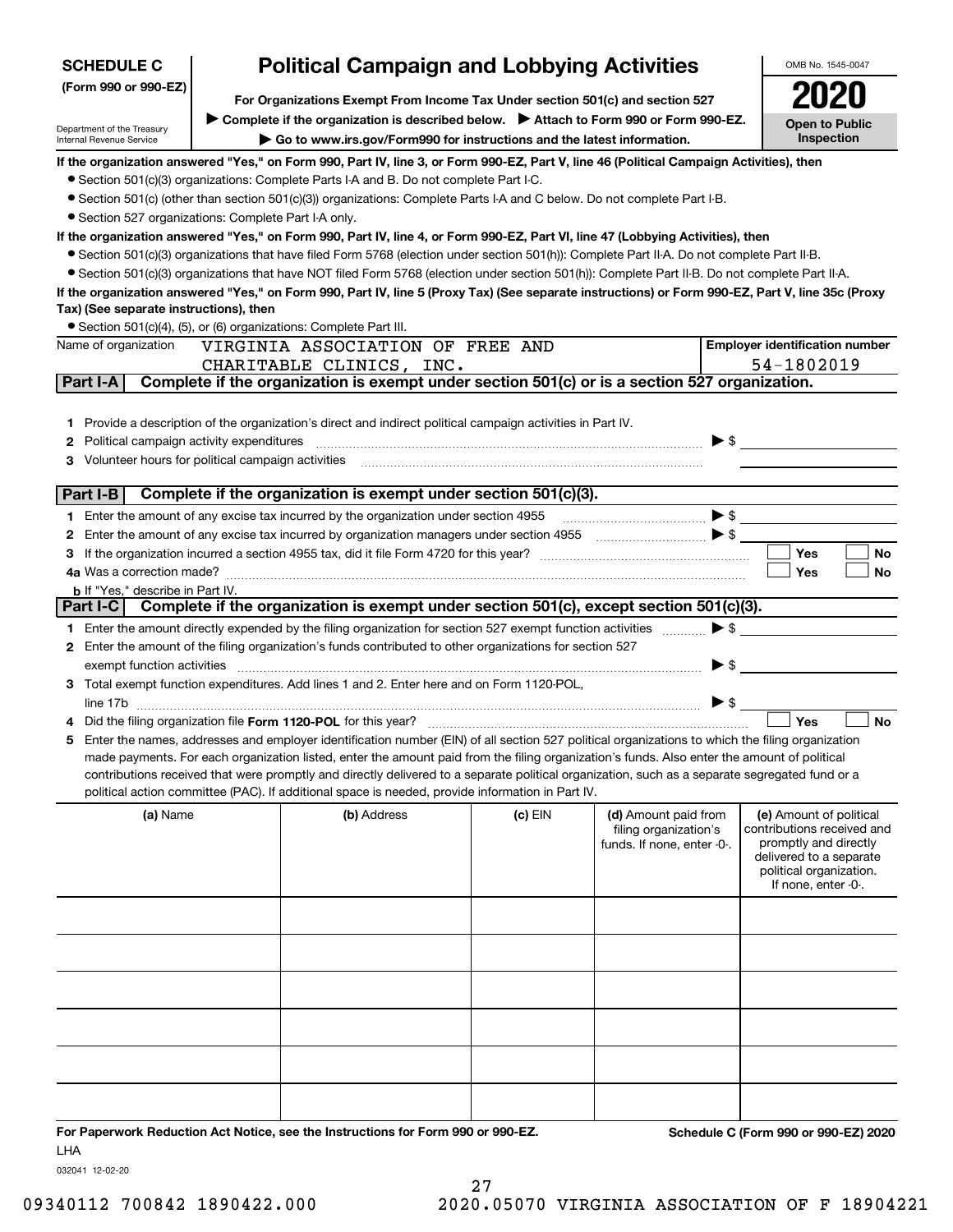|  | 54-1802019 | Page 2 |
|--|------------|--------|
|--|------------|--------|

| Schedule C (Form 990 or 990-EZ) 2020 CHARITABLE CLINICS, INC.                                                                       |                                        |              |                                                                                                         |            |                                                                                                                                   | $54 - 1802019$ Page 2          |
|-------------------------------------------------------------------------------------------------------------------------------------|----------------------------------------|--------------|---------------------------------------------------------------------------------------------------------|------------|-----------------------------------------------------------------------------------------------------------------------------------|--------------------------------|
| Complete if the organization is exempt under section 501(c)(3) and filed Form 5768 (election under<br>Part II-A<br>section 501(h)). |                                        |              |                                                                                                         |            |                                                                                                                                   |                                |
| A Check $\blacktriangleright$                                                                                                       |                                        |              |                                                                                                         |            | if the filing organization belongs to an affiliated group (and list in Part IV each affiliated group member's name, address, EIN, |                                |
| expenses, and share of excess lobbying expenditures).                                                                               |                                        |              |                                                                                                         |            |                                                                                                                                   |                                |
| <b>B</b> Check $\blacktriangleright$                                                                                                |                                        |              | if the filing organization checked box A and "limited control" provisions apply.                        |            |                                                                                                                                   |                                |
|                                                                                                                                     | <b>Limits on Lobbying Expenditures</b> |              | (The term "expenditures" means amounts paid or incurred.)                                               |            | (a) Filing<br>organization's<br>totals                                                                                            | (b) Affiliated group<br>totals |
| 1a Total lobbying expenditures to influence public opinion (grassroots lobbying)                                                    |                                        |              |                                                                                                         |            |                                                                                                                                   |                                |
| <b>b</b> Total lobbying expenditures to influence a legislative body (direct lobbying)                                              |                                        |              |                                                                                                         |            | 38,189.                                                                                                                           |                                |
| c                                                                                                                                   |                                        |              |                                                                                                         |            | 38,189.                                                                                                                           |                                |
| d Other exempt purpose expenditures                                                                                                 |                                        |              |                                                                                                         |            | 11,087,703.                                                                                                                       |                                |
|                                                                                                                                     |                                        |              |                                                                                                         |            | 11,125,892.                                                                                                                       |                                |
| f Lobbying nontaxable amount. Enter the amount from the following table in both columns.                                            |                                        |              |                                                                                                         |            | 706, 295.                                                                                                                         |                                |
| If the amount on line 1e, column $(a)$ or $(b)$ is:                                                                                 |                                        |              | The lobbying nontaxable amount is:                                                                      |            |                                                                                                                                   |                                |
| Not over \$500,000                                                                                                                  |                                        |              | 20% of the amount on line 1e.                                                                           |            |                                                                                                                                   |                                |
| Over \$500,000 but not over \$1,000,000                                                                                             |                                        |              | \$100,000 plus 15% of the excess over \$500,000.                                                        |            |                                                                                                                                   |                                |
| Over \$1,000,000 but not over \$1,500,000                                                                                           |                                        |              | \$175,000 plus 10% of the excess over \$1,000,000.                                                      |            |                                                                                                                                   |                                |
| Over \$1,500,000 but not over \$17,000,000                                                                                          |                                        |              | \$225,000 plus 5% of the excess over \$1,500,000.                                                       |            |                                                                                                                                   |                                |
| Over \$17,000,000                                                                                                                   |                                        | \$1,000,000. |                                                                                                         |            |                                                                                                                                   |                                |
|                                                                                                                                     |                                        |              |                                                                                                         |            |                                                                                                                                   |                                |
| g Grassroots nontaxable amount (enter 25% of line 1f)                                                                               |                                        |              |                                                                                                         |            | 176,574.                                                                                                                          |                                |
| h Subtract line 1q from line 1a. If zero or less, enter -0-                                                                         |                                        |              |                                                                                                         |            | $0$ .                                                                                                                             |                                |
| Subtract line 1f from line 1c. If zero or less, enter -0-                                                                           |                                        |              |                                                                                                         |            | 0.                                                                                                                                |                                |
| If there is an amount other than zero on either line 1h or line 1i, did the organization file Form 4720                             |                                        |              |                                                                                                         |            |                                                                                                                                   |                                |
| reporting section 4911 tax for this year?                                                                                           |                                        |              |                                                                                                         |            |                                                                                                                                   | Yes<br>No                      |
| (Some organizations that made a section 501(h) election do not have to complete all of the five columns below.                      |                                        |              | 4-Year Averaging Period Under Section 501(h)<br>See the separate instructions for lines 2a through 2f.) |            |                                                                                                                                   |                                |
|                                                                                                                                     |                                        |              | Lobbying Expenditures During 4-Year Averaging Period                                                    |            |                                                                                                                                   |                                |
| Calendar year<br>(or fiscal year beginning in)                                                                                      | (a) $2017$                             |              | $(b)$ 2018                                                                                              | $(c)$ 2019 | $(d)$ 2020                                                                                                                        | (e) Total                      |
| 2a Lobbying nontaxable amount                                                                                                       |                                        | 521,633.     | 598,111.                                                                                                | 610,542.   |                                                                                                                                   | 707, 915.   2, 438, 201.       |
| <b>b</b> Lobbying ceiling amount<br>(150% of line 2a, column(e))                                                                    |                                        |              |                                                                                                         |            |                                                                                                                                   | 3,657,302.                     |
| c Total lobbying expenditures                                                                                                       |                                        | 31,483.      | 38,454.                                                                                                 | 37,454.    | 38,359.                                                                                                                           | 145,750.                       |
| d Grassroots nontaxable amount                                                                                                      |                                        | 130,408.     | 149,528.                                                                                                | 152,636.   | 176,979.                                                                                                                          | 609,551.                       |
| e Grassroots ceiling amount<br>(150% of line 2d, column (e))                                                                        |                                        |              |                                                                                                         |            |                                                                                                                                   | 914,327.                       |
| f Grassroots lobbying expenditures                                                                                                  |                                        |              |                                                                                                         |            |                                                                                                                                   |                                |

**Schedule C (Form 990 or 990-EZ) 2020**

032042 12-02-20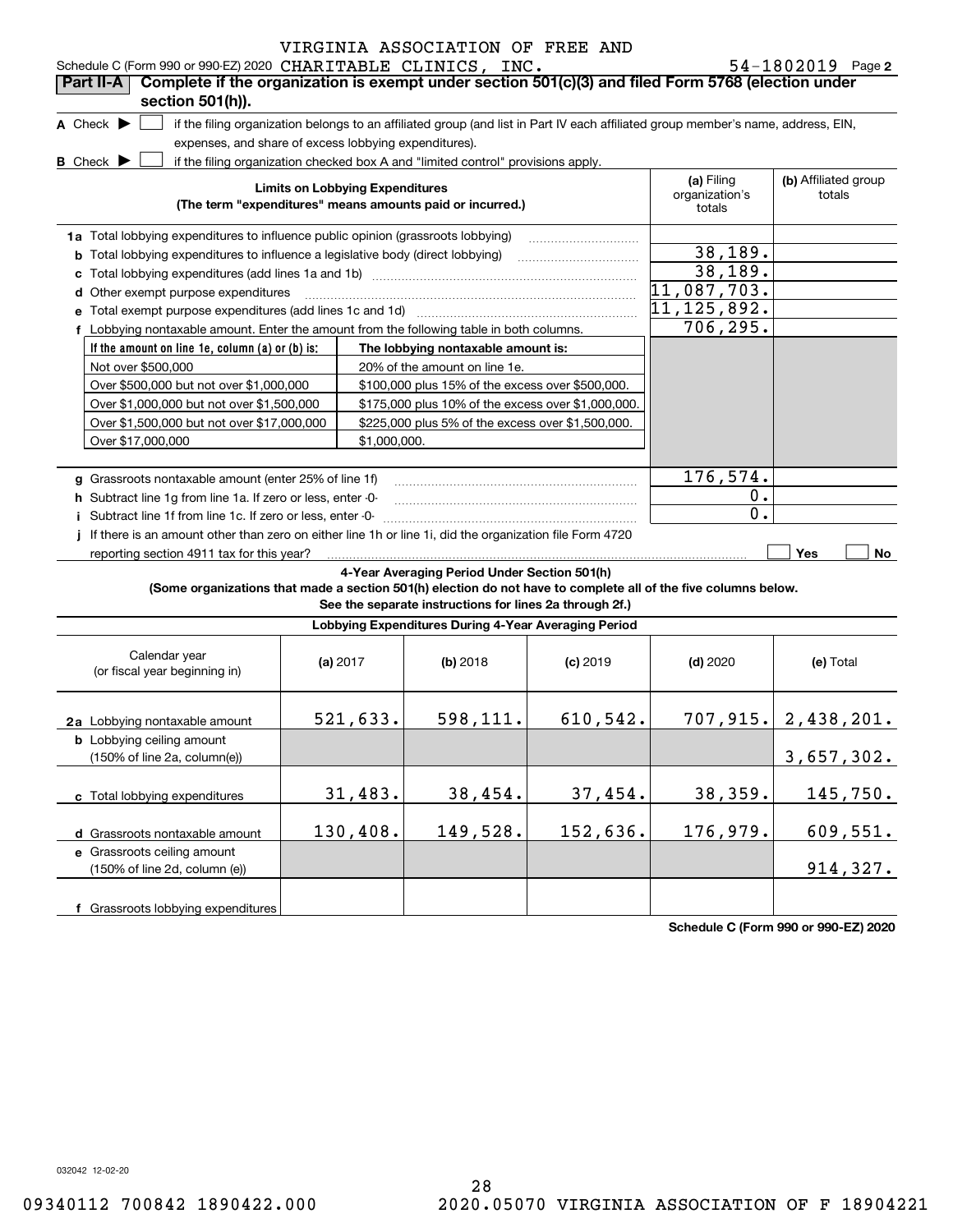### Schedule C (Form 990 or 990-EZ) 2020 Page CHARITABLE CLINICS, INC. 54-1802019 **Part II-B** Complete if the organization is exempt under section 501(c)(3) and has NOT filed Form 5768 **(election under section 501(h)).**

|              | For each "Yes" response on lines 1a through 1i below, provide in Part IV a detailed description                                                                                                                                      |     |                | (b)    |    |
|--------------|--------------------------------------------------------------------------------------------------------------------------------------------------------------------------------------------------------------------------------------|-----|----------------|--------|----|
|              | of the lobbying activity.                                                                                                                                                                                                            | Yes | No             | Amount |    |
| 1            | During the year, did the filing organization attempt to influence foreign, national, state, or<br>local legislation, including any attempt to influence public opinion on a legislative matter<br>or referendum, through the use of: |     |                |        |    |
|              | <b>b</b> Paid staff or management (include compensation in expenses reported on lines 1c through 1i)?<br>$\ddotsc$                                                                                                                   |     |                |        |    |
|              |                                                                                                                                                                                                                                      |     |                |        |    |
|              | e Publications, or published or broadcast statements?                                                                                                                                                                                |     |                |        |    |
|              | f Grants to other organizations for lobbying purposes?                                                                                                                                                                               |     |                |        |    |
|              | g Direct contact with legislators, their staffs, government officials, or a legislative body?<br>.                                                                                                                                   |     |                |        |    |
|              | h Rallies, demonstrations, seminars, conventions, speeches, lectures, or any similar means?<br><i>i</i> Other activities?                                                                                                            |     |                |        |    |
|              |                                                                                                                                                                                                                                      |     |                |        |    |
|              | 2a Did the activities in line 1 cause the organization to be not described in section 501(c)(3)?                                                                                                                                     |     |                |        |    |
|              |                                                                                                                                                                                                                                      |     |                |        |    |
|              | c If "Yes," enter the amount of any tax incurred by organization managers under section 4912                                                                                                                                         |     |                |        |    |
|              | d If the filing organization incurred a section 4912 tax, did it file Form 4720 for this year?                                                                                                                                       |     |                |        |    |
|              | Complete if the organization is exempt under section 501(c)(4), section 501(c)(5), or section<br> Part III-A                                                                                                                         |     |                |        |    |
|              | $501(c)(6)$ .                                                                                                                                                                                                                        |     |                |        |    |
|              |                                                                                                                                                                                                                                      |     |                | Yes    | No |
| 1            |                                                                                                                                                                                                                                      |     | 1              |        |    |
| $\mathbf{2}$ |                                                                                                                                                                                                                                      |     | $\overline{2}$ |        |    |
| 3            | Did the organization agree to carry over lobbying and political campaign activity expenditures from the prior year?                                                                                                                  |     | 3              |        |    |
|              | Complete if the organization is exempt under section 501(c)(4), section 501(c)(5), or section<br> Part III-B                                                                                                                         |     |                |        |    |
|              | 501(c)(6) and if either (a) BOTH Part III-A, lines 1 and 2, are answered "No" OR (b) Part III-A, line 3, is                                                                                                                          |     |                |        |    |
|              | answered "Yes."                                                                                                                                                                                                                      |     |                |        |    |
| 1            |                                                                                                                                                                                                                                      |     | 1              |        |    |
| 2            | Section 162(e) nondeductible lobbying and political expenditures (do not include amounts of political                                                                                                                                |     |                |        |    |
|              | expenses for which the section 527(f) tax was paid).                                                                                                                                                                                 |     |                |        |    |
|              |                                                                                                                                                                                                                                      |     | 2a             |        |    |
|              | <b>b</b> Carryover from last year manufactured and content to content the content of the content of the content of the content of the content of the content of the content of the content of the content of the content of the con  |     | 2 <sub>b</sub> |        |    |
|              |                                                                                                                                                                                                                                      |     | 2c             |        |    |
| 3            | Aggregate amount reported in section 6033(e)(1)(A) notices of nondeductible section 162(e) dues                                                                                                                                      |     | 3              |        |    |
| 4            | If notices were sent and the amount on line 2c exceeds the amount on line 3, what portion of the excess                                                                                                                              |     |                |        |    |
|              | does the organization agree to carryover to the reasonable estimate of nondeductible lobbying and political                                                                                                                          |     |                |        |    |
|              | expenditure next year?                                                                                                                                                                                                               |     | 4              |        |    |
| 5            | Taxable amount of lobbying and political expenditures (See instructions) manufactured content content of lobbying and political expenditures (See instructions)                                                                      |     | 5              |        |    |
| Part IV      | <b>Supplemental Information</b>                                                                                                                                                                                                      |     |                |        |    |
|              | Provide the descriptions required for Part I-A, line 1; Part I-B, line 4; Part I-C, line 5; Part II-A (affiliated group list); Part II-A, lines 1 and 2 (See                                                                         |     |                |        |    |

instructions); and Part II-B, line 1. Also, complete this part for any additional information.

**Schedule C (Form 990 or 990-EZ) 2020**

**3**

032043 12-02-20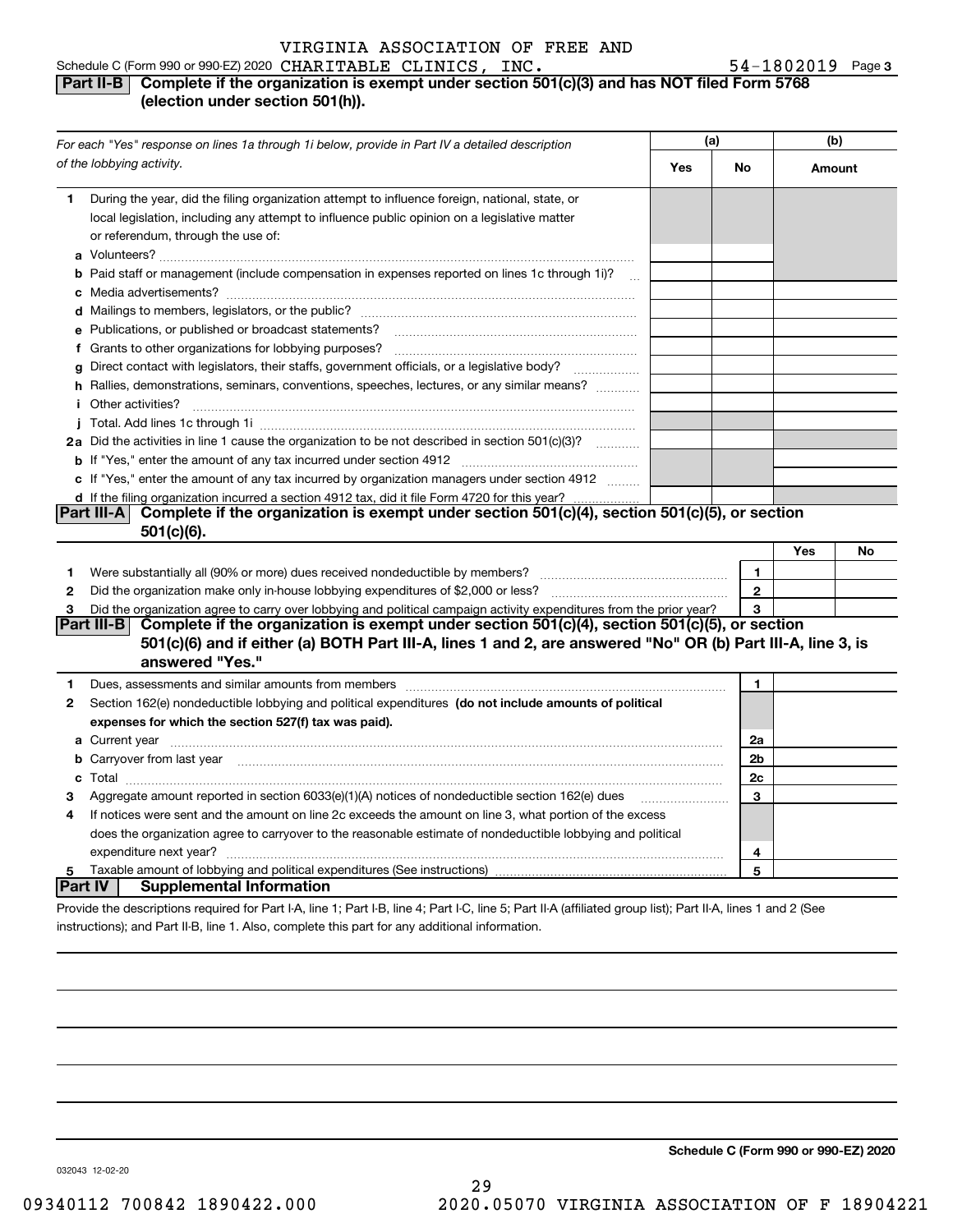|         | <b>SCHEDULE D</b>                  |                                                                                                                                                                                                                                | <b>Supplemental Financial Statements</b>                                                                                                                                                                                                                 |                                                     | OMB No. 1545-0047                                   |
|---------|------------------------------------|--------------------------------------------------------------------------------------------------------------------------------------------------------------------------------------------------------------------------------|----------------------------------------------------------------------------------------------------------------------------------------------------------------------------------------------------------------------------------------------------------|-----------------------------------------------------|-----------------------------------------------------|
|         | (Form 990)                         |                                                                                                                                                                                                                                | Complete if the organization answered "Yes" on Form 990,<br>Part IV, line 6, 7, 8, 9, 10, 11a, 11b, 11c, 11d, 11e, 11f, 12a, or 12b.                                                                                                                     |                                                     |                                                     |
|         | Department of the Treasury         |                                                                                                                                                                                                                                | Attach to Form 990.                                                                                                                                                                                                                                      |                                                     | <b>Open to Public</b><br><b>Inspection</b>          |
|         | Internal Revenue Service           | VIRGINIA ASSOCIATION OF FREE AND                                                                                                                                                                                               | Go to www.irs.gov/Form990 for instructions and the latest information.                                                                                                                                                                                   |                                                     |                                                     |
|         | Name of the organization           | CHARITABLE CLINICS, INC.                                                                                                                                                                                                       |                                                                                                                                                                                                                                                          |                                                     | <b>Employer identification number</b><br>54-1802019 |
| Part I  |                                    |                                                                                                                                                                                                                                | Organizations Maintaining Donor Advised Funds or Other Similar Funds or Accounts. Complete if the                                                                                                                                                        |                                                     |                                                     |
|         |                                    | organization answered "Yes" on Form 990, Part IV, line 6.                                                                                                                                                                      |                                                                                                                                                                                                                                                          |                                                     |                                                     |
|         |                                    |                                                                                                                                                                                                                                | (a) Donor advised funds                                                                                                                                                                                                                                  |                                                     | (b) Funds and other accounts                        |
| 1       |                                    |                                                                                                                                                                                                                                |                                                                                                                                                                                                                                                          |                                                     |                                                     |
| 2       |                                    | Aggregate value of contributions to (during year)                                                                                                                                                                              |                                                                                                                                                                                                                                                          |                                                     |                                                     |
| З       |                                    |                                                                                                                                                                                                                                |                                                                                                                                                                                                                                                          |                                                     |                                                     |
| 4       |                                    | Aggregate value at end of year memorial and the control of the state of the state of the state of the state of the state of the state of the state of the state of the state of the state of the state of the state of the sta |                                                                                                                                                                                                                                                          |                                                     |                                                     |
| 5       |                                    |                                                                                                                                                                                                                                | Did the organization inform all donors and donor advisors in writing that the assets held in donor advised funds                                                                                                                                         |                                                     |                                                     |
|         |                                    |                                                                                                                                                                                                                                |                                                                                                                                                                                                                                                          |                                                     | Yes<br>No                                           |
| 6       |                                    |                                                                                                                                                                                                                                | Did the organization inform all grantees, donors, and donor advisors in writing that grant funds can be used only                                                                                                                                        |                                                     |                                                     |
|         |                                    |                                                                                                                                                                                                                                | for charitable purposes and not for the benefit of the donor or donor advisor, or for any other purpose conferring                                                                                                                                       |                                                     |                                                     |
| Part II |                                    |                                                                                                                                                                                                                                | Conservation Easements. Complete if the organization answered "Yes" on Form 990, Part IV, line 7.                                                                                                                                                        |                                                     | <b>Yes</b><br>No                                    |
| 1       |                                    | Purpose(s) of conservation easements held by the organization (check all that apply).                                                                                                                                          |                                                                                                                                                                                                                                                          |                                                     |                                                     |
|         |                                    | Preservation of land for public use (for example, recreation or education)                                                                                                                                                     | Preservation of a historically important land area                                                                                                                                                                                                       |                                                     |                                                     |
|         |                                    | Protection of natural habitat                                                                                                                                                                                                  | Preservation of a certified historic structure                                                                                                                                                                                                           |                                                     |                                                     |
|         |                                    | Preservation of open space                                                                                                                                                                                                     |                                                                                                                                                                                                                                                          |                                                     |                                                     |
| 2       |                                    |                                                                                                                                                                                                                                | Complete lines 2a through 2d if the organization held a qualified conservation contribution in the form of a conservation easement on the last                                                                                                           |                                                     |                                                     |
|         | day of the tax year.               |                                                                                                                                                                                                                                |                                                                                                                                                                                                                                                          |                                                     | Held at the End of the Tax Year                     |
| а       |                                    |                                                                                                                                                                                                                                |                                                                                                                                                                                                                                                          | 2a                                                  |                                                     |
| b       |                                    |                                                                                                                                                                                                                                |                                                                                                                                                                                                                                                          | 2 <sub>b</sub>                                      |                                                     |
| c       |                                    |                                                                                                                                                                                                                                |                                                                                                                                                                                                                                                          | 2c                                                  |                                                     |
|         |                                    |                                                                                                                                                                                                                                | d Number of conservation easements included in (c) acquired after 7/25/06, and not on a historic structure                                                                                                                                               |                                                     |                                                     |
|         |                                    |                                                                                                                                                                                                                                |                                                                                                                                                                                                                                                          | 2d                                                  |                                                     |
| 3       |                                    |                                                                                                                                                                                                                                | Number of conservation easements modified, transferred, released, extinguished, or terminated by the organization during the tax                                                                                                                         |                                                     |                                                     |
| 4       | $\gamma$ ear $\blacktriangleright$ | Number of states where property subject to conservation easement is located $\blacktriangleright$                                                                                                                              |                                                                                                                                                                                                                                                          |                                                     |                                                     |
| 5       |                                    | Does the organization have a written policy regarding the periodic monitoring, inspection, handling of                                                                                                                         |                                                                                                                                                                                                                                                          |                                                     |                                                     |
|         |                                    | violations, and enforcement of the conservation easements it holds?                                                                                                                                                            |                                                                                                                                                                                                                                                          |                                                     | Yes<br>No                                           |
| 6       |                                    |                                                                                                                                                                                                                                | Staff and volunteer hours devoted to monitoring, inspecting, handling of violations, and enforcing conservation easements during the year                                                                                                                |                                                     |                                                     |
|         | ▶                                  |                                                                                                                                                                                                                                |                                                                                                                                                                                                                                                          |                                                     |                                                     |
| 7       |                                    |                                                                                                                                                                                                                                | Amount of expenses incurred in monitoring, inspecting, handling of violations, and enforcing conservation easements during the year                                                                                                                      |                                                     |                                                     |
|         | $\blacktriangleright$ \$           |                                                                                                                                                                                                                                |                                                                                                                                                                                                                                                          |                                                     |                                                     |
| 8       |                                    |                                                                                                                                                                                                                                | Does each conservation easement reported on line 2(d) above satisfy the requirements of section 170(h)(4)(B)(i)                                                                                                                                          |                                                     |                                                     |
|         |                                    |                                                                                                                                                                                                                                |                                                                                                                                                                                                                                                          |                                                     | Yes<br>No                                           |
| 9       |                                    |                                                                                                                                                                                                                                | In Part XIII, describe how the organization reports conservation easements in its revenue and expense statement and<br>balance sheet, and include, if applicable, the text of the footnote to the organization's financial statements that describes the |                                                     |                                                     |
|         |                                    | organization's accounting for conservation easements.                                                                                                                                                                          |                                                                                                                                                                                                                                                          |                                                     |                                                     |
|         | Part III                           |                                                                                                                                                                                                                                | Organizations Maintaining Collections of Art, Historical Treasures, or Other Similar Assets.                                                                                                                                                             |                                                     |                                                     |
|         |                                    | Complete if the organization answered "Yes" on Form 990, Part IV, line 8.                                                                                                                                                      |                                                                                                                                                                                                                                                          |                                                     |                                                     |
|         |                                    |                                                                                                                                                                                                                                | 1a If the organization elected, as permitted under FASB ASC 958, not to report in its revenue statement and balance sheet works                                                                                                                          |                                                     |                                                     |
|         |                                    |                                                                                                                                                                                                                                | of art, historical treasures, or other similar assets held for public exhibition, education, or research in furtherance of public                                                                                                                        |                                                     |                                                     |
|         |                                    |                                                                                                                                                                                                                                | service, provide in Part XIII the text of the footnote to its financial statements that describes these items.                                                                                                                                           |                                                     |                                                     |
|         |                                    |                                                                                                                                                                                                                                | <b>b</b> If the organization elected, as permitted under FASB ASC 958, to report in its revenue statement and balance sheet works of                                                                                                                     |                                                     |                                                     |
|         |                                    |                                                                                                                                                                                                                                | art, historical treasures, or other similar assets held for public exhibition, education, or research in furtherance of public service,                                                                                                                  |                                                     |                                                     |
|         |                                    | provide the following amounts relating to these items:                                                                                                                                                                         |                                                                                                                                                                                                                                                          |                                                     |                                                     |
|         |                                    |                                                                                                                                                                                                                                |                                                                                                                                                                                                                                                          |                                                     | $\triangleright$ \$                                 |
|         |                                    | (ii) Assets included in Form 990, Part X                                                                                                                                                                                       |                                                                                                                                                                                                                                                          | $\blacktriangleright$ \$                            |                                                     |
| 2       |                                    |                                                                                                                                                                                                                                | If the organization received or held works of art, historical treasures, or other similar assets for financial gain, provide                                                                                                                             |                                                     |                                                     |
|         |                                    | the following amounts required to be reported under FASB ASC 958 relating to these items:                                                                                                                                      |                                                                                                                                                                                                                                                          |                                                     |                                                     |
|         |                                    |                                                                                                                                                                                                                                |                                                                                                                                                                                                                                                          | $\blacktriangleright$ s<br>$\blacktriangleright$ \$ |                                                     |
|         |                                    | LHA For Paperwork Reduction Act Notice, see the Instructions for Form 990.                                                                                                                                                     |                                                                                                                                                                                                                                                          |                                                     | Schedule D (Form 990) 2020                          |
|         | 032051 12-01-20                    |                                                                                                                                                                                                                                |                                                                                                                                                                                                                                                          |                                                     |                                                     |
|         |                                    |                                                                                                                                                                                                                                | 30                                                                                                                                                                                                                                                       |                                                     |                                                     |

| 09340112 700842 1890422.00 |  |  |
|----------------------------|--|--|
|                            |  |  |

 <sup>09340112 700842 1890422.000 2020.05070</sup> VIRGINIA ASSOCIATION OF F 18904221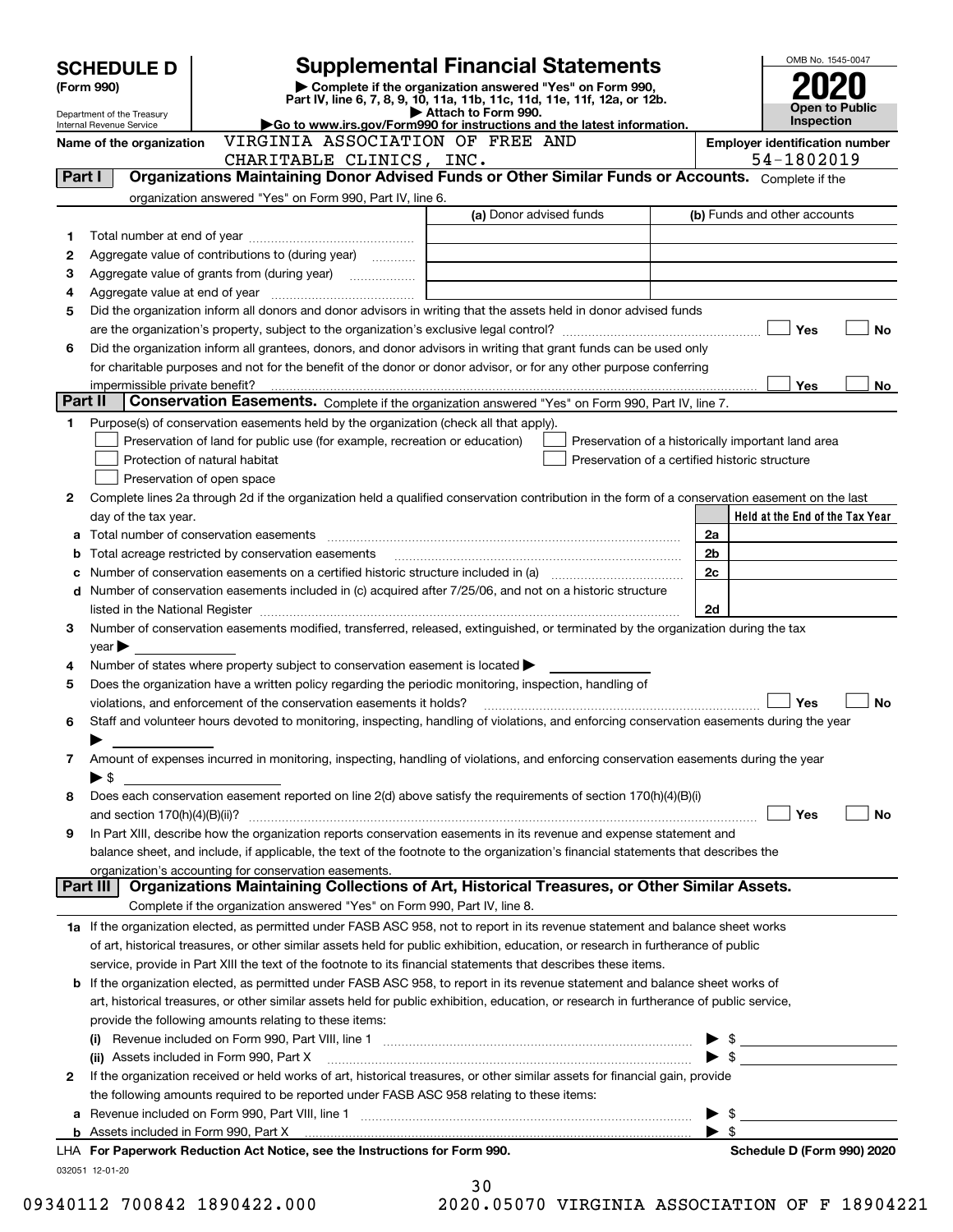|               |                                                                                                                                                                                                                                | VIRGINIA ASSOCIATION OF FREE AND        |   |                |                                                                                                                                                                                                                               |                                            |                        |           |
|---------------|--------------------------------------------------------------------------------------------------------------------------------------------------------------------------------------------------------------------------------|-----------------------------------------|---|----------------|-------------------------------------------------------------------------------------------------------------------------------------------------------------------------------------------------------------------------------|--------------------------------------------|------------------------|-----------|
|               | Schedule D (Form 990) 2020                                                                                                                                                                                                     | CHARITABLE CLINICS, INC.                |   |                |                                                                                                                                                                                                                               |                                            | 54-1802019 $_{Page}$ 2 |           |
|               | Part III<br>Organizations Maintaining Collections of Art, Historical Treasures, or Other Similar Assets (continued)                                                                                                            |                                         |   |                |                                                                                                                                                                                                                               |                                            |                        |           |
| 3             | Using the organization's acquisition, accession, and other records, check any of the following that make significant use of its                                                                                                |                                         |   |                |                                                                                                                                                                                                                               |                                            |                        |           |
|               | collection items (check all that apply):                                                                                                                                                                                       |                                         |   |                |                                                                                                                                                                                                                               |                                            |                        |           |
| a             | Public exhibition                                                                                                                                                                                                              |                                         |   |                | Loan or exchange program                                                                                                                                                                                                      |                                            |                        |           |
| b             | Scholarly research                                                                                                                                                                                                             |                                         |   |                | Other and the contract of the contract of the contract of the contract of the contract of the contract of the contract of the contract of the contract of the contract of the contract of the contract of the contract of the |                                            |                        |           |
| c             | Preservation for future generations                                                                                                                                                                                            |                                         |   |                |                                                                                                                                                                                                                               |                                            |                        |           |
|               | Provide a description of the organization's collections and explain how they further the organization's exempt purpose in Part XIII.                                                                                           |                                         |   |                |                                                                                                                                                                                                                               |                                            |                        |           |
| 5             | During the year, did the organization solicit or receive donations of art, historical treasures, or other similar assets                                                                                                       |                                         |   |                |                                                                                                                                                                                                                               |                                            |                        |           |
|               |                                                                                                                                                                                                                                |                                         |   |                |                                                                                                                                                                                                                               |                                            | Yes                    | No        |
|               | <b>Part IV</b><br>Escrow and Custodial Arrangements. Complete if the organization answered "Yes" on Form 990, Part IV, line 9, or                                                                                              |                                         |   |                |                                                                                                                                                                                                                               |                                            |                        |           |
|               | reported an amount on Form 990, Part X, line 21.                                                                                                                                                                               |                                         |   |                |                                                                                                                                                                                                                               |                                            |                        |           |
|               | 1a Is the organization an agent, trustee, custodian or other intermediary for contributions or other assets not included                                                                                                       |                                         |   |                |                                                                                                                                                                                                                               |                                            |                        |           |
|               | on Form 990, Part X? [11] matter contracts and contracts and contracts are contracted as a form 990, Part X?                                                                                                                   |                                         |   |                |                                                                                                                                                                                                                               |                                            | Yes                    | No        |
|               | <b>b</b> If "Yes," explain the arrangement in Part XIII and complete the following table:                                                                                                                                      |                                         |   |                |                                                                                                                                                                                                                               |                                            |                        |           |
|               |                                                                                                                                                                                                                                |                                         |   |                |                                                                                                                                                                                                                               |                                            | Amount                 |           |
|               | c Beginning balance measurements and the state of the state of the state of the state of the state of the state of the state of the state of the state of the state of the state of the state of the state of the state of the |                                         |   |                |                                                                                                                                                                                                                               | 1c                                         |                        |           |
|               | d Additions during the year measurements are all an according to the year.                                                                                                                                                     |                                         |   |                |                                                                                                                                                                                                                               | 1d                                         |                        |           |
|               | e Distributions during the year manufactured and continuum and contained and the year manufactured and contained and the year manufactured and contained and contained and contained and contained and contained and contained |                                         |   |                |                                                                                                                                                                                                                               | 1e                                         |                        |           |
| Ť.            |                                                                                                                                                                                                                                |                                         |   |                |                                                                                                                                                                                                                               | 1f                                         |                        |           |
|               | 2a Did the organization include an amount on Form 990, Part X, line 21, for escrow or custodial account liability?                                                                                                             |                                         |   |                |                                                                                                                                                                                                                               |                                            | <b>Yes</b>             | No        |
|               | <b>b</b> If "Yes," explain the arrangement in Part XIII. Check here if the explanation has been provided on Part XIII                                                                                                          |                                         |   |                |                                                                                                                                                                                                                               |                                            |                        |           |
| <b>Part V</b> | Endowment Funds. Complete if the organization answered "Yes" on Form 990, Part IV, line 10.                                                                                                                                    |                                         |   |                |                                                                                                                                                                                                                               |                                            |                        |           |
|               |                                                                                                                                                                                                                                | (a) Current year                        |   | (b) Prior year | (c) Two years back                                                                                                                                                                                                            | (d) Three years back   (e) Four years back |                        |           |
|               |                                                                                                                                                                                                                                |                                         |   |                |                                                                                                                                                                                                                               |                                            |                        |           |
|               |                                                                                                                                                                                                                                |                                         |   |                |                                                                                                                                                                                                                               |                                            |                        |           |
|               | c Net investment earnings, gains, and losses                                                                                                                                                                                   |                                         |   |                |                                                                                                                                                                                                                               |                                            |                        |           |
|               | d Grants or scholarships <i></i>                                                                                                                                                                                               |                                         |   |                |                                                                                                                                                                                                                               |                                            |                        |           |
|               | e Other expenditures for facilities                                                                                                                                                                                            |                                         |   |                |                                                                                                                                                                                                                               |                                            |                        |           |
|               | and programs                                                                                                                                                                                                                   |                                         |   |                |                                                                                                                                                                                                                               |                                            |                        |           |
|               | f Administrative expenses <i></i>                                                                                                                                                                                              |                                         |   |                |                                                                                                                                                                                                                               |                                            |                        |           |
|               | <b>g</b> End of year balance $\ldots$                                                                                                                                                                                          |                                         |   |                |                                                                                                                                                                                                                               |                                            |                        |           |
| 2             | Provide the estimated percentage of the current year end balance (line 1g, column (a)) held as:                                                                                                                                |                                         |   |                |                                                                                                                                                                                                                               |                                            |                        |           |
|               | a Board designated or quasi-endowment >                                                                                                                                                                                        |                                         | % |                |                                                                                                                                                                                                                               |                                            |                        |           |
|               |                                                                                                                                                                                                                                | %                                       |   |                |                                                                                                                                                                                                                               |                                            |                        |           |
|               | $\mathbf c$ Term endowment $\blacktriangleright$                                                                                                                                                                               | %                                       |   |                |                                                                                                                                                                                                                               |                                            |                        |           |
|               | The percentages on lines 2a, 2b, and 2c should equal 100%.                                                                                                                                                                     |                                         |   |                |                                                                                                                                                                                                                               |                                            |                        |           |
|               | 3a Are there endowment funds not in the possession of the organization that are held and administered for the organization                                                                                                     |                                         |   |                |                                                                                                                                                                                                                               |                                            |                        |           |
|               | by:                                                                                                                                                                                                                            |                                         |   |                |                                                                                                                                                                                                                               |                                            |                        | Yes<br>No |
|               | (i)                                                                                                                                                                                                                            |                                         |   |                |                                                                                                                                                                                                                               |                                            | 3a(i)                  |           |
|               |                                                                                                                                                                                                                                |                                         |   |                |                                                                                                                                                                                                                               |                                            | 3a(ii)                 |           |
|               |                                                                                                                                                                                                                                |                                         |   |                |                                                                                                                                                                                                                               |                                            | 3b                     |           |
| 4             | Describe in Part XIII the intended uses of the organization's endowment funds.                                                                                                                                                 |                                         |   |                |                                                                                                                                                                                                                               |                                            |                        |           |
|               | <b>Part VI</b><br>Land, Buildings, and Equipment.                                                                                                                                                                              |                                         |   |                |                                                                                                                                                                                                                               |                                            |                        |           |
|               | Complete if the organization answered "Yes" on Form 990, Part IV, line 11a. See Form 990, Part X, line 10.                                                                                                                     |                                         |   |                |                                                                                                                                                                                                                               |                                            |                        |           |
|               | Description of property                                                                                                                                                                                                        | (a) Cost or other<br>basis (investment) |   |                | (b) Cost or other<br>basis (other)                                                                                                                                                                                            | (c) Accumulated<br>depreciation            | (d) Book value         |           |
|               |                                                                                                                                                                                                                                |                                         |   |                |                                                                                                                                                                                                                               |                                            |                        |           |
|               |                                                                                                                                                                                                                                |                                         |   |                |                                                                                                                                                                                                                               |                                            |                        |           |
|               |                                                                                                                                                                                                                                |                                         |   |                |                                                                                                                                                                                                                               |                                            |                        |           |
|               |                                                                                                                                                                                                                                |                                         |   |                | 20,277.                                                                                                                                                                                                                       | 15,599.                                    |                        | 4,678.    |
|               |                                                                                                                                                                                                                                |                                         |   |                |                                                                                                                                                                                                                               |                                            |                        |           |
|               |                                                                                                                                                                                                                                |                                         |   |                |                                                                                                                                                                                                                               |                                            |                        | 4,678.    |
|               |                                                                                                                                                                                                                                |                                         |   |                |                                                                                                                                                                                                                               |                                            |                        |           |

**Schedule D (Form 990) 2020**

032052 12-01-20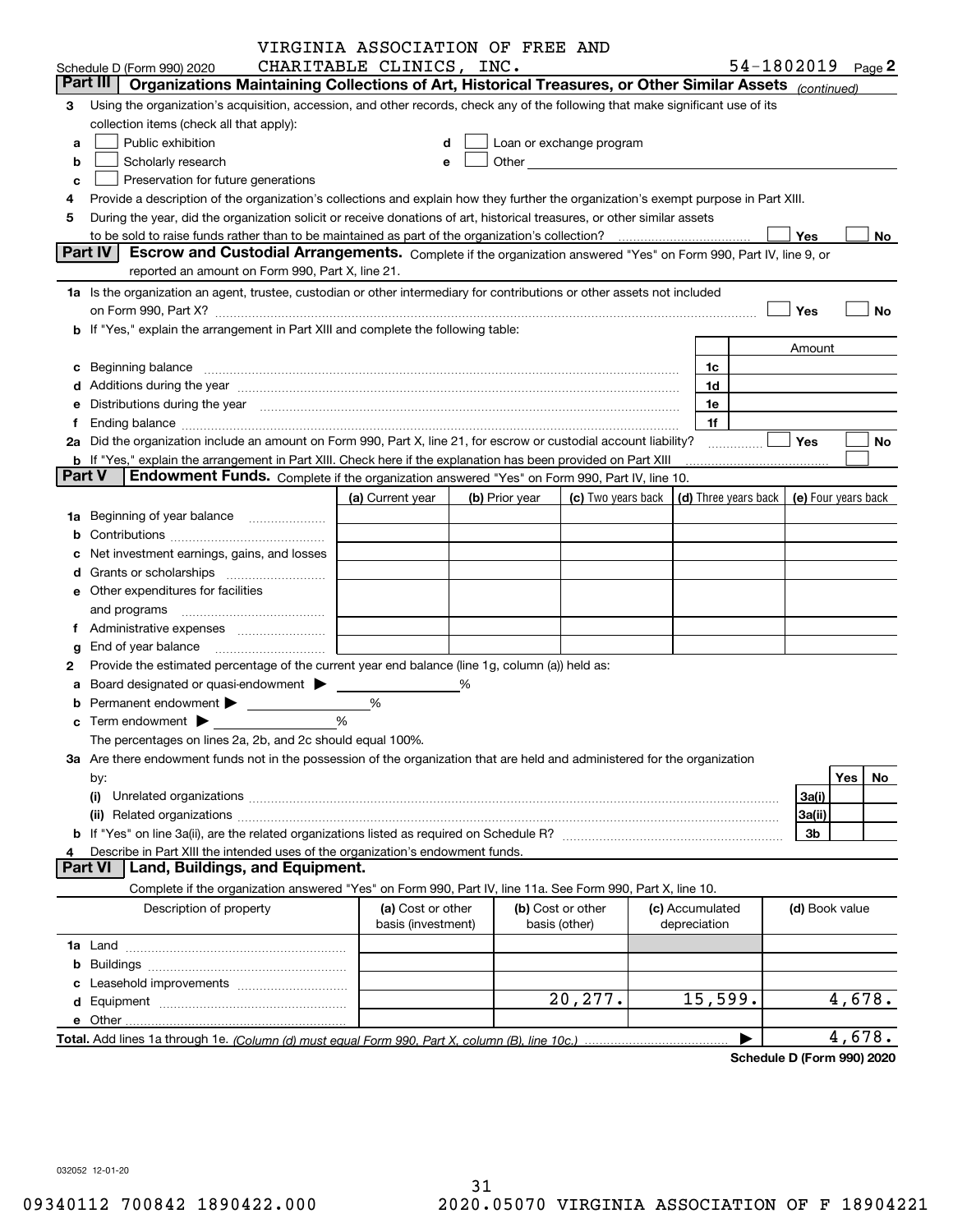### Schedule D (Form 990) 2020 Page CHARITABLE CLINICS, INC. VIRGINIA ASSOCIATION OF FREE AND

# Schedule D (Form 990) 2020 CHARITABLE CLINICS, INC<br>**Part VII** Investments - Other Securities.

Complete if the organization answered "Yes" on Form 990, Part IV, line 11b. See Form 990, Part X, line 12.

| (a) Description of security or category (including name of security)       | (b) Book value | (c) Method of valuation: Cost or end-of-year market value |
|----------------------------------------------------------------------------|----------------|-----------------------------------------------------------|
| (1) Financial derivatives                                                  |                |                                                           |
| (2) Closely held equity interests                                          |                |                                                           |
| $(3)$ Other                                                                |                |                                                           |
| (A)                                                                        |                |                                                           |
| (B)                                                                        |                |                                                           |
| (C)                                                                        |                |                                                           |
| (D)                                                                        |                |                                                           |
| (E)                                                                        |                |                                                           |
| (F)                                                                        |                |                                                           |
| (G)                                                                        |                |                                                           |
| (H)                                                                        |                |                                                           |
| <b>Total.</b> (Col. (b) must equal Form 990, Part X, col. (B) line $12$ .) |                |                                                           |

### **Part VIII Investments - Program Related.**

Complete if the organization answered "Yes" on Form 990, Part IV, line 11c. See Form 990, Part X, line 13.

| (a) Description of investment                                                          | (b) Book value | (c) Method of valuation: Cost or end-of-year market value |
|----------------------------------------------------------------------------------------|----------------|-----------------------------------------------------------|
| (1)                                                                                    |                |                                                           |
| (2)                                                                                    |                |                                                           |
| $\frac{1}{2}$                                                                          |                |                                                           |
| (4)                                                                                    |                |                                                           |
| $\frac{1}{2}$ (5)                                                                      |                |                                                           |
| (6)                                                                                    |                |                                                           |
| (7)                                                                                    |                |                                                           |
| (8)                                                                                    |                |                                                           |
| (9)                                                                                    |                |                                                           |
| Total. (Col. (b) must equal Form 990, Part X, col. (B) line 13.) $\blacktriangleright$ |                |                                                           |

### **Part IX Other Assets.**

Complete if the organization answered "Yes" on Form 990, Part IV, line 11d. See Form 990, Part X, line 15.

| (a) Description                                                                                                                       | (b) Book value |
|---------------------------------------------------------------------------------------------------------------------------------------|----------------|
|                                                                                                                                       |                |
| (2)                                                                                                                                   |                |
| (3)                                                                                                                                   |                |
| (4)                                                                                                                                   |                |
| (5)                                                                                                                                   |                |
| (6)                                                                                                                                   |                |
|                                                                                                                                       |                |
| (8)                                                                                                                                   |                |
| (9)                                                                                                                                   |                |
|                                                                                                                                       |                |
| Total. (Column (b) must equal Form 990, Part X, col. (B) line 15.) ………………………………………………………………………………………<br>  Part X   Other Liabilities. |                |

**1.(a)** Description of liability **Book value** Book value Book value Book value Book value **Total.**  *(Column (b) must equal Form 990, Part X, col. (B) line 25.)* Complete if the organization answered "Yes" on Form 990, Part IV, line 11e or 11f. See Form 990, Part X, line 25. (1)(2)(3)(4)(5) (6)(7)(8)(9)Federal income taxes  $\blacktriangleright$ REFUNDABLE ADVANCE 63,000. 63,000.

**2.**

Liability for uncertain tax positions. In Part XIII, provide the text of the footnote to the organization's financial statements that reports the organization's liability for uncertain tax positions under FASB ASC 740. Check here if the text of the footnote has been provided in Part XIII  $\boxed{\text{X}}$ 

**Schedule D (Form 990) 2020**

032053 12-01-20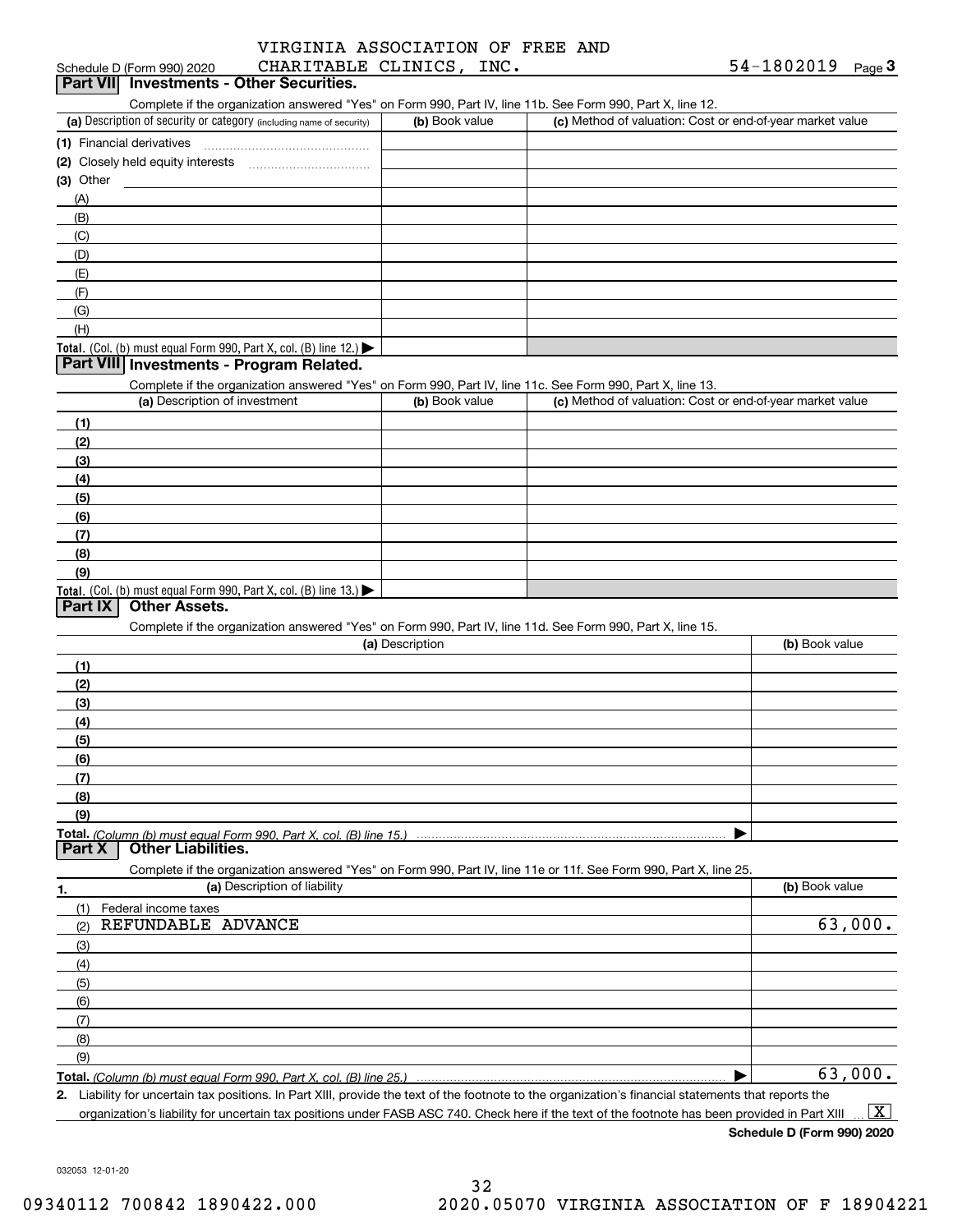|    | VIRGINIA ASSOCIATION OF FREE AND                                                                                                                                                                                                    |                |         |                         |                   |
|----|-------------------------------------------------------------------------------------------------------------------------------------------------------------------------------------------------------------------------------------|----------------|---------|-------------------------|-------------------|
|    | CHARITABLE CLINICS, INC.<br>Schedule D (Form 990) 2020                                                                                                                                                                              |                |         |                         | 54-1802019 Page 4 |
|    | Reconciliation of Revenue per Audited Financial Statements With Revenue per Return.<br><b>Part XI</b>                                                                                                                               |                |         |                         |                   |
|    | Complete if the organization answered "Yes" on Form 990, Part IV, line 12a.                                                                                                                                                         |                |         |                         |                   |
| 1  | Total revenue, gains, and other support per audited financial statements                                                                                                                                                            |                |         | $\mathbf{1}$            | 11, 374, 035.     |
| 2  | Amounts included on line 1 but not on Form 990, Part VIII, line 12:                                                                                                                                                                 |                |         |                         |                   |
| a  | Net unrealized gains (losses) on investments [11] matter contracts and the unrealized gains (losses) on investments                                                                                                                 | 2a             | 64,084. |                         |                   |
| b  |                                                                                                                                                                                                                                     | 2 <sub>b</sub> |         |                         |                   |
| c  |                                                                                                                                                                                                                                     | 2c             |         |                         |                   |
| d  |                                                                                                                                                                                                                                     | 2d             |         |                         |                   |
| e  | Add lines 2a through 2d                                                                                                                                                                                                             |                |         | 2е                      | 64,084.           |
| 3  |                                                                                                                                                                                                                                     |                |         | $\mathbf{3}$            | 11,309,951.       |
| 4  | Amounts included on Form 990, Part VIII, line 12, but not on line 1:                                                                                                                                                                |                |         |                         |                   |
| a  |                                                                                                                                                                                                                                     | 4a l           | 2,182.  |                         |                   |
| b  | Other (Describe in Part XIII.) <b>Construction Contract Construction</b> Chemistry Chemistry Chemistry Chemistry Chemistry                                                                                                          | 4 <sub>h</sub> |         |                         |                   |
| c. | Add lines 4a and 4b                                                                                                                                                                                                                 |                |         | 4c                      | 2,182.            |
| 5. |                                                                                                                                                                                                                                     |                |         | 5                       | 11, 312, 133.     |
|    | Part XII   Reconciliation of Expenses per Audited Financial Statements With Expenses per Return.                                                                                                                                    |                |         |                         |                   |
|    | Complete if the organization answered "Yes" on Form 990, Part IV, line 12a.                                                                                                                                                         |                |         |                         |                   |
| 1  |                                                                                                                                                                                                                                     |                |         | $\mathbf{1}$            | 11, 123, 710.     |
| 2  | Amounts included on line 1 but not on Form 990, Part IX, line 25:                                                                                                                                                                   |                |         |                         |                   |
| a  |                                                                                                                                                                                                                                     | 2a             |         |                         |                   |
| b  |                                                                                                                                                                                                                                     | 2 <sub>b</sub> |         |                         |                   |
| c  |                                                                                                                                                                                                                                     | 2c             |         |                         |                   |
| d  |                                                                                                                                                                                                                                     | 2d             |         |                         |                   |
| е  | Add lines 2a through 2d <b>contained a contained a contained a contained a</b> contained a contact the state of the state of the state of the state of the state of the state of the state of the state of the state of the state o |                |         | <b>2e</b>               | 0.                |
| 3  |                                                                                                                                                                                                                                     |                |         | $\overline{\mathbf{3}}$ | 11, 123, 710.     |
| 4  | Amounts included on Form 990, Part IX, line 25, but not on line 1:                                                                                                                                                                  |                |         |                         |                   |
| a  |                                                                                                                                                                                                                                     | 4a             | 2,182.  |                         |                   |
| b  | Other (Describe in Part XIII.)                                                                                                                                                                                                      | 4 <sub>b</sub> |         |                         |                   |
|    | c Add lines 4a and 4b                                                                                                                                                                                                               |                |         | 4c                      | 2,182.            |
|    |                                                                                                                                                                                                                                     |                |         | 5                       | 11, 125, 892.     |
|    | Part XIII Supplemental Information.                                                                                                                                                                                                 |                |         |                         |                   |

Provide the descriptions required for Part II, lines 3, 5, and 9; Part III, lines 1a and 4; Part IV, lines 1b and 2b; Part V, line 4; Part X, line 2; Part XI, lines 2d and 4b; and Part XII, lines 2d and 4b. Also complete this part to provide any additional information.

### PART X, LINE 2:

| THE ORGANIZATION FOLLOWS GENERALLY ACCEPTED ACCOUNTING PRINCIPLES             |
|-------------------------------------------------------------------------------|
| REGARDING "ACCOUNTING FOR UNCERTAIN TAX POSITIONS". THIS ACCOUNTING           |
| STANDARD PROVIDES DETAILED GUIDANCE FOR FINANCIAL STATEMENT RECOGNITION,      |
| MEASUREMENT, AND DISCLOSURE OF UNCERTAIN TAX POSITIONS RECOGNIZED IN THE      |
| ORGANIZATION'S FINANCIAL STATEMENTS. IT REOUIRES AN ENTITY TO RECOGNIZE       |
| THE FINANCIAL STATEMENT IMPACT OF A TAX POSITION WHEN IT IS MORE LIKELY       |
| THAN NOT THAT THE POSITION WILL NOT BE SUSTAINED UPON EXAMINATION.<br>THE TAX |
| YEARS 2018 TO 2020 REMAIN SUBJECT TO EXAMINATION BY THE TAXING                |
| AUTHORITIES.                                                                  |
|                                                                               |

032054 12-01-20 **Schedule D (Form 990) 2020** THE ORGANIZATION INCLUDES PENALTIES AND INTEREST ASSESSED BY INCOME TAXING 33 09340112 700842 1890422.000 2020.05070 VIRGINIA ASSOCIATION OF F 18904221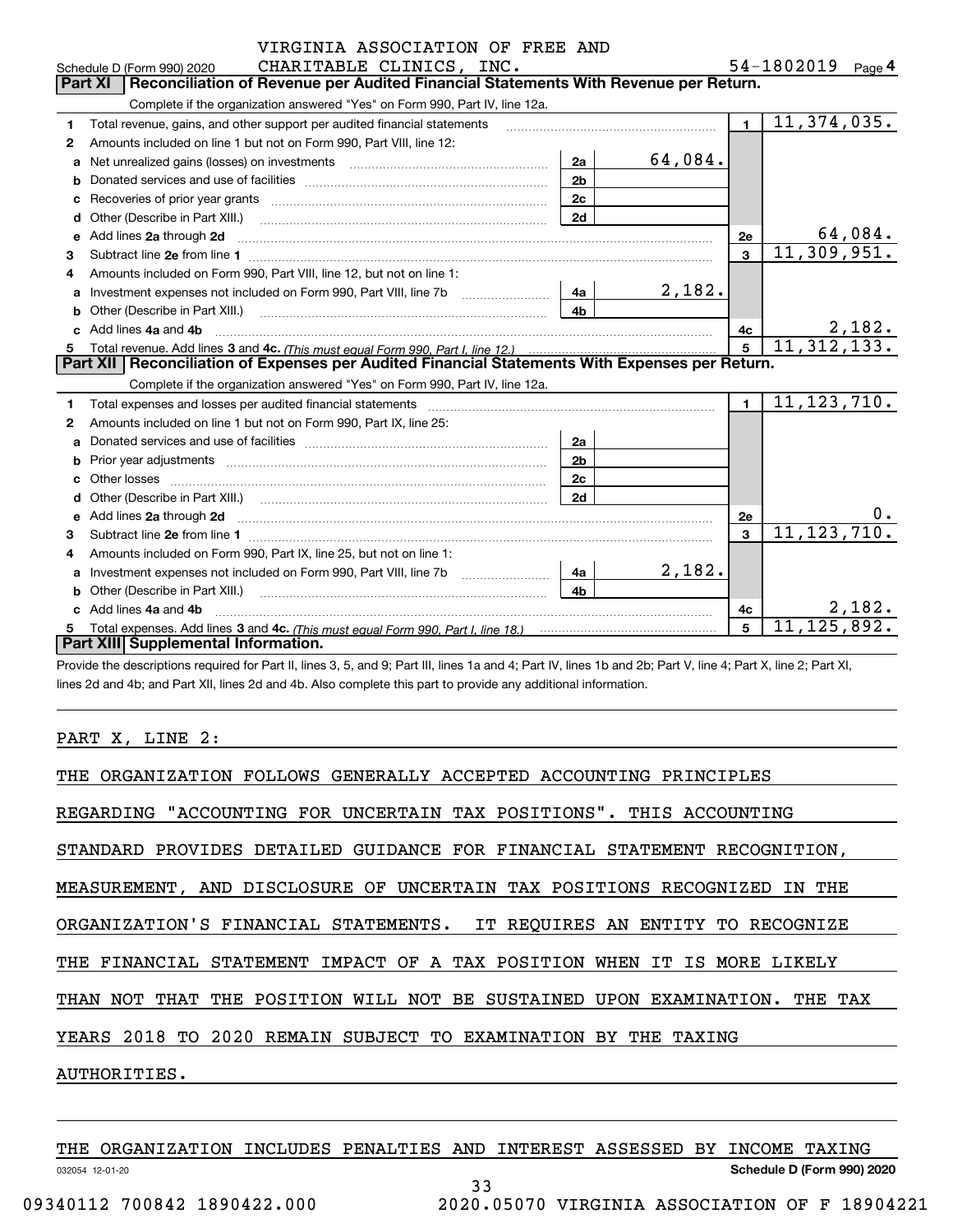|                                                                                              |                                             | VIRGINIA ASSOCIATION OF FREE AND                                          |  |                            |
|----------------------------------------------------------------------------------------------|---------------------------------------------|---------------------------------------------------------------------------|--|----------------------------|
| Schedule D (Form 990) 2020 CHARITABLE CI<br>Part XIII   Supplemental Information (continued) | CHARITABLE CLINICS, INC.                    |                                                                           |  | $54 - 1802019$ Page 5      |
|                                                                                              |                                             |                                                                           |  |                            |
|                                                                                              |                                             | AUTHORITIES IN OPERATING EXPENSES. NO PENALTIES OR INTEREST WERE INCURRED |  |                            |
|                                                                                              | FOR THE YEARS ENDED JUNE 30, 2021 AND 2020. |                                                                           |  |                            |
|                                                                                              |                                             |                                                                           |  |                            |
|                                                                                              |                                             |                                                                           |  |                            |
|                                                                                              |                                             |                                                                           |  |                            |
|                                                                                              |                                             |                                                                           |  |                            |
|                                                                                              |                                             |                                                                           |  |                            |
|                                                                                              |                                             |                                                                           |  |                            |
|                                                                                              |                                             |                                                                           |  |                            |
|                                                                                              |                                             |                                                                           |  |                            |
|                                                                                              |                                             |                                                                           |  |                            |
|                                                                                              |                                             |                                                                           |  |                            |
|                                                                                              |                                             |                                                                           |  |                            |
|                                                                                              |                                             |                                                                           |  |                            |
|                                                                                              |                                             |                                                                           |  |                            |
|                                                                                              |                                             |                                                                           |  |                            |
|                                                                                              |                                             |                                                                           |  |                            |
|                                                                                              |                                             |                                                                           |  |                            |
|                                                                                              |                                             |                                                                           |  |                            |
|                                                                                              |                                             |                                                                           |  |                            |
|                                                                                              |                                             |                                                                           |  |                            |
|                                                                                              |                                             |                                                                           |  |                            |
|                                                                                              |                                             |                                                                           |  |                            |
|                                                                                              |                                             |                                                                           |  |                            |
|                                                                                              |                                             |                                                                           |  |                            |
|                                                                                              |                                             |                                                                           |  |                            |
|                                                                                              |                                             |                                                                           |  |                            |
|                                                                                              |                                             |                                                                           |  |                            |
|                                                                                              |                                             |                                                                           |  |                            |
|                                                                                              |                                             |                                                                           |  |                            |
|                                                                                              |                                             |                                                                           |  |                            |
|                                                                                              |                                             |                                                                           |  |                            |
|                                                                                              |                                             |                                                                           |  |                            |
|                                                                                              |                                             |                                                                           |  |                            |
|                                                                                              |                                             |                                                                           |  |                            |
|                                                                                              |                                             |                                                                           |  |                            |
|                                                                                              |                                             |                                                                           |  |                            |
|                                                                                              |                                             |                                                                           |  |                            |
|                                                                                              |                                             |                                                                           |  |                            |
|                                                                                              |                                             |                                                                           |  |                            |
|                                                                                              |                                             |                                                                           |  |                            |
|                                                                                              |                                             |                                                                           |  | Schedule D (Form 990) 2020 |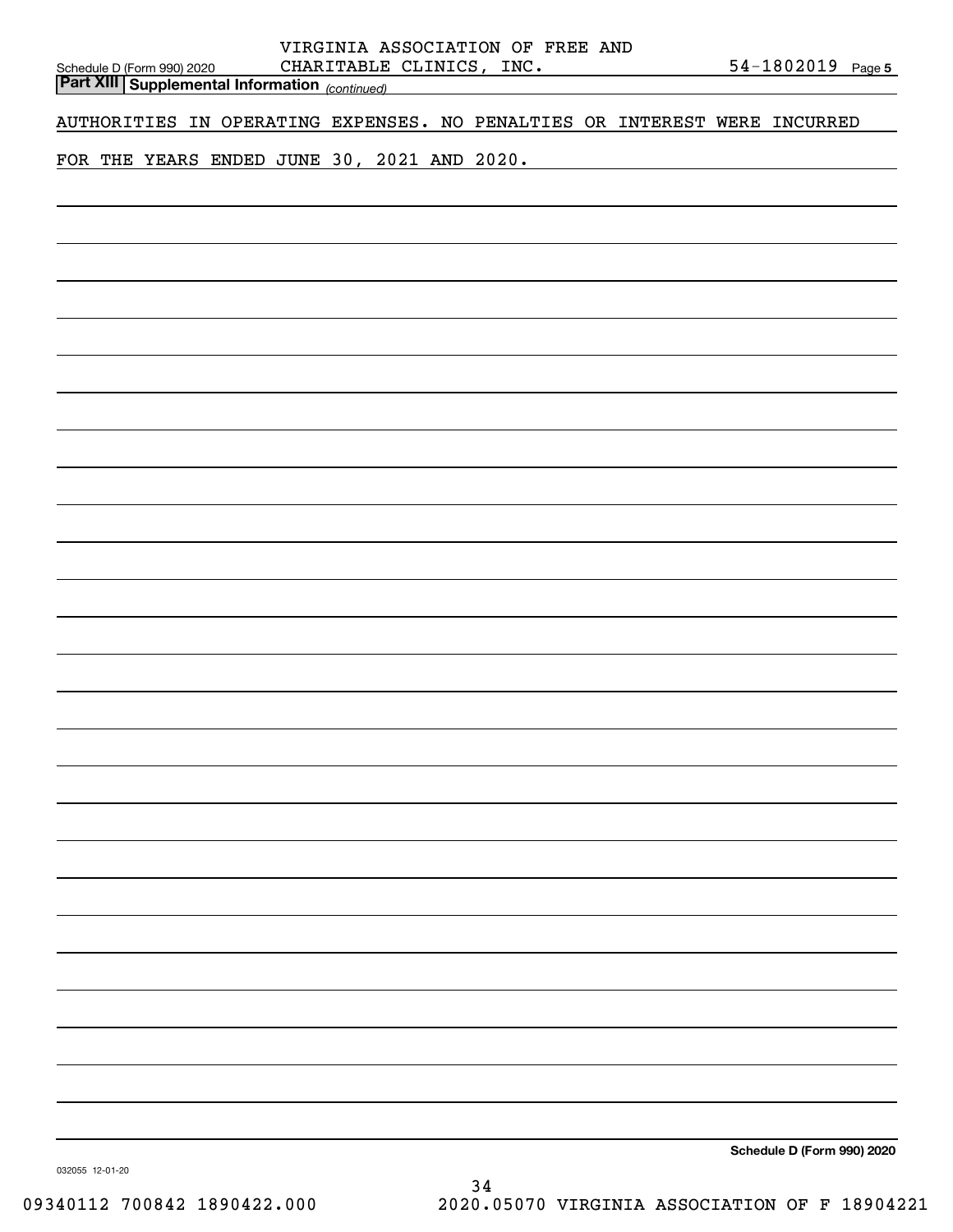| <b>SCHEDULE I</b>                                                                                                                                                                                                                                                                                              |                          | <b>Grants and Other Assistance to Organizations,</b>                                                                                  |                                                                              |                                         |                                                                |                                           |                     | OMB No. 1545-0047                                   |        |
|----------------------------------------------------------------------------------------------------------------------------------------------------------------------------------------------------------------------------------------------------------------------------------------------------------------|--------------------------|---------------------------------------------------------------------------------------------------------------------------------------|------------------------------------------------------------------------------|-----------------------------------------|----------------------------------------------------------------|-------------------------------------------|---------------------|-----------------------------------------------------|--------|
| (Form 990)                                                                                                                                                                                                                                                                                                     |                          | Governments, and Individuals in the United States<br>Complete if the organization answered "Yes" on Form 990, Part IV, line 21 or 22. |                                                                              |                                         |                                                                |                                           |                     |                                                     |        |
| Department of the Treasury<br>Internal Revenue Service                                                                                                                                                                                                                                                         |                          |                                                                                                                                       | Attach to Form 990.<br>Go to www.irs.gov/Form990 for the latest information. |                                         |                                                                |                                           |                     | <b>Open to Public</b><br>Inspection                 |        |
| Name of the organization<br>CHARITABLE CLINICS, INC.                                                                                                                                                                                                                                                           |                          | VIRGINIA ASSOCIATION OF FREE AND                                                                                                      |                                                                              |                                         |                                                                |                                           |                     | <b>Employer identification number</b><br>54-1802019 |        |
| Part I<br><b>General Information on Grants and Assistance</b>                                                                                                                                                                                                                                                  |                          |                                                                                                                                       |                                                                              |                                         |                                                                |                                           |                     |                                                     |        |
| Does the organization maintain records to substantiate the amount of the grants or assistance, the grantees' eligibility for the grants or assistance, and the selection<br>$\mathbf 1$                                                                                                                        |                          |                                                                                                                                       |                                                                              |                                         |                                                                |                                           |                     | $\boxed{\text{X}}$ Yes                              | $ $ No |
| Describe in Part IV the organization's procedures for monitoring the use of grant funds in the United States.<br>$\mathbf{2}$<br>Part II<br>Grants and Other Assistance to Domestic Organizations and Domestic Governments. Complete if the organization answered "Yes" on Form 990, Part IV, line 21, for any |                          |                                                                                                                                       |                                                                              |                                         |                                                                |                                           |                     |                                                     |        |
| recipient that received more than \$5,000. Part II can be duplicated if additional space is needed.                                                                                                                                                                                                            |                          |                                                                                                                                       |                                                                              |                                         |                                                                |                                           |                     |                                                     |        |
| 1 (a) Name and address of organization<br>or government                                                                                                                                                                                                                                                        | $(b)$ EIN                | (c) IRC section<br>(if applicable)                                                                                                    | (d) Amount of<br>cash grant                                                  | (e) Amount of<br>non-cash<br>assistance | (f) Method of<br>valuation (book,<br>FMV, appraisal,<br>other) | (g) Description of<br>noncash assistance  |                     | (h) Purpose of grant<br>or assistance               |        |
| PAGE FREE CLINIC<br>702 E. MAIN STREET                                                                                                                                                                                                                                                                         |                          |                                                                                                                                       |                                                                              |                                         |                                                                | PERSONAL<br>PROTECTION                    |                     |                                                     |        |
| LURAY  VA 22835                                                                                                                                                                                                                                                                                                | $27-1421176$ 501(C)(3)   |                                                                                                                                       | 22,937.                                                                      | 4,081.COST                              |                                                                | <b>SUPPLIES</b>                           | FREE CLINIC SUPPORT |                                                     |        |
| <b>ACCESS NOW</b><br>2821 EMERYWOOD PARKWAY, STE. 200<br>RICHMOND, VA 23220                                                                                                                                                                                                                                    | $26 - 1695468$ 501(C)(3) |                                                                                                                                       | 172,161                                                                      | 0.                                      |                                                                |                                           | FREE CLINIC SUPPORT |                                                     |        |
| ARLINGTON FREE CLINIC<br>2921 11ST STREET SOUTH<br>ARLINGTON, VA 22203                                                                                                                                                                                                                                         | $54-1671883$ $501(C)(3)$ |                                                                                                                                       | 512,902.                                                                     | 1,450. COST                             |                                                                | PERSONAL<br>PROTECTION<br>SUPPLIES        | FREE CLINIC SUPPORT |                                                     |        |
| AUGUSTA REGIONAL FREE CLINIC<br>342 MULE ACADEMY RD<br>FISHERVILLE, VA 22939                                                                                                                                                                                                                                   | $54-1651896$ $501(C)(3)$ |                                                                                                                                       | 97,721                                                                       |                                         | 837. COST                                                      | PERSONAL<br>PROTECTION<br>SUPPLIES        | FREE CLINIC SUPPORT |                                                     |        |
| BRADLEY FREE CLINIC<br>1240 THIRD STREET, SW<br>ROANOKE, VA 24016                                                                                                                                                                                                                                              | $23-7380491$ 501(C)(3)   |                                                                                                                                       | 416, 312.                                                                    | 6,859. COST                             |                                                                | PERSONAL<br>PROTECTION<br>SUPPLIES        | FREE CLINIC SUPPORT |                                                     |        |
| BROCK HUGHES FREE CLINIC<br>450 WEST MONROE STREET<br>WYTHEVILLE, VA 24382                                                                                                                                                                                                                                     | $20-2353144$ $501(C)(3)$ |                                                                                                                                       | 118,281.                                                                     | 14.761.COST                             |                                                                | PERSONAL<br>PROTECTION<br><b>SUPPLIES</b> | FREE CLINIC SUPPORT |                                                     |        |
| Enter total number of section $501(c)(3)$ and government organizations listed in the line 1 table<br>$\mathbf{2}$<br>Enter total number of other organizations listed in the line 1 table<br>3                                                                                                                 |                          |                                                                                                                                       |                                                                              |                                         |                                                                |                                           |                     |                                                     | 53.    |

**For Paperwork Reduction Act Notice, see the Instructions for Form 990. Schedule I (Form 990) 2020** LHA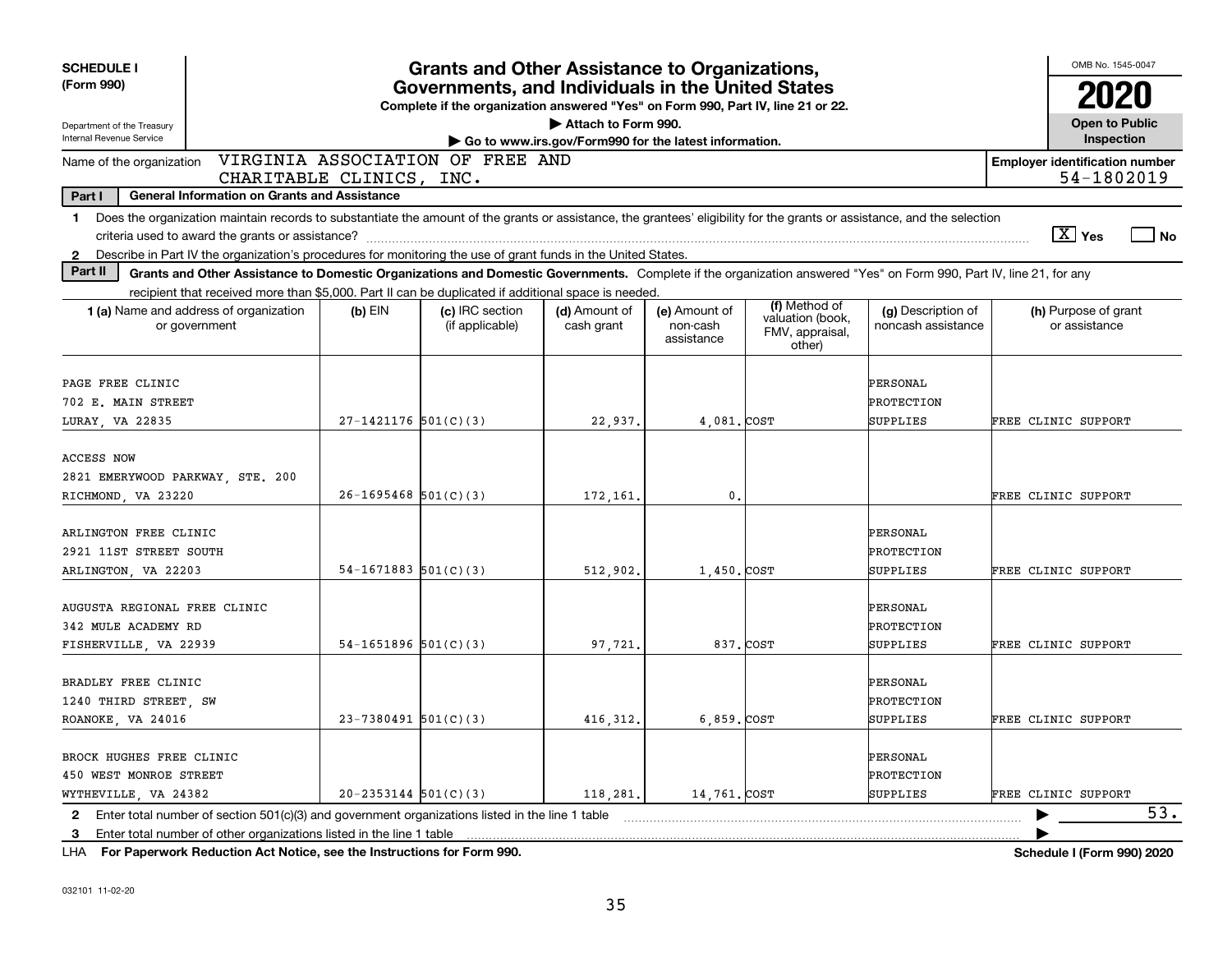Schedule I (Form 990) **CHARITABLE CLINICS, INC.** 54-1802019 <sub>Page 1</sub>

| (a) Name and address of            | $(b)$ EIN                  | (c) IRC section | (d) Amount of | (e) Amount of          | (f) Method of                                 | (g) Description of  | (h) Purpose of grant |
|------------------------------------|----------------------------|-----------------|---------------|------------------------|-----------------------------------------------|---------------------|----------------------|
| organization or government         |                            | if applicable   | cash grant    | non-cash<br>assistance | valuation<br>(book, FMV,<br>appraisal, other) | non-cash assistance | or assistance        |
| CHARLOTTESVILLE FREE CLINIC        |                            |                 |               |                        |                                               | PERSONAL            |                      |
| 901 PRESSTON AVENUE, STE. 301      |                            |                 |               |                        |                                               | PROTECTION          |                      |
| CHARLOTTESVILLE, VA 22903          | $54-1610405$ 501(C)(3)     |                 | 359,099.      | 8,738. COST            |                                               | SUPPLIES            | FREE CLINIC SUPPORT  |
|                                    |                            |                 |               |                        |                                               |                     |                      |
| CHESAPEAKE CARE FREE CLINIC        |                            |                 |               |                        |                                               | PERSONAL            |                      |
| 2145 MILITARY HIGHWAY SOUTH        |                            |                 |               |                        |                                               | PROTECTION          |                      |
| CHESAPEAKE, VA 23320               | $54-1642754$ 501(C)(3)     |                 | 188,745.      | 3,854. COST            |                                               | SUPPLIES            | FREE CLINIC SUPPORT  |
| CROSSOVER HEALTHCARE MINISTRY      |                            |                 |               |                        |                                               | PERSONAL            |                      |
| 8600 QUIOCASSIN RD, STE. 102       |                            |                 |               |                        |                                               | PROTECTION          |                      |
| RICHMOND, VA 23229                 | $54-1371067$ 501(C)(3)     |                 | 491,231.      | 6,856. COST            |                                               | SUPPLIES            | FREE CLINIC SUPPORT  |
|                                    |                            |                 |               |                        |                                               |                     |                      |
| CROSSROADS MEDICAL MISSION         |                            |                 |               |                        |                                               | PERSONAL            |                      |
| 300 W. VALLEY DRIVE                |                            |                 |               |                        |                                               | PROTECTION          |                      |
| BRISTOL, VA 24209                  | $54 - 2038877$ 501(C)(3)   |                 | 114,820.      | 3,622. COST            |                                               | SUPPLIES            | FREE CLINIC SUPPORT  |
|                                    |                            |                 |               |                        |                                               |                     |                      |
| DR. RICHARD F. CLARK H.E.L.P. FREE |                            |                 |               |                        |                                               | PERSONAL            |                      |
| CLINIC - 1320 LASALLE AVENUE -     |                            |                 |               |                        |                                               | PROTECTION          |                      |
| HAMPTON, VA 23669                  | $54-1209213$ $501(C)(3)$   |                 | 60,333.       | 1,892. COST            |                                               | SUPPLIES            | FREE CLINIC SUPPORT  |
| <b>HEALTH BRIGADE</b>              |                            |                 |               |                        |                                               | PERSONAL            |                      |
| 1010 NORTH THOMPSON STREET         |                            |                 |               |                        |                                               | PROTECTION          |                      |
| RICHMOND, VA 23230                 | 54-0927792 $501(C)(3)$     |                 | 341,182.      | 4,992. COST            |                                               | SUPPLIES            | FREE CLINIC SUPPORT  |
|                                    |                            |                 |               |                        |                                               |                     |                      |
| FAUQUIER FREE CLINIC               |                            |                 |               |                        |                                               | PERSONAL            |                      |
| 35 ROCK POINTE LANE                |                            |                 |               |                        |                                               | PROTECTION          |                      |
| WARRENTON, VA 20188                | $54-1669652$ $501(C)(3)$   |                 | 403,717.      | 1,209. COST            |                                               | SUPPLIES            | FREE CLINIC SUPPORT  |
|                                    |                            |                 |               |                        |                                               |                     |                      |
| FREE CLINIC OF CENTRAL VIRGINIA    |                            |                 |               |                        |                                               | PERSONAL            |                      |
| 1016 MAIN STREET                   |                            |                 |               |                        |                                               | PROTECTION          |                      |
| LYNCHBURG, VA 24504                | 54-1420756 $501(C)(3)$     |                 | 411,692.      | 4,183. COST            |                                               | SUPPLIES            | FREE CLINIC SUPPORT  |
| FREE CLINIC OF CULPEPER            |                            |                 |               |                        |                                               | PERSONAL            |                      |
| 610 LAUREL STREET, SUITE 3         |                            |                 |               |                        |                                               | PROTECTION          |                      |
| CULPEPER, VA 22701                 | $52 - 1366700$ $501(C)(3)$ |                 | 140.579.      | 3.946.COST             |                                               | SUPPLIES            | FREE CLINIC SUPPORT  |
|                                    |                            |                 |               |                        |                                               |                     |                      |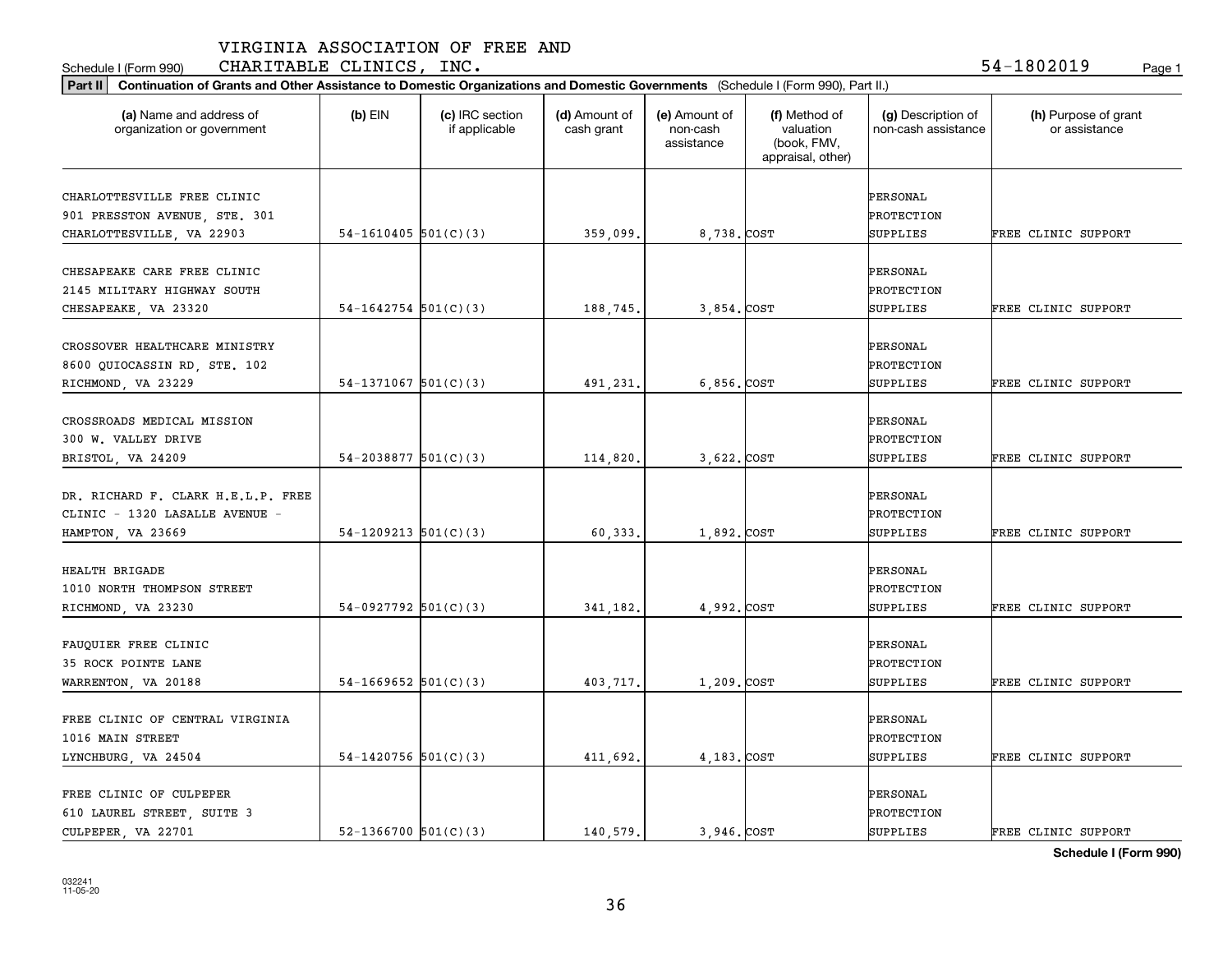Schedule I (Form 990) **CHARITABLE CLINICS, INC.** 54-1802019 <sub>Page 1</sub>

| Part II   Continuation of Grants and Other Assistance to Domestic Organizations and Domestic Governments (Schedule I (Form 990), Part II.) |                          |                                  |                             |                                         |                                                                |                                           |                                       |
|--------------------------------------------------------------------------------------------------------------------------------------------|--------------------------|----------------------------------|-----------------------------|-----------------------------------------|----------------------------------------------------------------|-------------------------------------------|---------------------------------------|
| (a) Name and address of<br>organization or government                                                                                      | $(b)$ EIN                | (c) IRC section<br>if applicable | (d) Amount of<br>cash grant | (e) Amount of<br>non-cash<br>assistance | (f) Method of<br>valuation<br>(book, FMV,<br>appraisal, other) | (g) Description of<br>non-cash assistance | (h) Purpose of grant<br>or assistance |
| CATHOLIC CHARITIES OF THE DIOCESE                                                                                                          |                          |                                  |                             |                                         |                                                                |                                           |                                       |
| OF ARLINGTON MOTHER OF MERCY FREE                                                                                                          |                          |                                  |                             |                                         |                                                                | PERSONAL                                  |                                       |
| MEDICAL - 9380 FORESTLWOOD LANE -                                                                                                          |                          |                                  |                             |                                         |                                                                | PROTECTION                                |                                       |
| UNIT B - MANASSAS, VA 20110                                                                                                                | 54-0515706 $501(C)(3)$   |                                  | 269,212.                    | 28, 282. COST                           |                                                                | SUPPLIES                                  | FREE CLINIC SUPPORT                   |
| FREE CLINIC OF FRANKLIN COUNTY<br>POST OFFICE BOX 764<br>ROCKY MOUNT, VA 24151                                                             | $54-1634138$ $501(C)(3)$ |                                  | 127, 125.                   | 2,677. COST                             |                                                                | PERSONAL<br>PROTECTION<br>SUPPLIES        | FREE CLINIC SUPPORT                   |
|                                                                                                                                            |                          |                                  |                             |                                         |                                                                |                                           |                                       |
| GOOCHLANDCARES<br>POST OFFICE BOX 116                                                                                                      |                          |                                  |                             |                                         |                                                                |                                           |                                       |
| GOOCHLAND, VA 23063                                                                                                                        | 54-1967650 $501(C)(3)$   |                                  | 275,038.                    | $\mathbf{0}$ .                          |                                                                |                                           | FREE CLINIC SUPPORT                   |
| CARING HEARTS FREE CLINIC OF<br>PATRICK COUNTY - 835 WOODLAND DR.<br>- STUART, VA $24171$                                                  | $14-1909014$ 501(C)(3)   |                                  | 67,563.                     | 2,802. COST                             |                                                                | PERSONAL<br>PROTECTION<br>SUPPLIES        | FREE CLINIC SUPPORT                   |
| COMMUNITY FREE CLINIC OF NEWPORT<br>NEWS - 727 25TH STREET - NEWPORT<br>NEWS, VA 23607                                                     | $27-3510814$ $501(C)(3)$ |                                  | 221,501.                    | 0.                                      |                                                                |                                           | FREE CLINIC SUPPORT                   |
|                                                                                                                                            |                          |                                  |                             |                                         |                                                                |                                           |                                       |
| DR. TERRY SINCLAIR HEALTH CENTER                                                                                                           |                          |                                  |                             |                                         |                                                                | PERSONAL                                  |                                       |
| 301 N. CAMERON ST. STE. 100                                                                                                                |                          |                                  |                             |                                         |                                                                | PROTECTION                                |                                       |
| WINCHESTER, VA 22604                                                                                                                       | $54-1373296$ $501(C)(3)$ |                                  | 562,283.                    | 5,867.COST                              |                                                                | SUPPLIES                                  | FREE CLINIC SUPPORT                   |
| GLOUCESTER-MATHEWS FREE CLINIC<br>P.O. BOX 684                                                                                             |                          |                                  |                             |                                         |                                                                | PERSONAL<br>PROTECTION                    |                                       |
| GLOUCESTER, VA 23061                                                                                                                       | $54-1875619$ $501(C)(3)$ |                                  | 113,273.                    | 1,508.COST                              |                                                                | SUPPLIES                                  | FREE CLINIC SUPPORT                   |
| GREENE CARE CLINIC<br>POST OFFICE BOX 54<br>STANARDSVILLE, VA 22973                                                                        | $72 - 1602744$ 501(C)(3) |                                  | 85,655.                     | 2,950. COST                             |                                                                | PERSONAL<br>PROTECTION<br>SUPPLIES        | FREE CLINIC SUPPORT                   |
| HARRISONBURG-ROCKINGHAM FREE<br>CLINIC - 25 WEST WATER STREET -<br>HARRISONBURG, VA 22801                                                  | $54-1568909$ $501(C)(3)$ |                                  | 19,108.                     | $\mathfrak{o}$ .                        |                                                                |                                           | FREE CLINIC SUPPORT                   |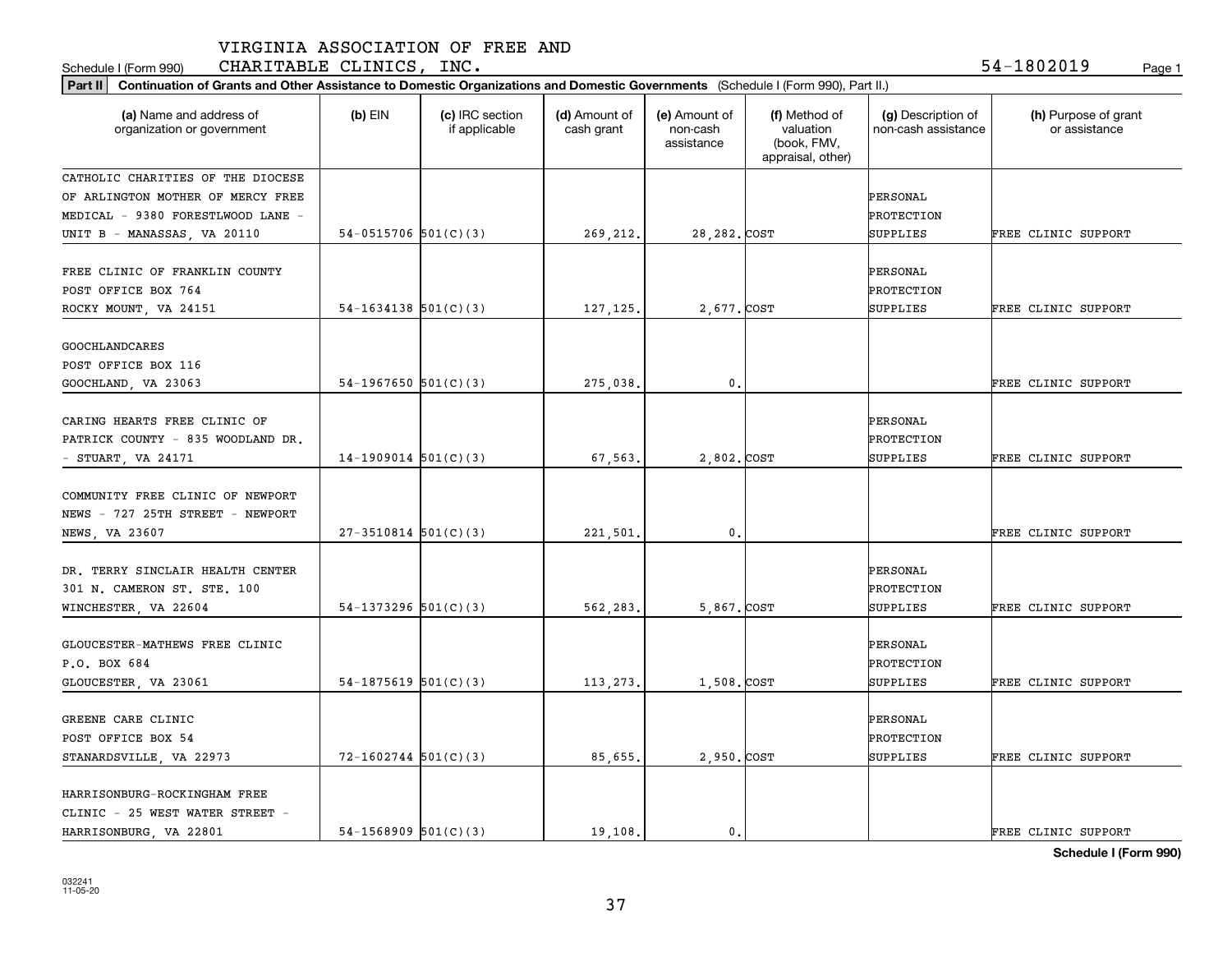Schedule I (Form 990) **CHARITABLE CLINICS, INC.** 54-1802019 <sub>Page 1</sub>

| Part II   Continuation of Grants and Other Assistance to Domestic Organizations and Domestic Governments (Schedule I (Form 990), Part II.) |                            |                                  |                             |                                         |                                                                |                                           |                                       |  |
|--------------------------------------------------------------------------------------------------------------------------------------------|----------------------------|----------------------------------|-----------------------------|-----------------------------------------|----------------------------------------------------------------|-------------------------------------------|---------------------------------------|--|
| (a) Name and address of<br>organization or government                                                                                      | $(b)$ EIN                  | (c) IRC section<br>if applicable | (d) Amount of<br>cash grant | (e) Amount of<br>non-cash<br>assistance | (f) Method of<br>valuation<br>(book, FMV,<br>appraisal, other) | (g) Description of<br>non-cash assistance | (h) Purpose of grant<br>or assistance |  |
|                                                                                                                                            |                            |                                  |                             |                                         |                                                                |                                           |                                       |  |
| HEALING HANDS HEALTH CENTER<br>245 MIDWAY MEDICAL PARK                                                                                     |                            |                                  |                             |                                         |                                                                |                                           |                                       |  |
| BRISTOL, VA 37620                                                                                                                          | $78 - 0001847$ 501(C)(3)   |                                  | 255,375.                    | $\mathfrak{o}$ .                        |                                                                |                                           | FREE CLINIC SUPPORT                   |  |
|                                                                                                                                            |                            |                                  |                             |                                         |                                                                |                                           |                                       |  |
| LACKEY CLINIC                                                                                                                              |                            |                                  |                             |                                         |                                                                | <b>PERSONAL</b>                           |                                       |  |
| 1620 OLD WILLIAMSBURG ROAD                                                                                                                 |                            |                                  |                             |                                         |                                                                | PROTECTION                                |                                       |  |
| YORKTOWN, VA 23690                                                                                                                         | 54-1850915 $501(C)(3)$     |                                  | 375,786.                    | 1,259. COST                             |                                                                | SUPPLIES                                  | FREE CLINIC SUPPORT                   |  |
|                                                                                                                                            |                            |                                  |                             |                                         |                                                                |                                           |                                       |  |
| LLOYD F. MOSS FREE CLINIC                                                                                                                  |                            |                                  |                             |                                         |                                                                | PERSONAL                                  |                                       |  |
| 1301 SAM PERRY BOULEVARD, SUITE 100                                                                                                        |                            |                                  |                             |                                         |                                                                | PROTECTION                                |                                       |  |
| FREDERICKSBURG, VA 22401                                                                                                                   | $54-1677934$ 501(C)(3)     |                                  | 254,985.                    | 3,737. COST                             |                                                                | SUPPLIES                                  | FREE CLINIC SUPPORT                   |  |
|                                                                                                                                            |                            |                                  |                             |                                         |                                                                |                                           |                                       |  |
| LOUDOUN COMMUNITY FREE CLINIC                                                                                                              |                            |                                  |                             |                                         |                                                                |                                           |                                       |  |
| 224 CORNWALL STREET, NW                                                                                                                    |                            |                                  |                             |                                         |                                                                |                                           |                                       |  |
| LEESBURG, VA 20176                                                                                                                         | 54-1921059 $501(C)(3)$     |                                  | 247,582.                    | $\mathfrak{o}$ .                        |                                                                |                                           | FREE CLINIC SUPPORT                   |  |
| CHRISTIAN FREE CLINIC BOTETOURT                                                                                                            |                            |                                  |                             |                                         |                                                                | <b>PERSONAL</b>                           |                                       |  |
| 7330 ROANOKE ROAD                                                                                                                          |                            |                                  |                             |                                         |                                                                | PROTECTION                                |                                       |  |
| FINCASTLE, VA 24092                                                                                                                        | $20 - 4342697$ 501(C)(3)   |                                  | 32,351                      | 1,649. COST                             |                                                                | SUPPLIES                                  | FREE CLINIC SUPPORT                   |  |
|                                                                                                                                            |                            |                                  |                             |                                         |                                                                |                                           |                                       |  |
| MADISON FREE CLINIC                                                                                                                        |                            |                                  |                             |                                         |                                                                | PERSONAL                                  |                                       |  |
| POST OFFICE BOX 914                                                                                                                        |                            |                                  |                             |                                         |                                                                | PROTECTION                                |                                       |  |
| MADISON, VA 22727                                                                                                                          | $31 - 1654015$ 501(C)(3)   |                                  | 70,470.                     | 1,314.COST                              |                                                                | SUPPLIES                                  | FREE CLINIC SUPPORT                   |  |
|                                                                                                                                            |                            |                                  |                             |                                         |                                                                |                                           |                                       |  |
| NORTHERN NECK-MIDDLESEX FREE                                                                                                               |                            |                                  |                             |                                         |                                                                | PERSONAL                                  |                                       |  |
| HEALTH CLINIC - POST OFFICE BOX                                                                                                            |                            |                                  |                             |                                         |                                                                | PROTECTION                                |                                       |  |
| 1694 - KILMARNOCK, VA 22482                                                                                                                | $54-1679279$ $501(C)(3)$   |                                  | 411,077.                    | 28,895.COST                             |                                                                | SUPPLIES                                  | FREE CLINIC SUPPORT                   |  |
| TRI-COUNTY HEALTH CLINIC                                                                                                                   |                            |                                  |                             |                                         |                                                                | PERSONAL                                  |                                       |  |
| POST OFFICE BOX 202                                                                                                                        |                            |                                  |                             |                                         |                                                                | PROTECTION                                |                                       |  |
|                                                                                                                                            | $54-1590912$ $501(C)(3)$   |                                  |                             |                                         | 781. COST                                                      | SUPPLIES                                  | FREE CLINIC SUPPORT                   |  |
| RICHLANDS, VA 24641                                                                                                                        |                            |                                  | 31,568.                     |                                         |                                                                |                                           |                                       |  |
| CENTER FOR HEALTHY HEARTS                                                                                                                  |                            |                                  |                             |                                         |                                                                | <b>PERSONAL</b>                           |                                       |  |
| 1200 WEST CARY STREET                                                                                                                      |                            |                                  |                             |                                         |                                                                | PROTECTION                                |                                       |  |
| RICHMOND, VA 23220                                                                                                                         | $52 - 1303481$ $501(C)(3)$ |                                  | 102.071.                    | 32.865. COST                            |                                                                | <b>SUPPLIES</b>                           | FREE CLINIC SUPPORT                   |  |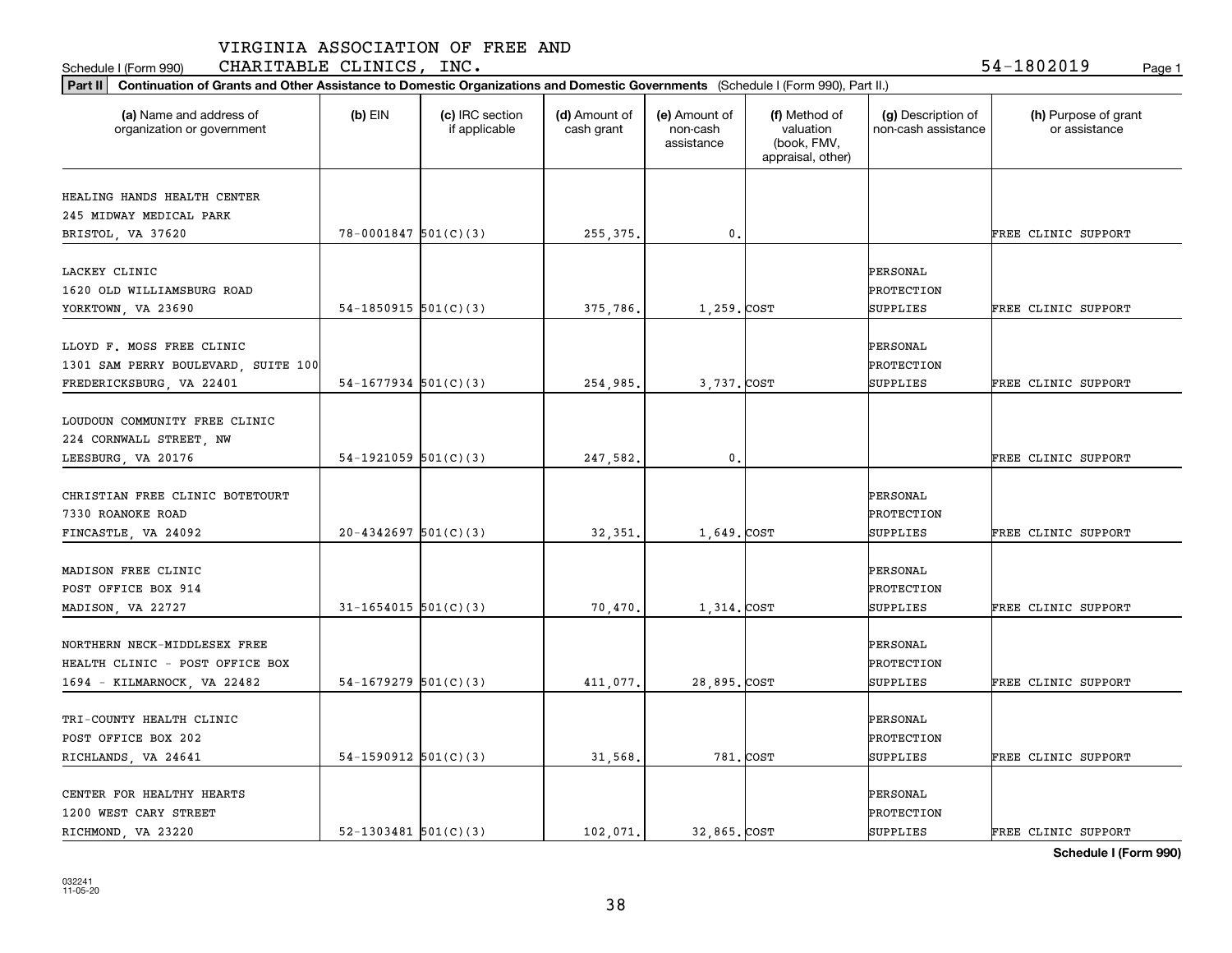Schedule I (Form 990) **CHARITABLE CLINICS, INC.** 54-1802019 <sub>Page 1</sub>

| (a) Name and address of<br>organization or government | $(b)$ EIN                  | (c) IRC section<br>if applicable | (d) Amount of<br>cash grant | (e) Amount of<br>non-cash<br>assistance | (f) Method of<br>valuation<br>(book, FMV,<br>appraisal, other) | (g) Description of<br>non-cash assistance | (h) Purpose of grant<br>or assistance |
|-------------------------------------------------------|----------------------------|----------------------------------|-----------------------------|-----------------------------------------|----------------------------------------------------------------|-------------------------------------------|---------------------------------------|
| CULMORE CLINIC                                        |                            |                                  |                             |                                         |                                                                |                                           |                                       |
| P.O. BOX 8332                                         |                            |                                  |                             |                                         |                                                                |                                           |                                       |
| FALLS CHURCH, VA 22041                                | $30-0765570$ 501(C)(3)     |                                  | 119,860.                    | 0.                                      |                                                                |                                           | FREE CLINIC SUPPORT                   |
|                                                       |                            |                                  |                             |                                         |                                                                |                                           |                                       |
| SHENANDOAH COUNTY FREE CLINIC                         |                            |                                  |                             |                                         |                                                                | PERSONAL                                  |                                       |
| 124 VALLEY VISTA DRIVE                                |                            |                                  |                             |                                         |                                                                | PROTECTION                                |                                       |
| WOODSTOCK, VA 22664                                   | $54 - 2032008$ $501(C)(3)$ |                                  | 324,069                     | 4,556.COST                              |                                                                | SUPPLIES                                  | FREE CLINIC SUPPORT                   |
| ST. LUKE COMMUNITY CLINIC                             |                            |                                  |                             |                                         |                                                                | PERSONAL                                  |                                       |
| 316 NORTH ROYAL AVENUE                                |                            |                                  |                             |                                         |                                                                | PROTECTION                                |                                       |
| FRONT ROYAL, VA 22630                                 | $54-1801220$ $501(C)(3)$   |                                  | 150,965.                    | 2,538. COST                             |                                                                | SUPPLIES                                  | FREE CLINIC SUPPORT                   |
|                                                       |                            |                                  |                             |                                         |                                                                |                                           |                                       |
| FREE CLINIC OF PULASKI COUNTY                         |                            |                                  |                             |                                         |                                                                |                                           |                                       |
| 25 FOURTH STREET NW                                   |                            |                                  |                             |                                         |                                                                |                                           |                                       |
| PULASKI, VA 24301                                     | $52-1318621$ $501(C)(3)$   |                                  | 58,972.                     | 0.                                      |                                                                |                                           | FREE CLINIC SUPPORT                   |
| HANOVER INTERFAITH FREE CLINIC                        |                            |                                  |                             |                                         |                                                                |                                           |                                       |
| POST OFFICE BOX 117                                   |                            |                                  |                             |                                         |                                                                |                                           |                                       |
| ASHLAND, VA 23005                                     | $41 - 2214314$ 501(C)(3)   |                                  | 22,976.                     | 0.                                      |                                                                |                                           | FREE CLINIC SUPPORT                   |
|                                                       |                            |                                  |                             |                                         |                                                                |                                           |                                       |
| ST. MARY'S HEALTH WAGON                               |                            |                                  |                             |                                         |                                                                |                                           |                                       |
| 5626 PATRIOT DRIVE                                    |                            |                                  |                             |                                         |                                                                |                                           |                                       |
| WISE, VA 24293                                        | $04-3739083$ 501(C)(3)     |                                  | 489,657.                    | 0.                                      |                                                                |                                           | FREE CLINIC SUPPORT                   |
| ORANGE COUNTY FREE CLINIC                             |                            |                                  |                             |                                         |                                                                | PERSONAL                                  |                                       |
| POST OFFICE BOX 441                                   |                            |                                  |                             |                                         |                                                                | PROTECTION                                |                                       |
|                                                       |                            |                                  |                             |                                         |                                                                |                                           |                                       |
| ORANGE, VA 22960                                      | $25-1922019$ 501(C)(3)     |                                  | 238, 171.                   | 1,614.COST                              |                                                                | SUPPLIES                                  | FREE CLINIC SUPPORT                   |
| PATHWAYS FREE SPECIALTY CLINIC                        |                            |                                  |                             |                                         |                                                                | PERSONAL                                  |                                       |
| 1200 W. WASHINGTON STREET                             |                            |                                  |                             |                                         |                                                                | PROTECTION                                |                                       |
| PETERSBURG, VA 23803                                  | $54-1868900$ $501(C)(3)$   |                                  | 113,404.                    | 4,786.COST                              |                                                                | SUPPLIES                                  | FREE CLINIC SUPPORT                   |
|                                                       |                            |                                  |                             |                                         |                                                                |                                           |                                       |
| LEDWITH LEWIS FREE CLINIC                             |                            |                                  |                             |                                         |                                                                | PERSONAL                                  |                                       |
| POST OFFICE BOX 2313                                  |                            |                                  |                             |                                         |                                                                | PROTECTION                                |                                       |
| TAPPAHANNOCK, VA 22560                                | $20 - 4715344$ $501(C)(3)$ |                                  | 127.575.                    | 2,245. COST                             |                                                                | <b>SUPPLIES</b>                           | FREE CLINIC SUPPORT                   |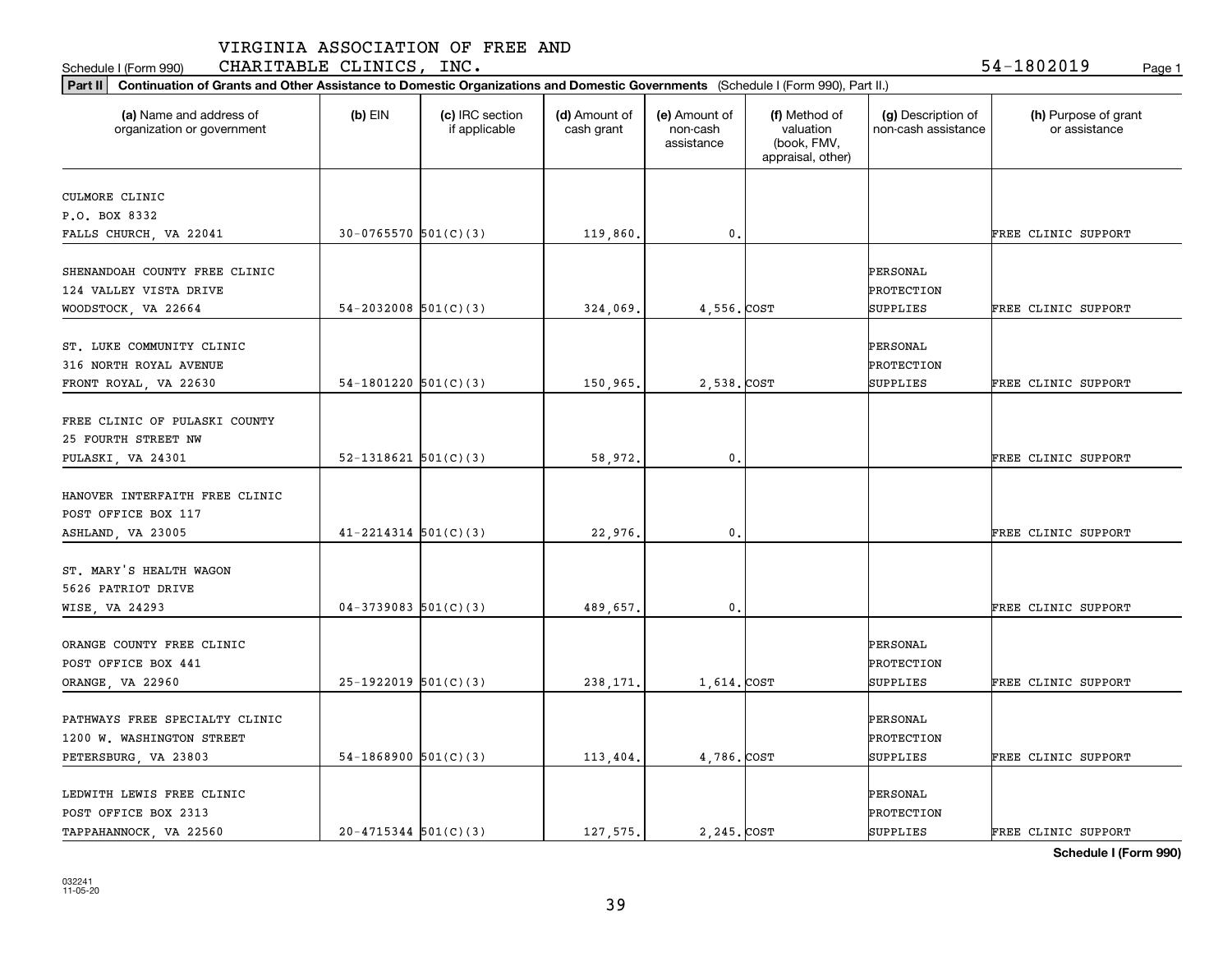Schedule I (Form 990) **CHARITABLE CLINICS, INC.** 54-1802019 <sub>Page 1</sub>

| Part II   Continuation of Grants and Other Assistance to Domestic Organizations and Domestic Governments (Schedule I (Form 990), Part II.) |                            |                                  |                             |                                         |                                                                |                                           |                                       |
|--------------------------------------------------------------------------------------------------------------------------------------------|----------------------------|----------------------------------|-----------------------------|-----------------------------------------|----------------------------------------------------------------|-------------------------------------------|---------------------------------------|
| (a) Name and address of<br>organization or government                                                                                      | $(b)$ EIN                  | (c) IRC section<br>if applicable | (d) Amount of<br>cash grant | (e) Amount of<br>non-cash<br>assistance | (f) Method of<br>valuation<br>(book, FMV,<br>appraisal, other) | (g) Description of<br>non-cash assistance | (h) Purpose of grant<br>or assistance |
|                                                                                                                                            |                            |                                  |                             |                                         |                                                                |                                           |                                       |
| WESTERN TIDWATER FREE CLINIC                                                                                                               |                            |                                  |                             |                                         |                                                                |                                           |                                       |
| 2019 MEADE PARKWAY                                                                                                                         | $26-3302837$ 501(C)(3)     |                                  |                             | 0.                                      |                                                                |                                           | FREE CLINIC SUPPORT                   |
| SUFFOLK, VA 23434                                                                                                                          |                            |                                  | 213, 337.                   |                                         |                                                                |                                           |                                       |
| RX PARTNERSHIP                                                                                                                             |                            |                                  |                             |                                         |                                                                |                                           |                                       |
| 1500 FOREST AVENUE - SUITE 201                                                                                                             |                            |                                  |                             |                                         |                                                                |                                           |                                       |
|                                                                                                                                            | $57-1186937$ $501(C)(3)$   |                                  | 35,408.                     | 0.                                      |                                                                |                                           | FREE CLINIC SUPPORT                   |
| RICHMOND, VA 23229                                                                                                                         |                            |                                  |                             |                                         |                                                                |                                           |                                       |
| MEL LEAMAN FREE CLINIC                                                                                                                     |                            |                                  |                             |                                         |                                                                | PERSONAL                                  |                                       |
| POST OFFICE BOX 1273                                                                                                                       |                            |                                  |                             |                                         |                                                                | PROTECTION                                |                                       |
|                                                                                                                                            | $26-1275136$ 501(C)(3)     |                                  |                             | 4,097.COST                              |                                                                | SUPPLIES                                  |                                       |
| MARION, VA 24354                                                                                                                           |                            |                                  | 153,569.                    |                                         |                                                                |                                           | FREE CLINIC SUPPORT                   |
| PARK PLACE                                                                                                                                 |                            |                                  |                             |                                         |                                                                |                                           |                                       |
| 606 WEST 29TH STREET                                                                                                                       |                            |                                  |                             |                                         |                                                                |                                           |                                       |
|                                                                                                                                            |                            |                                  |                             | 0.                                      |                                                                |                                           | FREE CLINIC SUPPORT                   |
| NORFOLK, VA 23508                                                                                                                          | $45-3086608$ $501(C)(3)$   |                                  | 69,410.                     |                                         |                                                                |                                           |                                       |
| FREE CLINIC OF POWHATAN                                                                                                                    |                            |                                  |                             |                                         |                                                                |                                           |                                       |
| POST OFFICE BOX 544                                                                                                                        |                            |                                  |                             |                                         |                                                                |                                           |                                       |
|                                                                                                                                            | $26 - 1275136$ $501(C)(3)$ |                                  |                             | 0.                                      |                                                                |                                           | FREE CLINIC SUPPORT                   |
| POWHATAN, VA 23139                                                                                                                         |                            |                                  | 42,702.                     |                                         |                                                                |                                           |                                       |
| NOVA SCRIPTS CENTRAL INC.                                                                                                                  |                            |                                  |                             |                                         |                                                                |                                           |                                       |
| 6400 ARLINGTON BOULEVARD                                                                                                                   |                            |                                  |                             |                                         |                                                                |                                           |                                       |
| FALLS CHURCH, VA 22042                                                                                                                     | 65-1275162 $501(C)(3)$     |                                  | 203,766.                    | 0.                                      |                                                                |                                           | FREE CLINIC SUPPORT                   |
|                                                                                                                                            |                            |                                  |                             |                                         |                                                                |                                           |                                       |
| FREE CLINIC OF TWIN COUNTIES                                                                                                               |                            |                                  |                             |                                         |                                                                | PERSONAL                                  |                                       |
| POST OFFICE BOX 1858                                                                                                                       |                            |                                  |                             |                                         |                                                                | PROTECTION                                |                                       |
|                                                                                                                                            | $54-1632194$ $501(C)(3)$   |                                  | 58,674.                     | 1,955. COST                             |                                                                | SUPPLIES                                  | FREE CLINIC SUPPORT                   |
| GALAX, VA 24333                                                                                                                            |                            |                                  |                             |                                         |                                                                |                                           |                                       |
| ADAMS COMPASSIONATE HEALTH CARE                                                                                                            |                            |                                  |                             |                                         |                                                                | PERSONAL                                  |                                       |
| NETWORK - 4431 BROOKFIELD                                                                                                                  |                            |                                  |                             |                                         |                                                                |                                           |                                       |
| CORPORATE DRIVE - UNIT F -                                                                                                                 |                            |                                  |                             |                                         |                                                                | PROTECTION                                |                                       |
| CHANTILLY, VA 20151                                                                                                                        | $46-1959130$ $501(C)(3)$   |                                  | 15,743.                     | 2,168. COST                             |                                                                | SUPPLIES                                  | FREE CLINIC SUPPORT                   |
| COMMUNITY ACCESS NETWORK                                                                                                                   |                            |                                  |                             |                                         |                                                                |                                           |                                       |
| 800 5TH STREET MARTIN LUTHER KING                                                                                                          |                            |                                  |                             |                                         |                                                                |                                           |                                       |
| JR. BLVD - SUITE A - LYNCHBURG, VA                                                                                                         |                            |                                  |                             |                                         |                                                                |                                           |                                       |
| 24504                                                                                                                                      | $47 - 5194456$ $501(C)(3)$ |                                  | 101.363.                    | $\mathfrak{o}$ .                        |                                                                |                                           | FREE CLINIC SUPPORT                   |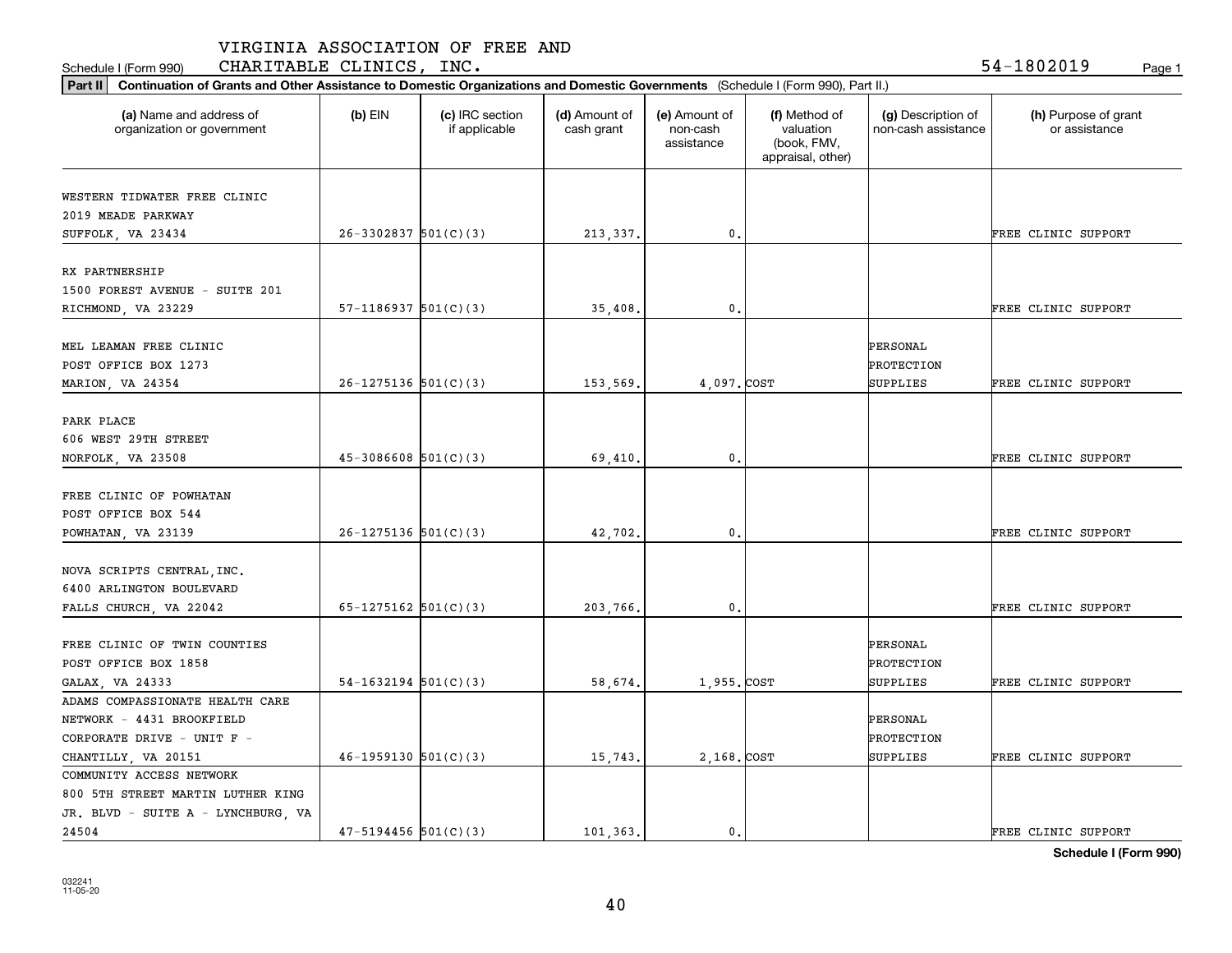|  | VIRGINIA ASSOCIATION OF FREE AND |  |  |  |
|--|----------------------------------|--|--|--|
|--|----------------------------------|--|--|--|

Schedule I (Form 990) **CHARITABLE CLINICS, INC.** 54-1802019 <sub>Page 1</sub>

| Part II   Continuation of Grants and Other Assistance to Domestic Organizations and Domestic Governments (Schedule I (Form 990), Part II.) |                          |                                  |                             |                                         |                                                                |                                           |                                       |
|--------------------------------------------------------------------------------------------------------------------------------------------|--------------------------|----------------------------------|-----------------------------|-----------------------------------------|----------------------------------------------------------------|-------------------------------------------|---------------------------------------|
| (a) Name and address of<br>organization or government                                                                                      | $(b)$ EIN                | (c) IRC section<br>if applicable | (d) Amount of<br>cash grant | (e) Amount of<br>non-cash<br>assistance | (f) Method of<br>valuation<br>(book, FMV,<br>appraisal, other) | (g) Description of<br>non-cash assistance | (h) Purpose of grant<br>or assistance |
|                                                                                                                                            |                          |                                  |                             |                                         |                                                                |                                           |                                       |
| LUCY CORR DENTAL CLINIC<br>6800 LUCY CORR BOULEVARD                                                                                        |                          |                                  |                             |                                         |                                                                | PERSONAL<br>PROTECTION                    |                                       |
| CHESTERFIELD, VA 23832                                                                                                                     | $54-2010957$ $501(C)(3)$ |                                  | 22,070.                     | 5,979. COST                             |                                                                | SUPPLIES                                  | FREE CLINIC SUPPORT                   |
|                                                                                                                                            |                          |                                  |                             |                                         |                                                                |                                           |                                       |
| FRALIN FREE CLINIC OF THE ROANOKE                                                                                                          |                          |                                  |                             |                                         |                                                                | PERSONAL                                  |                                       |
| RESCUE MISSION - 321 TAZEWELL                                                                                                              |                          |                                  |                             |                                         |                                                                | PROTECTION                                |                                       |
| AVENUE, SE - ROANOKE, VA 24013                                                                                                             | $54-0573900$ $501(C)(3)$ |                                  | 167,927.                    | 3,279. COST                             |                                                                | SUPPLIES                                  | FREE CLINIC SUPPORT                   |
|                                                                                                                                            |                          |                                  |                             |                                         |                                                                |                                           |                                       |
|                                                                                                                                            |                          |                                  |                             |                                         |                                                                |                                           |                                       |
|                                                                                                                                            |                          |                                  |                             |                                         |                                                                |                                           |                                       |
|                                                                                                                                            |                          |                                  |                             |                                         |                                                                |                                           |                                       |
|                                                                                                                                            |                          |                                  |                             |                                         |                                                                |                                           |                                       |
|                                                                                                                                            |                          |                                  |                             |                                         |                                                                |                                           |                                       |
|                                                                                                                                            |                          |                                  |                             |                                         |                                                                |                                           |                                       |
|                                                                                                                                            |                          |                                  |                             |                                         |                                                                |                                           |                                       |
|                                                                                                                                            |                          |                                  |                             |                                         |                                                                |                                           |                                       |
|                                                                                                                                            |                          |                                  |                             |                                         |                                                                |                                           |                                       |
|                                                                                                                                            |                          |                                  |                             |                                         |                                                                |                                           |                                       |
|                                                                                                                                            |                          |                                  |                             |                                         |                                                                |                                           |                                       |
|                                                                                                                                            |                          |                                  |                             |                                         |                                                                |                                           |                                       |
|                                                                                                                                            |                          |                                  |                             |                                         |                                                                |                                           |                                       |
|                                                                                                                                            |                          |                                  |                             |                                         |                                                                |                                           |                                       |
|                                                                                                                                            |                          |                                  |                             |                                         |                                                                |                                           |                                       |
|                                                                                                                                            |                          |                                  |                             |                                         |                                                                |                                           |                                       |
|                                                                                                                                            |                          |                                  |                             |                                         |                                                                |                                           |                                       |
|                                                                                                                                            |                          |                                  |                             |                                         |                                                                |                                           |                                       |
|                                                                                                                                            |                          |                                  |                             |                                         |                                                                |                                           |                                       |
|                                                                                                                                            |                          |                                  |                             |                                         |                                                                |                                           |                                       |
|                                                                                                                                            |                          |                                  |                             |                                         |                                                                |                                           |                                       |
|                                                                                                                                            |                          |                                  |                             |                                         |                                                                |                                           |                                       |
|                                                                                                                                            |                          |                                  |                             |                                         |                                                                |                                           |                                       |
|                                                                                                                                            |                          |                                  |                             |                                         |                                                                |                                           |                                       |
|                                                                                                                                            |                          |                                  |                             |                                         |                                                                |                                           |                                       |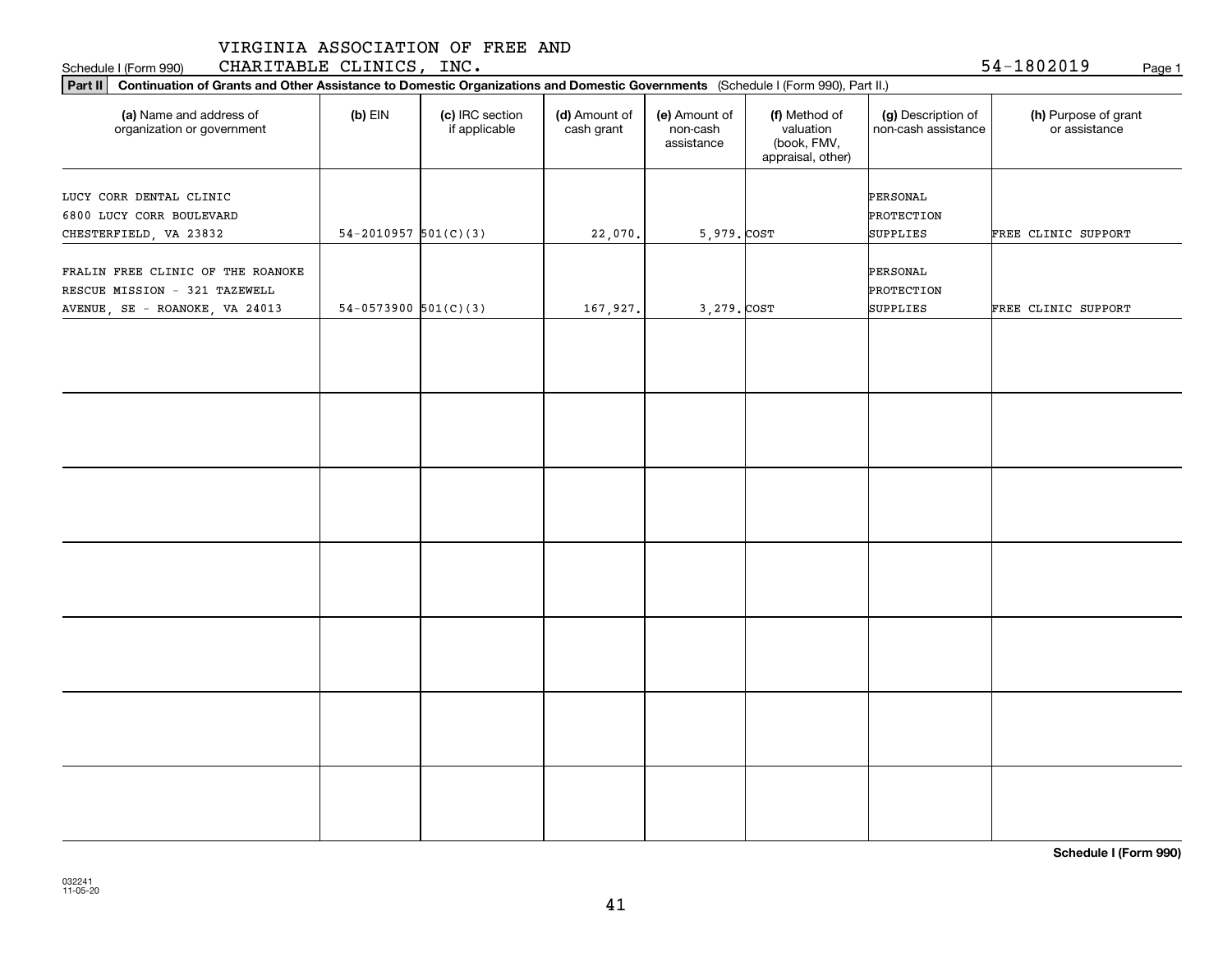### Schedule I (Form 990) 2020 Page CHARITABLE CLINICS, INC. 54-1802019

**2**

**Part III | Grants and Other Assistance to Domestic Individuals. Complete if the organization answered "Yes" on Form 990, Part IV, line 22.** Part III can be duplicated if additional space is needed.

| (b) Number of<br>recipients | (c) Amount of<br>cash grant | cash assistance | (e) Method of valuation<br>(book, FMV, appraisal, other) | (f) Description of noncash assistance |
|-----------------------------|-----------------------------|-----------------|----------------------------------------------------------|---------------------------------------|
|                             |                             |                 |                                                          |                                       |
|                             |                             |                 |                                                          |                                       |
|                             |                             |                 |                                                          |                                       |
|                             |                             |                 |                                                          |                                       |
|                             |                             |                 |                                                          |                                       |
|                             |                             |                 |                                                          |                                       |
|                             |                             |                 |                                                          |                                       |
|                             |                             |                 |                                                          |                                       |
|                             |                             |                 |                                                          |                                       |
|                             |                             |                 |                                                          |                                       |
|                             |                             |                 |                                                          | (d) Amount of non-                    |

Part IV | Supplemental Information. Provide the information required in Part I, line 2; Part III, column (b); and any other additional information.

PART I, LINE 2:

THE ORGANIZATION HAS A FORMAL "FUNDS-ACCREDITATION-MEMBERSHIP" COMMITTEE

WHICH MAINTAINS RESPONSIBLITIES FOR REVIEW OF MEMBERSHIP APPLICATIONS,

CONDUCTING ON-SITE VISITS TO MEMBERSHIP APPLICANTS AND MAKING

RECOMMENDATIONS TO THE BOARD FOR ACTION ON MEMBERSHIP APPLICATIONS. THE

COMMITTEE IS RESPONSIBLE FOR MONITORING INTERIM AND FINAL PROGRESS REPORTS

FOR STATE FUNDS WHEN/IF THE ORGANIZATION DETERMINES THERE MAY BE

QUESTIONABLE OR ERRONEOUS DATA.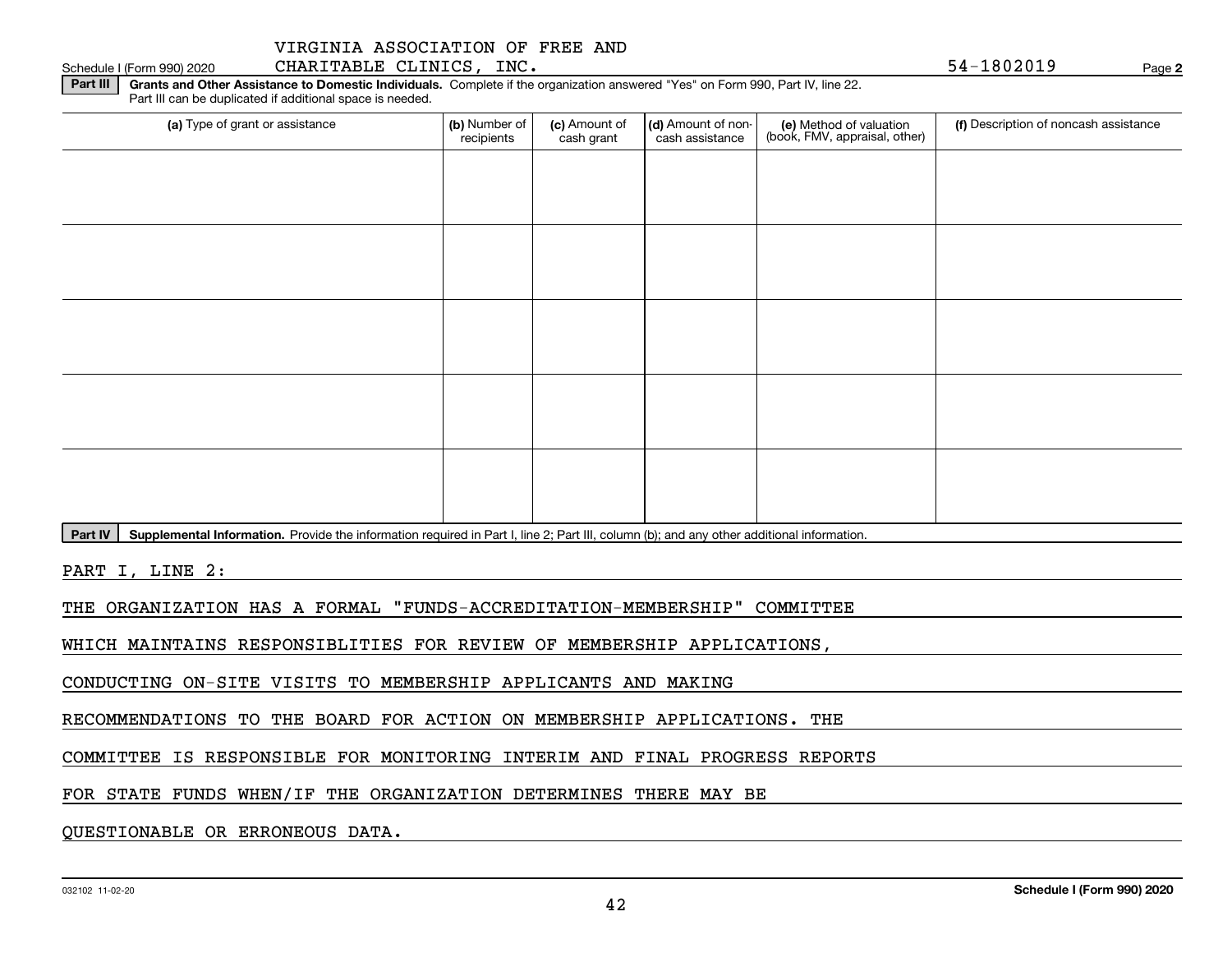**SCHEDULE O Supplemental Information to Form 990 or 990-EZ**

Internal Revenue Service

Department of the Treasury **(Form 990 or 990-EZ)**

Name of the organization

**Complete to provide information for responses to specific questions on Form 990 or 990-EZ or to provide any additional information. | Attach to Form 990 or 990-EZ. | Go to www.irs.gov/Form990 for the latest information.**

VIRGINIA ASSOCIATION OF FREE AND



**Employer identification number** CHARITABLE CLINICS, INC. 54-1802019

FORM 990, PART I, LINE 1, DESCRIPTION OF ORGANIZATION MISSION:

SUPPORT AND ADVOCATE FOR OUR MEMBER CLINICS SO THAT VIRGINIA'S

UNDERSERVED HAVE ACCESS TO QUALITY CARE. TO THIS END, THE ORGANIZATION

PROVIDES EDUCATION, TRAINING, TECHNICAL ASSISTANCE, RESEARCH,

MARKETING, FINANCIAL SUPPORT, AND POLICY ANALYSIS AND MONITORING FOR

VIRGINIA'S FREE AND CHARITABLE CLINICS.

FORM 990, PART III, LINE 1, DESCRIPTION OF ORGANIZATION MISSION:

ASSISTANCE, RESEARCH, MARKETING, FINANCIAL SUPPORT, AND POLICY ANALYSIS

AND MONITORING FOR VIRGINIA'S FREE AND CHARITABLE CLINICS.

FORM 990, PART III, LINE 4D, OTHER PROGRAM SERVICES:

THIS CATEGORY INCLUDES ALL OTHER UNALLOCATED PROGRAM EXPENSES.

EXPENSES \$ 586,620. INCLUDING GRANTS OF \$ 0. REVENUE \$ 0.

FORM 990, PART VI, SECTION B, LINE 11B:

THE ORGANIZATION DISTRIBUTES THE FORM 990 TO THE AUDIT AND FINANCE

COMMITTEE AND TO ALL BOARD MEMEBERS. BOARD MINUTES REFLECT THAT THE BOARD

HAS RECEIVED AND ACCEPTED THE AUDIT AND FORM 990.

FORM 990, PART VI, SECTION B, LINE 12C:

THE ORGANIZATION HAS A WRITTEN "CONFLICT OF INTEREST" POLICY WHICH IS

REAFFIRMED EACH JANUARY. EACH BOARD MEMBER COMPLETES A CONFLICT OF INTEREST

FORM AND SIGNS THE FORM IN JANUARY. THE FORMS ARE MAINTAINED ON FILE IN THE

ORGANIZATION'S OFFICE.

032211 11-20-20 LHA For Paperwork Reduction Act Notice, see the Instructions for Form 990 or 990-EZ. Schedule O (Form 990 or 990-EZ) 2020